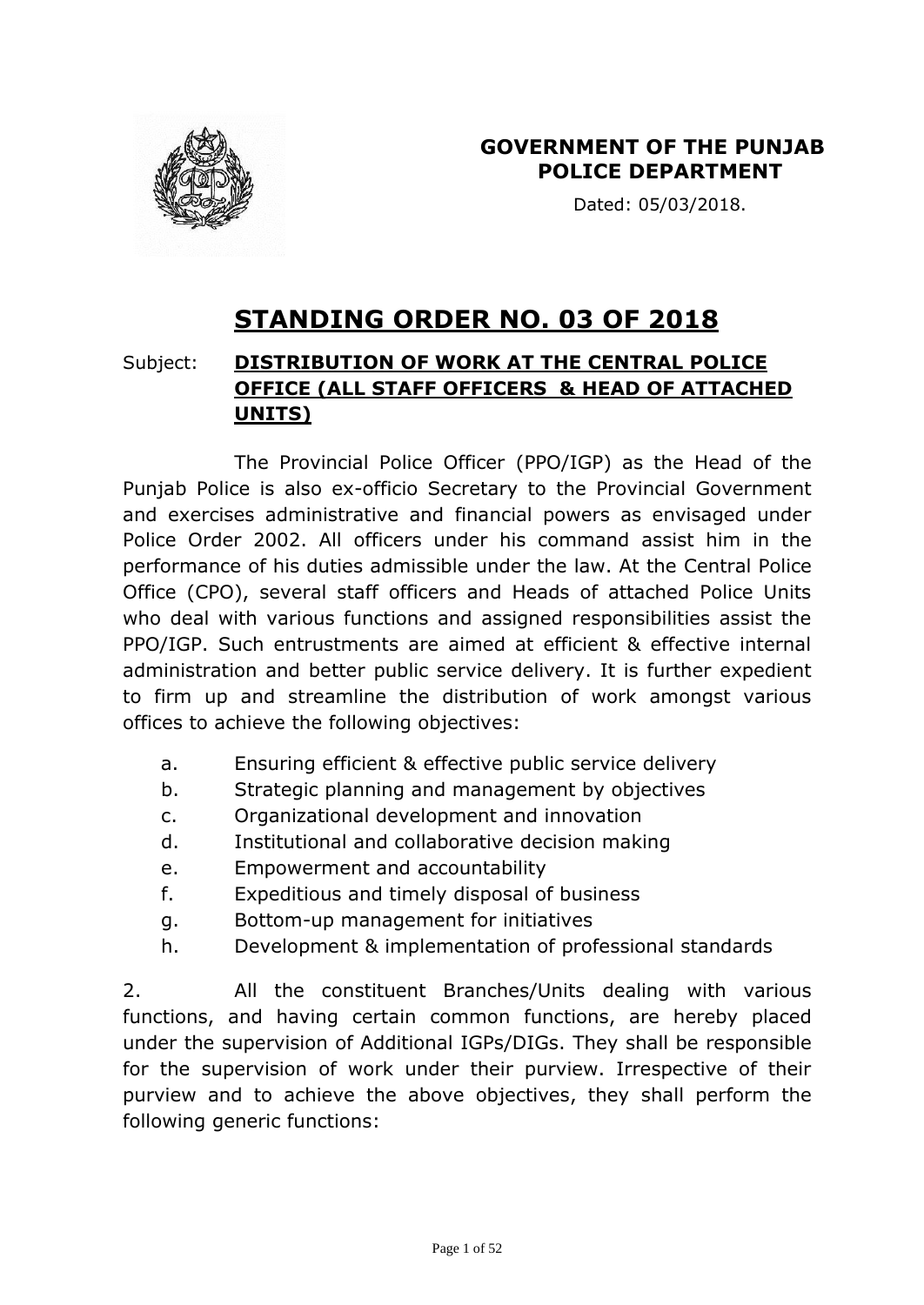- i. Formulation of policies with the approval of PPO/IGP for expeditious disposal of official business. The routine business shall be disposed off in accordance with the said policies. However, in special cases/new initiatives where policies are either silent or further deliberations are required; the same may be submitted/discussed with the PPO/IGP. Necessary inputs may be sought and meetings convened with other Branches and functional Units for broad based and participative decision-making.
- ii. Supervision for expeditious disposal of official business. A mechanism to monitor the pending cases and piled up files may be internally developed to clear the desk as early as possible.
- iii. Welfare and facilitation of officers/officials to ensure better administration and public service delivery.
- iv. Strict application of rules, regulations, SOPs, Standing Orders and instructions. Formulation/amendments of such instruments may be carried out to ensure merit, transparency and rule-based functional administration.
- v. Judgments of superior courts and expected litigations may be taken into account to ensure smooth official functioning.
- vi. Media activism and likely public perceptions may also be envisaged for developing response plan.
- vii. Bottom-up management style may be followed i.e. to keep the PPO/IGP informed about upcoming issues, challenges, plans, solutions and capacity building initiatives for soliciting approvals and system's development.
- viii. Preparation and keeping handy PowerPoint presentations on matters under purview/new initiatives for the consideration of competent authorities at short notice.
- ix. Development of performance evaluation systems for ensuring efficient and effective administration.
- x. Preparation of monthly performance reports for the perusal of PPO/IGP on 7<sup>th</sup> of each month.
- xi. Development of IT-based prospective plans to make their offices paperless and ensuring swift storage and retrieval of information.

3. The Organogram/Command Structure of the CPO is given at **Annex-A**.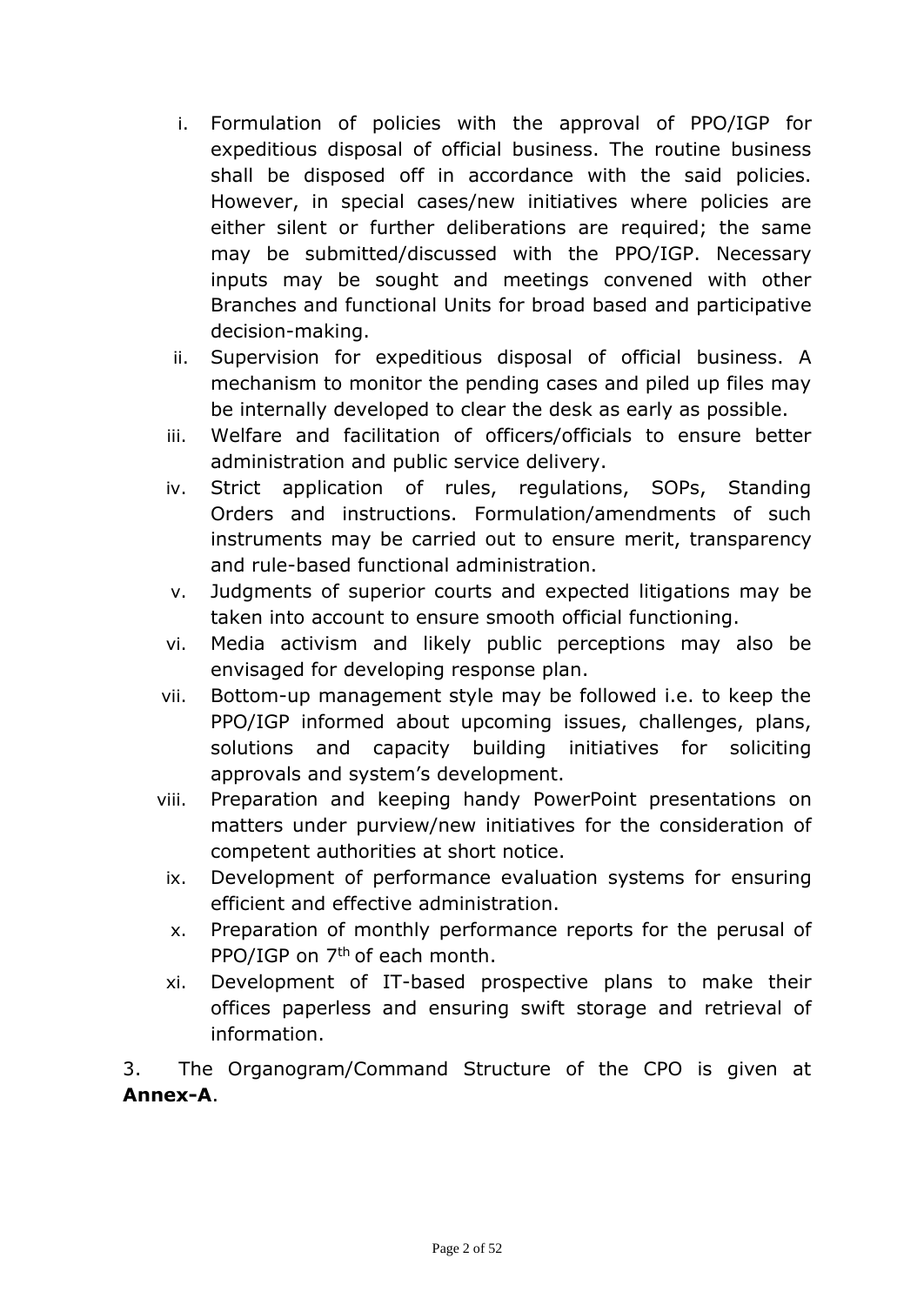The work distribution amongst the officers is given as under:

#### **ESTABLISHMENT BRANCH**

The Establishment Branch is mainly responsible for formulating and implementing policy guidelines, rules, and procedures on all the service matters such as recruitment, promotion, transfer (Inter-Units Inter-Regional / Inter-Provincial), and deputation etc. of all the junior ranks (Inspector & below) and the ministerial staff (BPS-17&below). Career planning of junior rank police officers is one of the most important tasks of the Branch. Similarly, Human Resource Management (HRM) at the Regional & District level, computerization of the human resource and formulation of HR database at the CPO level are also the essential responsibilities of the branch. The Branch also deals with the disciplinary matters of ministerial / specialized staff, up to BPS-14.The matters related to the security and administration of the CPO also fall under the purview of this Branch; all the ceremonies, parades, events, official functions, and visits are also coordinated and arranged for, by this Branch. The work distribution amongst the officers posted at the Establishment Branch CPO is given as under.

# **1. Addl. IGP Establishment, Punjab**

Addl. IGP Establishment, Punjab shall be responsible for:

- i. Human Resource Management and policy making in case of junior ranks in Punjab Police.
- ii. Supervision of DIG Establishment-I, DIG Establishment-II and AIG Admin & Security.
- iii. Secretariat work of Police Executive Board.
- iv. Secretariat work of Policy Consultative Committee (PCC).
- v. Transfer/Posting (Inter-units/Inter-Regional/Inter-provincial) of Executive Staff (upto BS-16), Ministerial Staff (upto BS-17) and Specialized staff (up to BS-17) as per policy and instructions. In case of Ministerial/Specialized Staff of BS-17 with the prior approval of PPO/IGP.
- vi. Deputations of Executive and Ministerial Staff as per policy and instructions.
- vii. Recruitment matters as admissible under rules.
- viii. Finalization of cases for Admission to Promotion List 'F'/equivalent lists.
- ix. Finalization of cases for promotion to the rank of Inspector, Office Superintendents and equivalent ranks.
- x. Finalization of cases for ministerial staff and specialized cadres for promotion up to BS-17 with the approval of PPO/IGP.
- xi. Deciding service matters/representations of Inspectors.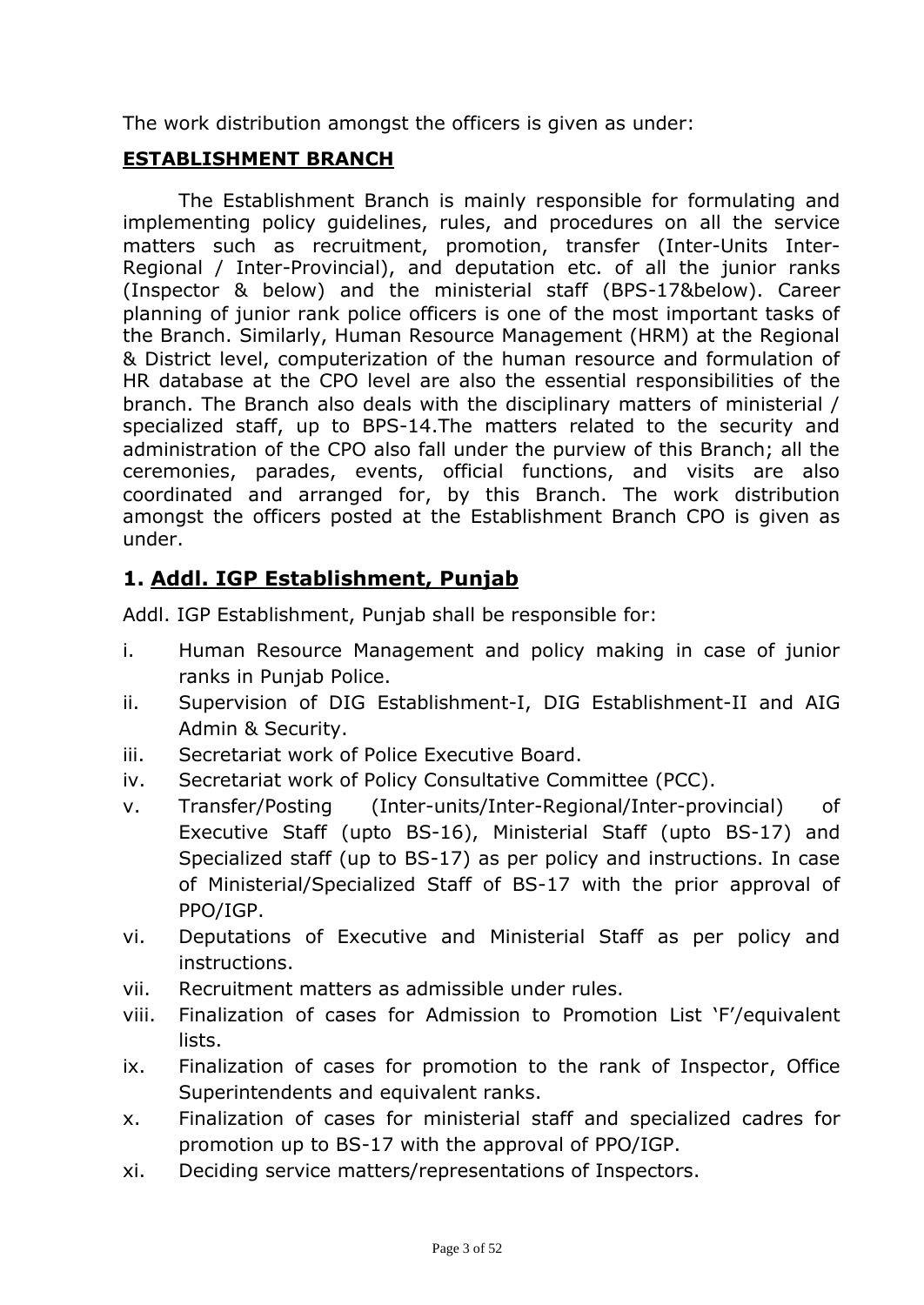- xii. Deciding service matters/representations of ministerial and specialized staff up to BS-16 (BS-17 with the approval of PPO/IGP).
- xiii. Finalization of the cases for confirmation of Inspectors as per rules.
- xiv. Notifications / maintenance of seniority list of Inspectors/equivalent ranks.
- xv. Notifications / maintenance of seniority lists of ministerial and specialized staff.
- xvi. Nominations of Inspectors for Advance Class and equivalent Courses.
- xvii. Looking after the routine work of the office of PPO/IGP in case of his being out station/on leave.
- xviii. Revision/Appellate matters of Inspectors/Senior Traffic Wardens from police regions including District Elite Group as per rules.
- xix. Revision/Appellate matters of Ministerial/Specialized Staff as per rules.
- xx. Acting as Chairman of the Departmental Promotion Committee (DPC) for promotion from the rank of Inspector to DSP, Ministerial and Specialized Staff from BS-16 to BS-17 and member of Departmental Promotion Board (DPB) for promotion from BS-17 to BS-18.
- xxi. Any other matter assigned by the PPO/IGP.

#### **1.1 DIG Establishment-I**

DIG Establishment-I shall be responsible for:

- i. Management of CPO's Establishment Sections I & II
- ii. Formulation and implementation of career planning policy for SIs/ASIs/Equivalent Executive Ranks (EERs).
- iii. Matters related to recruitment/promotion of SIs/ASIs/Traffic Wardens and EERs through Punjab Public Service Commission as per rules.
- iv. Transfer/postings (Inter-units/Inter-Regional/Inter-provincial) of SIs/ASIs and EERs as per policy and instructions.
- v. Preparation of cases for admission to Promotion List "F" or equivalent lists.
- vi. Preparation of cases for promotion to the rank of Inspectors/EERs.
- vii. Preparation of cases for the confirmation of Inspectors/EERs.
- viii. Preparation of cases for the finalization of service matters/representations of Inspectors by the Addl. IGP, Establishment.
- ix. Preparation of seniority lists of Inspectors/EERs as per rules.
- x. Preparation of cases of appeals/revision petitions from Inspectors/EERs for the competent authority.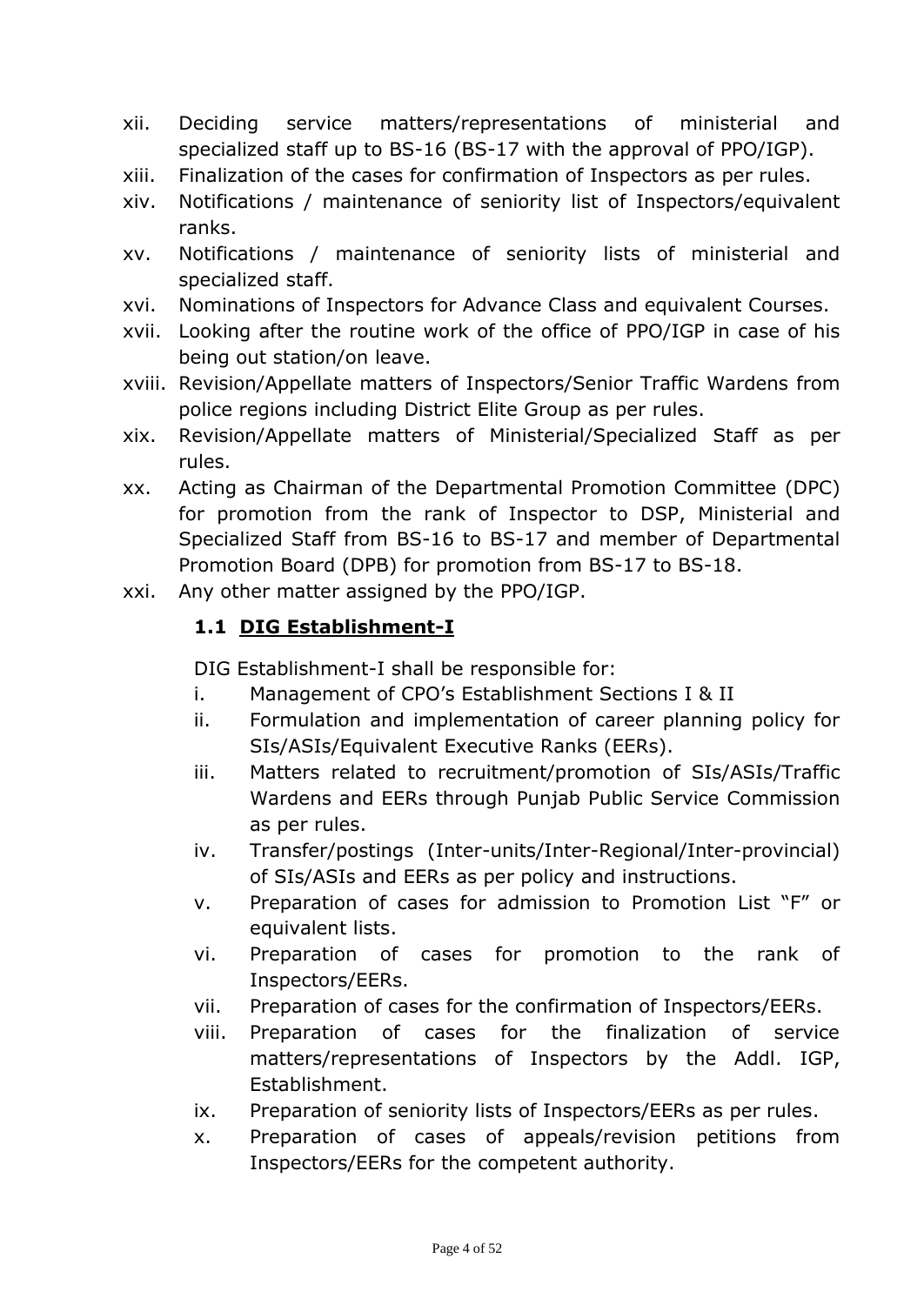- xi. Matters related to Service Tribunal/Court Cases of SIs/ASIs/EERs in coordination with Legal Branch.
- xii. Selection/nomination of Inspectors for advance/equivalent course with the approval of competent authority.
- xiii. Preparation of cases of pay attachment of Inspectors.
- xiv. Formulation of Code of Conduct and Protocols for better human resource management at the regional and district levels.
- xv. Study of officers-men ratio in Punjab Police for accountable and responsive policing as required from time to time.
- xvi. Computerization and maintenance of record and seniority lists.
- xvii. Development and maintenance of databases for matters under purview.
- xviii. Research and analysis of superior courts/services tribunal's judgments in service matters including seniority and promotions.
- xix. Formulation/revision of rules concerning service matters including seniority and promotions for merit-based processes and systems.
- xx. Secretary to the Police Department Promotion Committee for Promotion from BS-16 to BS-17 and member of Departmental Promotion Board for promotion from BS-17 to BS-18.
- xxi. Assistance to the Addl. IGP Establishment in the matters under purview.
- xxii. Assistance to PPO/IGP and Addl. IGP Establishment in revision/appellate matters of SIs/ASIs/Traffic Wardens/EERs as per rules.
- xxiii. Any other matter assigned by the Addl. IGP Establishment, PPO/IGP.

## **1.2 DIG Establishment-II**

DIG Establishment-II shall be responsible for:

- i. Supervision of AIG Admin & Security and Establishment-III Section.
- ii. Formulation and implementation of policy on career planning of Head Constables and Constables (HCs/Cs) and equivalent ranks (EERs).
- iii. Assistance to IGP/Addl. IGP Establishment in revision/appellate matters of HCs/Cs/EERs.
- iv. Formulation and implementation of recruitment, inter-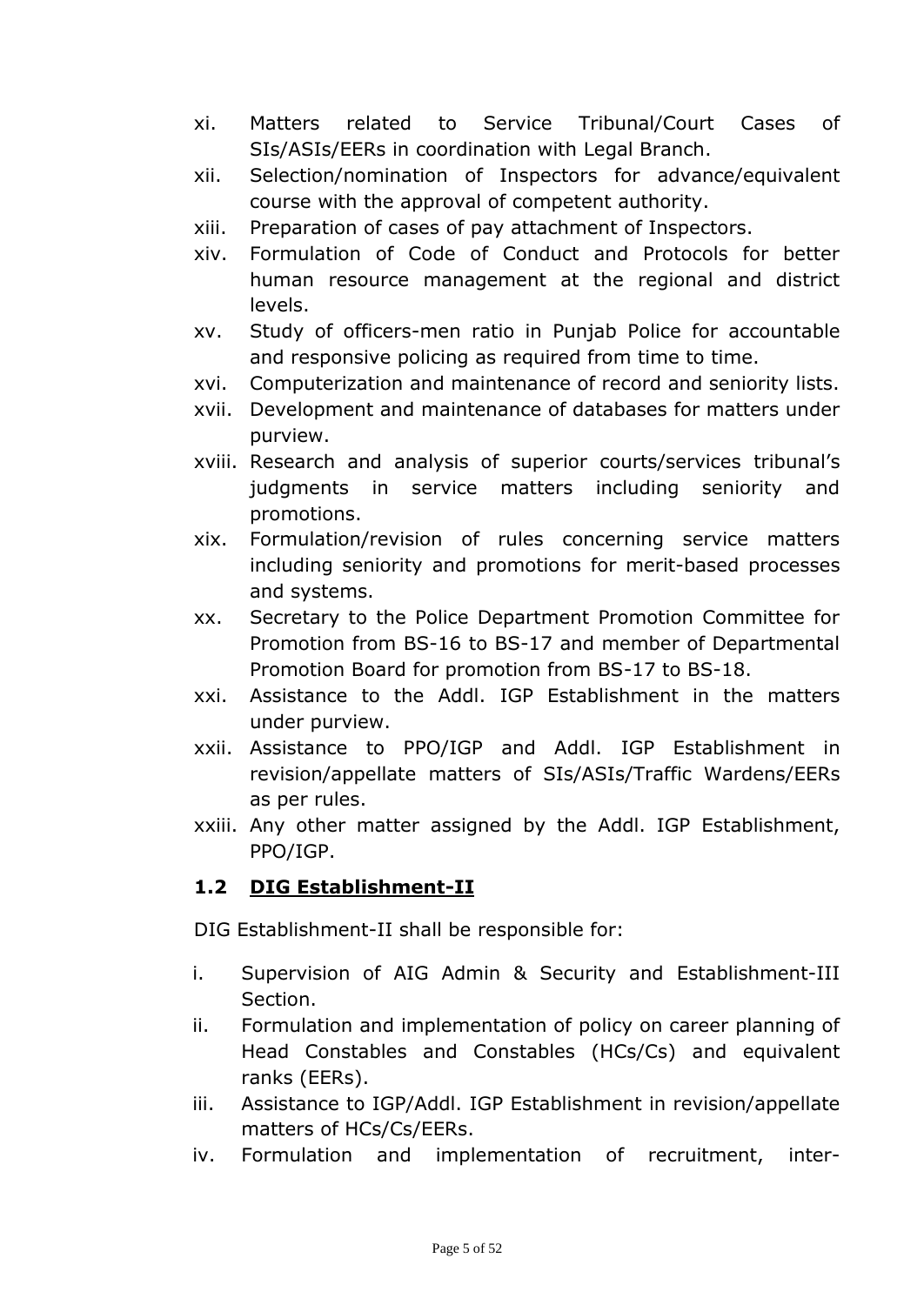unit/agency rotation and transfer policy for HCs/Cs/EERs.

- v. Monitoring the 'Gender Balance' Policy of the Department.
- vi. Formulation and review of criteria for selection/recruitment to CTD, Special Branch, P.C, Telecommunication, Traffic, Elite, Highway Patrol etc. in consultation with the concerned units.
- vii. Inspection of the recruitment process and ensuring its credibility.
- viii. Development of a database of officers recruited on family claim basis and monitoring of their career progression.
- ix. Calculation and distribution of Police strength under Police Rules and emerging policing scenarios and problems.
- x. Establishment and service matters of HCs/Cs/EERs.
- xi. Management of Specialised Police cadres.
- xii. Transfer/postings/deputation/inter-provincial postings of HCs/Cs/EERs.
- xiii. Recruitment on Shaheed/family claim/sports policy basis.
- xiv. Matters related to Punjab Service Tribunal/court cases of HCs/Cs/EERs in coordination with Legal Branch.
- xv. Assistance to Addl. IGP Establishment in the supervision of AIG Admin & Security.
- xvi. Assistance to IGP/PPO and Addl. IGP Establishment in policy making in the matters related to ministerial/specialized staff.
- xvii. Finalization of all the administrative matters concerning ministerial/ specialized staff up to BS-14 as per rules and policy.
- xviii. Assistance to IGP/PPO and Addl. IGP Establishment in Revision/Appellate matters of staff up to BS-14.
- xix. Assistance to IGP/PPO and Addl. IGP Establishment in all administrative/disciplinary matters concerning ministerial/ specialized staff above BS-14.
- xxiv. Formulation/revision of rules concerning service matters including seniority and promotions for transparent and meritbased processes for HCs/Cs/EERs/ministerial/specialized staff.
- xxv. Development and maintenance of databases for matters under purview.
- xxvi. Research and analysis of superior courts/services tribunal's judgments in service matters including seniority and promotions.
- xxvii. Any other matter assigned by Addl. IGP Establishment and PPO/IGP.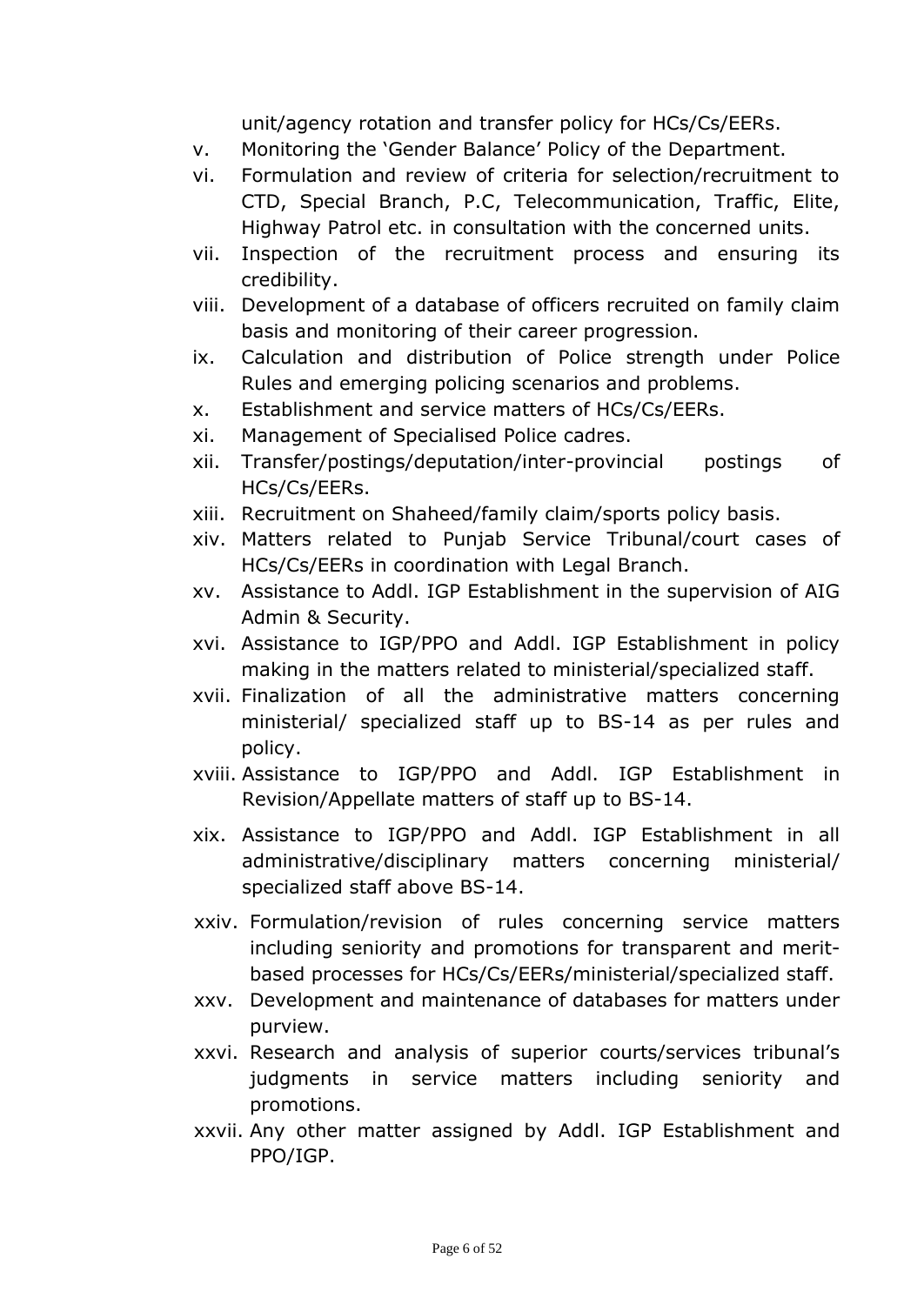## **1.3 AIG Admin. & Security**

AIG Administration & Security shall be responsible for:

- i. The Supervision of Administration and Receipt &Issue (R&I) Branches.
- ii. The security of CPO as Chief Security Officer.
- iii. The discipline, administration, security, welfare, of staff deployed at CPO Complex.
- iv. Exercising disciplinary powers (like DPO) for staff posted against CPO strength.
- v. Issuance of orders for transfer/postings of executive staff against sanctioned posts of CPO.
- vi. Inspection of CPO Complex for ensuring standards of cleanliness and its up keep through supervision of menial and other staff.
- vii. Recruitment of various ranks of ministerial/specialized staff at provincial level/CPO cadre as per policy and rules.
- viii. Transfer/Postings of ministerial and menial staff for CPO Cadre up to Sr. Clerk.
- ix. Preparation of proposals for transfer/postings of ministerial/ specializedstaff for approval of DIG Establishment-II and Addl. IGP Establishment and PPO/IGP as per policy.
- x. Preparation and Maintenance of Seniority lists of Ministerial/ specialized Staff under the rules.
- xi. Preparation/initiation of disciplinary cases of the approval of competent authorities.
- xii. Preparation/initiation of promotions/appeals/representations and writ petitions filed in the Punjab Service Tribunal/High Court for the approval of competent authorities.
- xiii. Circulation of Cabinet decisions.
- xiv. NOCs for passports to all ministerial/specialized staff as per rules and policy.
- xv. Sanctions for Airport Entry Pass.
- xvi. Maintenance of Service Books of Ministerial Staff/EERs.
- xvii. Assistance to Addl. IGP Establishment in conducting the Orderly Rooms and preparations made for the purpose thereof.
- xviii. Any other duties and functions assigned by Addl. IGP Establishment and PPO/IGP.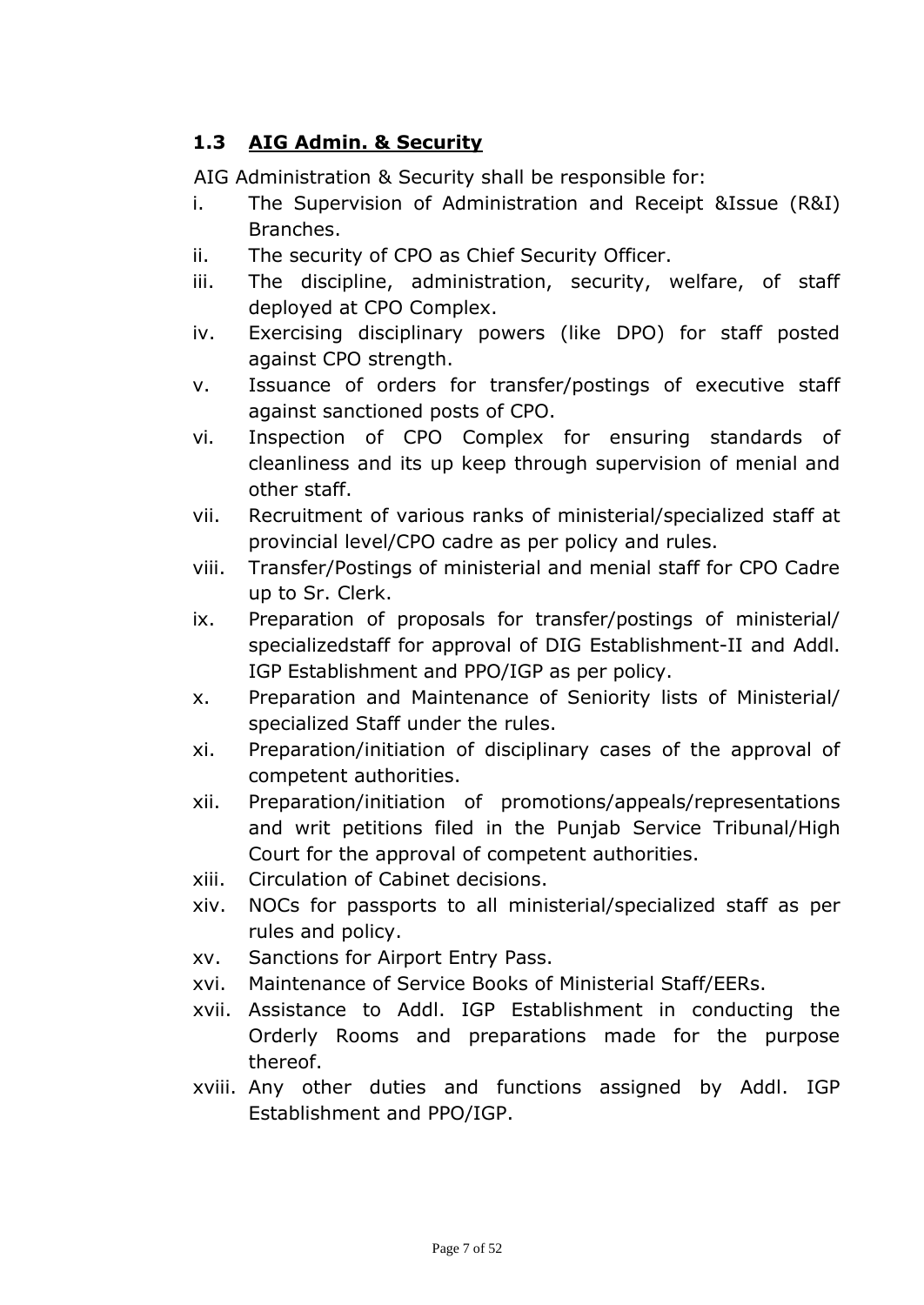#### **OPERATIONS BRANCH**

Operations Branch supervises all the policing operations (normal/ specialized) throughout the province, situations of public order, crime control, public security and security of VVIPs and Foreigners etc. Operations Branch is responsible for coordination with the Ministry of Interior, Home Department Punjab, Judiciary, the Specialized Police Units, Intelligence Agencies and all other Government departments, concerning police operational matters. It keeps close liaison with the police field formations and transmits important instructions and policy guidelines of the higher authorities regarding day-to-day policing and special police campaigns. Ops Branch is a watchdog that keeps a close eye on the periodic performance of the RPOs / DPOs / SDPOs. It also maintains close liaison with the electronic media and keeps check on the police related news. Public Relations and media engagement on behalf of the Punjab Police Department has emerged as one of the important functions of the Branch. The work distribution amongst the officers posted at Operation Branch CPO is given as under.

## **2. Additional IGP Operations**

Addl. IGP Operations shall be responsible for:

- i. Supervision of province-wide policing operations; maintenance of public order, crime control, specialist operations, public security, delivery of public services for ensuring secure, peaceful and business friendly environment; taking all necessary steps for enforcing the law and establishing the public order; monitoring the public order and crime control efforts on continuous basis for effective policy and professional prescriptions; gauging public perceptions about provision of policing services from time to time through field reports, surveys, media reports' analysis for policy adjustments and operational response.
- ii. Supervision of DIsG Operations, Special Protection Unit, respective AIsG and DPR.
- iii. Co-ordination and co-operation with Ministry of Interior, Punjab Home Department, Prosecution Department, Judiciary, Police field formations, specialized Police Units, Intelligence agencies, Defense authorities, Punjab Rangers, Border Military Police, other provincial police departments, Divisional & District administrations of various federal and provincial departments & agencies in the interest of smooth governance in public interest; ensuring necessary protection and assistance for all these agencies in public interest, and representing the IGP/PPO in co-ordination meetings on need basis.
- iv. Supervision of policing functions with due care and caution where foreign relations are involved i.e. security of pilgrims & pilgrimages, foreigners' security & movement, registration of aliens, deportations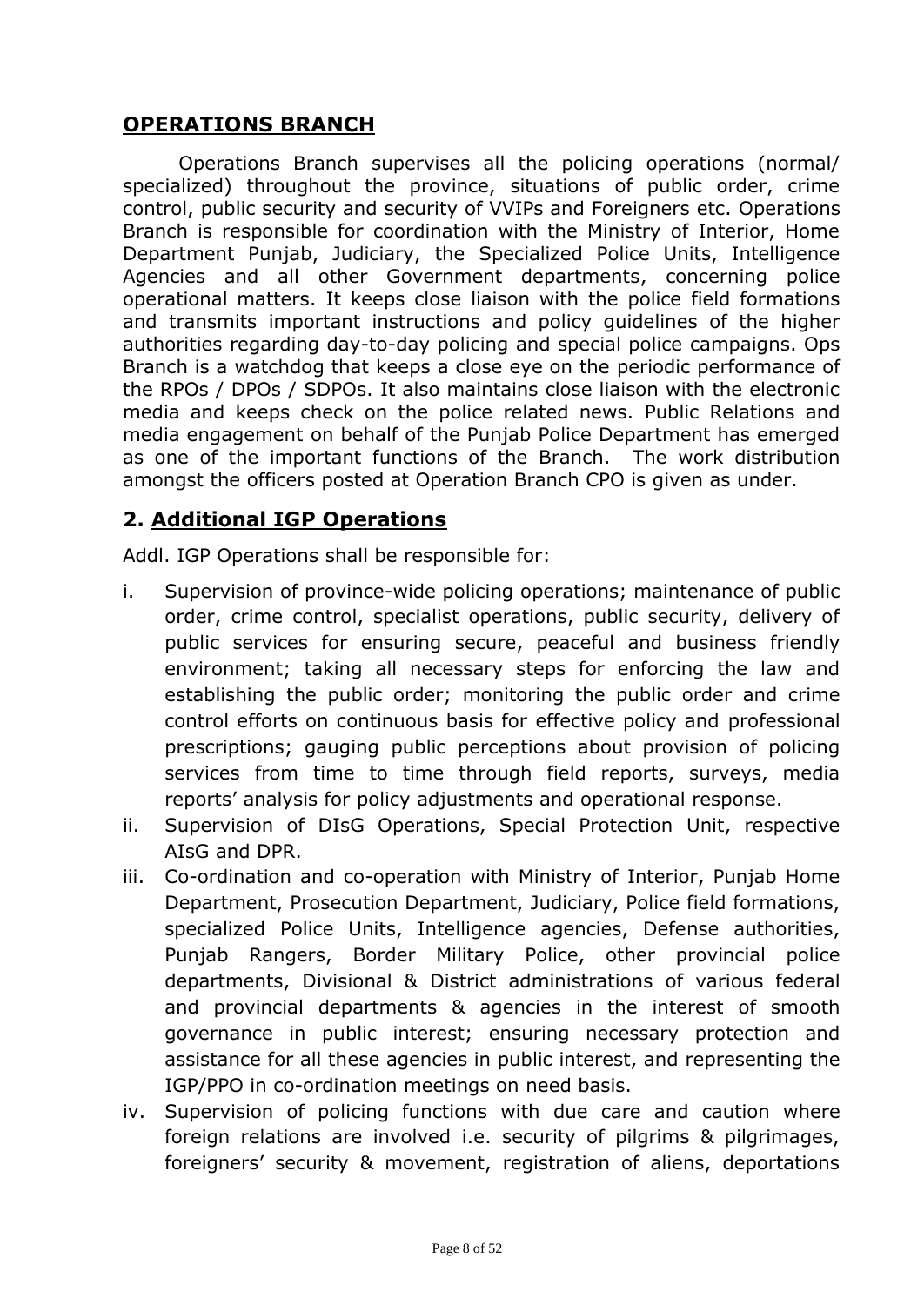and extraditions etc.

- v. Periodic Performance Evaluation of RPOs/DPOs/SDPOs.
- vi. Analysis and assessment of DO letters, crime data, public order issues and inspection reports etc. for the attention of the IGP/PPO.
- vii. Revision / appellate matters of officers working in the Operations Branch, SPU and SEG.
- viii. Any other matter assigned by the IGP/PPO.

#### **2.1 DIG Operations**

DIG Operations shall be responsible for:

- i. Security management and professional guidance to police regions and districts for smooth operation of major security events like Muharram, Independence Day, Ramazan, Eids, major political/religious gatherings, national/international sports events etc.
- ii. Preparation of master security plans for mega events under the policy guidelines for guidance and implementation by the field units.
- iii. Finalization of research proposals for the R&D/special/investigation branches and CTD etc. for studies, research, analysis and remedial measures for improvement in policing systems and policing functions.
- iv. Evaluation and assessment of Judicial Enquiries and Committee Reports for professional implications and standardization of police practical work through issuance of SOPs, training and monitoring.
- v. Development of expeditious, credible and error free system of police verifications in relation to government jobs and other requirements.
- vi. Development and implementation of credible system of institutional verifications and inspections of private security agencies, arms dealers, petrol stations etc. with or without coordination with other government departments and agencies as per the law.
- vii. Matters related to Non-Governmental Organizations (NGOs) and their activities keeping in view current security environment.
- viii. Matters related to policing of inter-provincial borders and security framework thereof.
- ix. Matters related to deployment of armed forces and civil armed forces in aid of civil power.
- x. Supervision and assessment of model police stations project,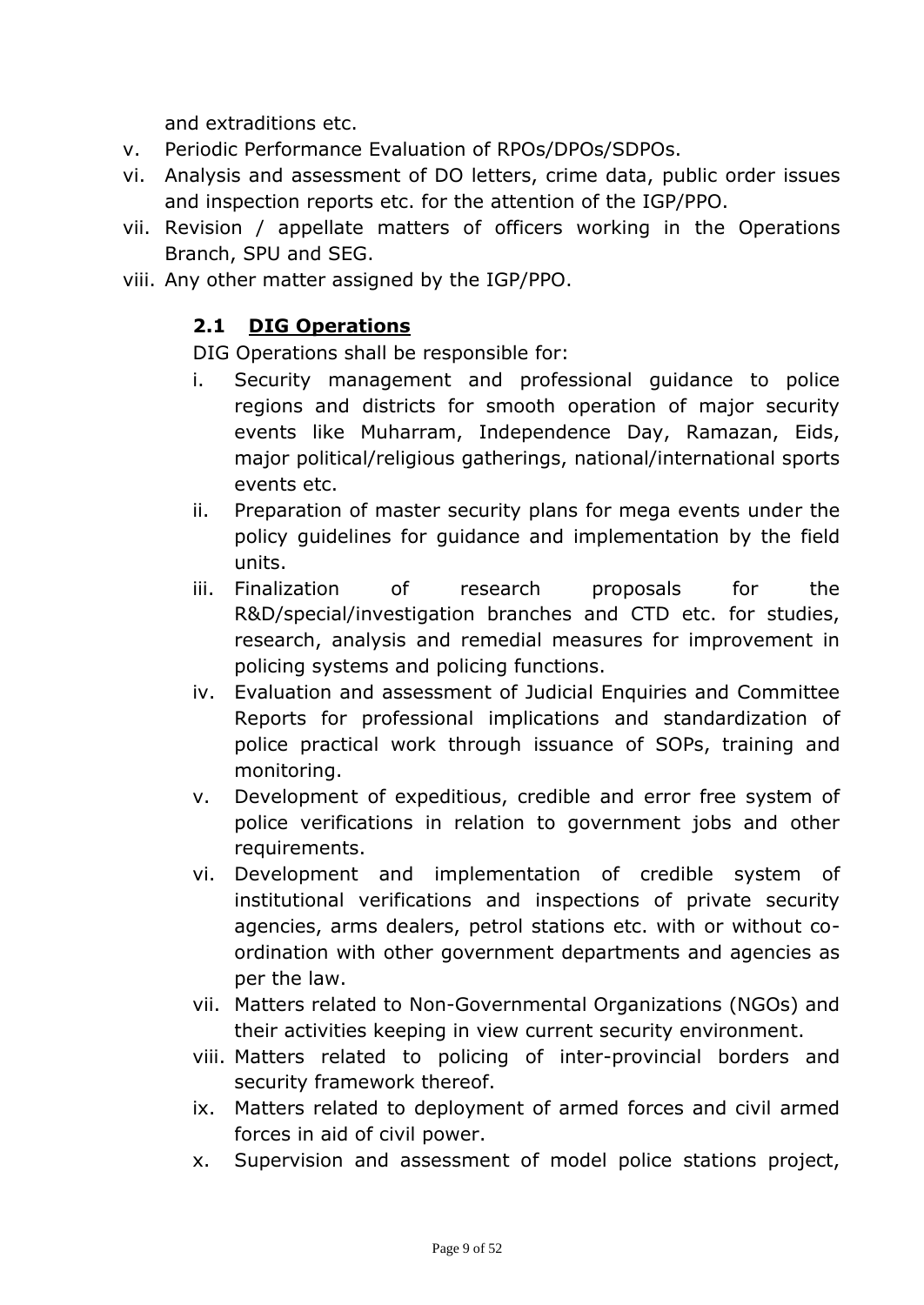development of SOPs and related monitoring system.

xi. Any other task assigned by the Addl. IGP Operations, PPO/IGP.

#### **2.1.1 AIG Operations**

AIG Operations shall be responsible for:

- i. Collection of information/facts on major, sensational and special report cases/crime and public order situations from districts and regions along with police response/action taken for the perusal of IGP/PPO and other authorities.
- ii. Transmission of the operational orders of the IGP/PPO to the concerned Regions and Districts and obtaining progress & follow up.
- iii. Liaison with other Police Units for cross-checks of information provided by field formations for assessing police efficiency and effectiveness in handling a particular situation or trend.
- iv. Coordination with all the police agencies e.g. Special Branch and Counter Terrorism Department involved in crime control, public order management and provision of security for information exchange and reports.
- v. Correspondence regarding security, public order and crime between the CPO and other Government Departments and agencies.
- vi. Receipt of all crime data/other data and diaries for preparation of reports for the perusal of PPO/IGP and other authorities.
- vii. Coordination of matters related to preventive detention with special reference to public order and crime control.
- viii. Dealing with the matters related to foreigners security and movement.
- ix. Collecting and compiling daily Public order situation reports received from Special Branch and Intelligence Bureau.
- x. Coordinating deployment/movement of Punjab Constabulary as per security requirements under policy and instructions.
- xi. Issuance & dispatch of instructions and policy guidelines to districts, regions and other units regarding matters under purview.
- xii. Collection of data and assessment of special crime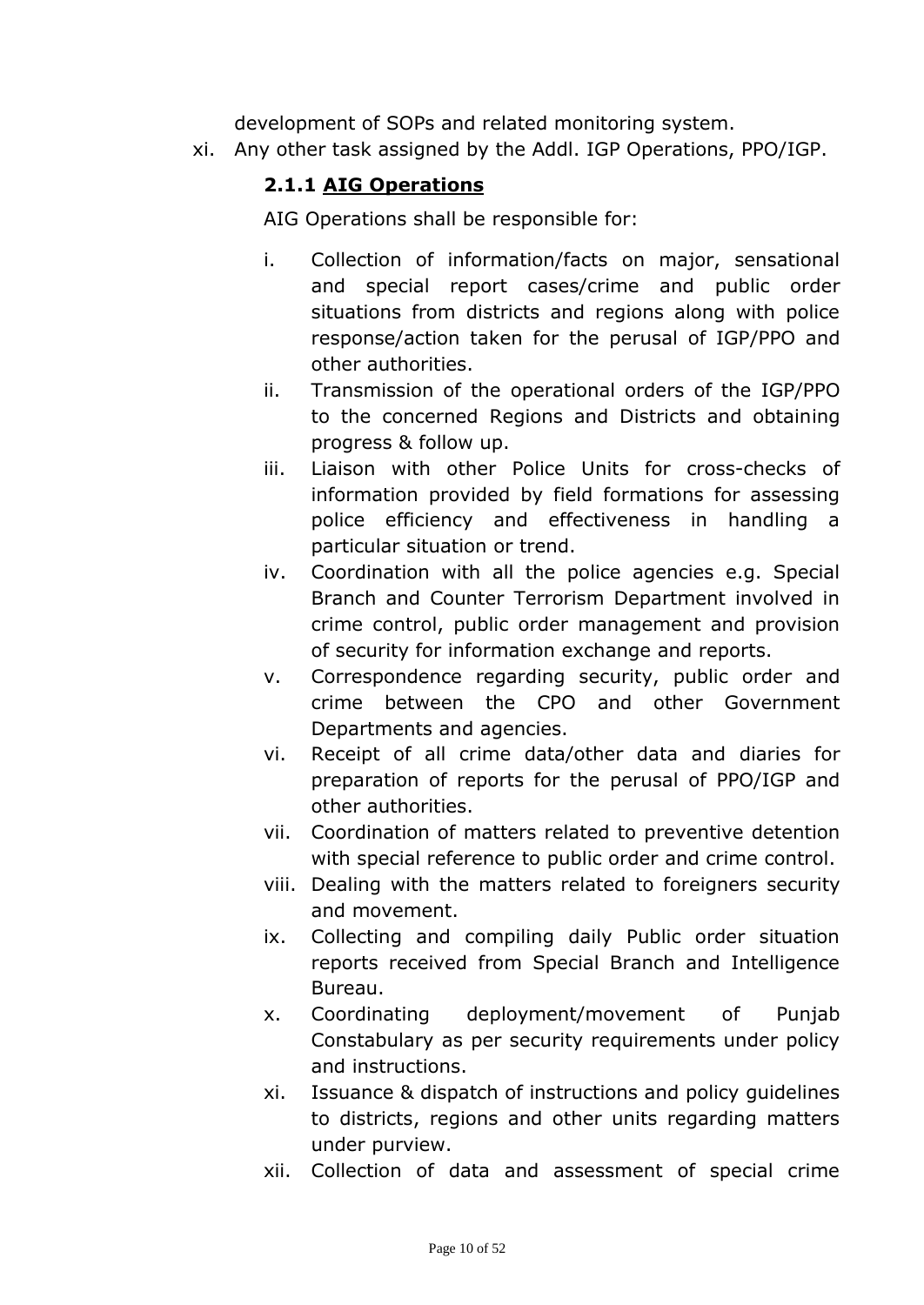control campaigns initiated as per government policies.

- xiii. Preparation of Morning Report for the IGP/PPO and Addl. IGP Operations/DIG Operations about the operational working of the police every day.
- xiv. Preparation of reports regarding the crime matters highlighted by the electronic and print media through assessment and analysis of press clippings as indicated by the Director Public Relations for the perusal of IGP/PPO and Addl. IGP Operations/DIG Operations.
- xv. Matters related to Pakistani nationals involved in activities inside Afghanistan.
- xvi. Supervision of the functions of SP Control Room.
- xvii. Any other duties and functions assigned by the IGP/PPO, Addl. IGP Operations/DIG Operations.

#### **2.1.1.1 SP Control Room**

SP Control Room shall be responsible for:

- i. Communication of information/developments/ incident reports to all concerned about the heinous offences/ public order situations received from the field units.
- ii. Communication of directions of the competent authority to the field units.
- iii. Surveillance of electronic media for reports/news against police for the perusal and corrective action.
- iv. Use of SMSs, emails and telephones for expeditious transmission of information and orders.
- v. Collection and maintenance of database of cell/home/official contact numbers and emails of all officers in the province for expeditious contact and dissemination of information. Assistance to all the branches in this regard.
- vi. Collection and maintenance of database of contact numbers of all the departments and agencies who usually come in contact during police operations and response.
- vii. Any other job assigned by theAddl.IGP/DIG/AIG Operations.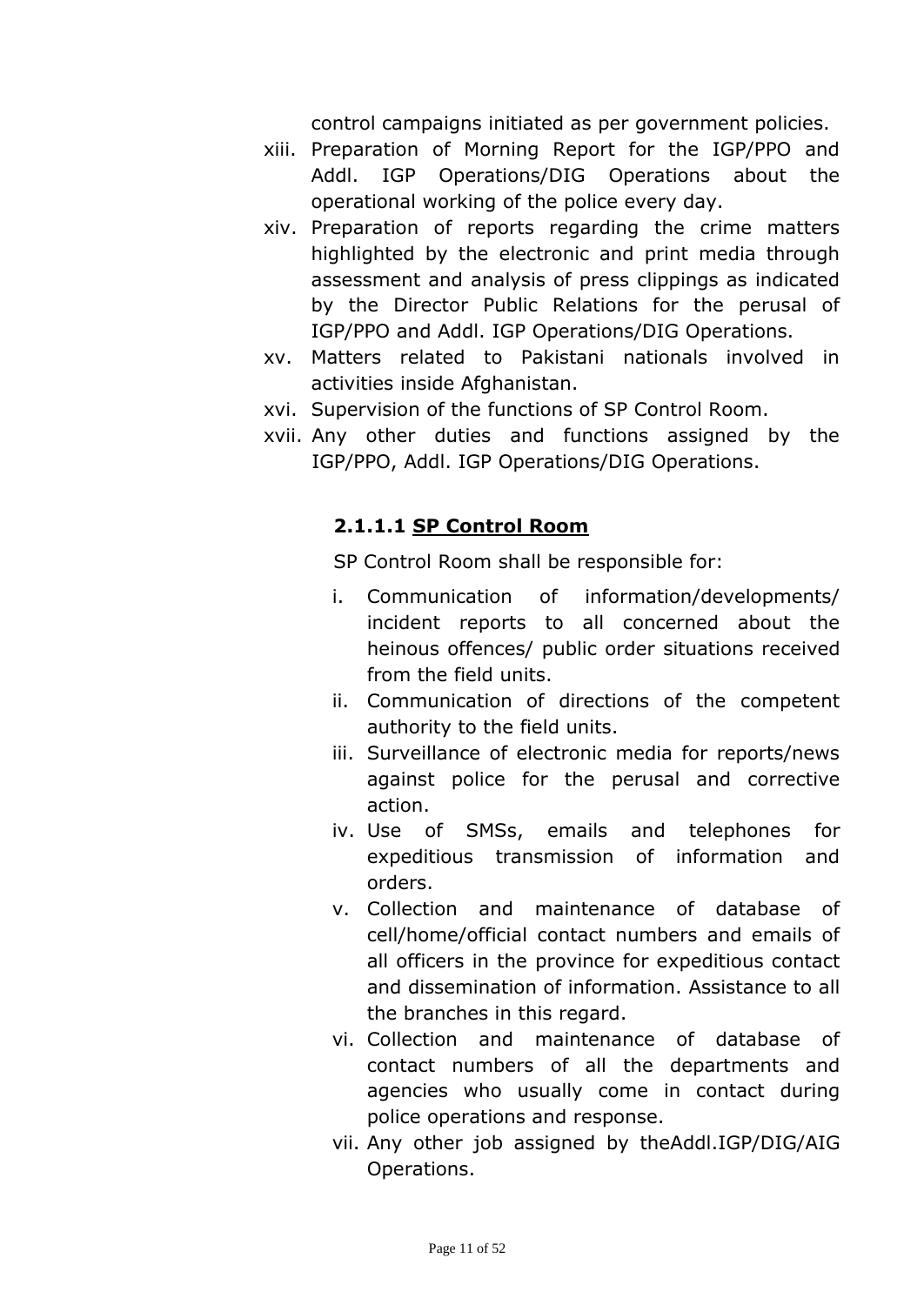## **2.2 DIG Special Protection Unit (SPU)**

DIG Special Protection Unit shall be responsible for:

- i. Management, supervision and evaluation of the functions of Special Protection Unit (SPU) deployed at various sites in Punjab.
- ii. Deployment of SPU personnel where foreign workers/engineers/ supervisors are working on various projects in Punjab.
- iii. Development and operation of periodic training programmes for SPU personnel deployed at various sites/districts in Punjab.
- iv. Field visits and inspections for ensuring proper working of SPU personnel as per SOPs and threat perceptions.
- v. Development of Key Performance Indicators (KPIs) for proper documentation and performance assessment of SPU personnel.
- vi. Coordination with district police for meeting emergency or untoward incidents.
- vii. Co-ordination with private sector hosting Chinese and other foreigners for security advice and arrangements.
- viii. Maintenance of Database of foreigners working on projects.
- ix. Development of Standard Operating Procedures (SOPs) for each function to be performed by Special Protection Unit (SPU).
- x. Security review and audit under specific threat perceptions in this regard.
- xi. Welfare and well-being of the SPU personnel.
- xii. Awarding punishments/hearing appeals as authority under the rules.
- xiii. Any other task(s) entrusted by IGP/PPO and Addl. IGP Operations.

## **2.3 Director Public Relations (DPR)**

Director Public Relations (DPR) shall be responsible for:

- i. Development of Police-Media Cooperation Policy.
- ii. Co-ordination and guidance to police units/formations for media relations and co-operations.
- iii. Image building of the police department in electronic and print media through all possible steps.
- iv. Projection of good work done by the police in electronic and print media.
- v. Highlighting the problems of police in media to generate positive public opinion and perception.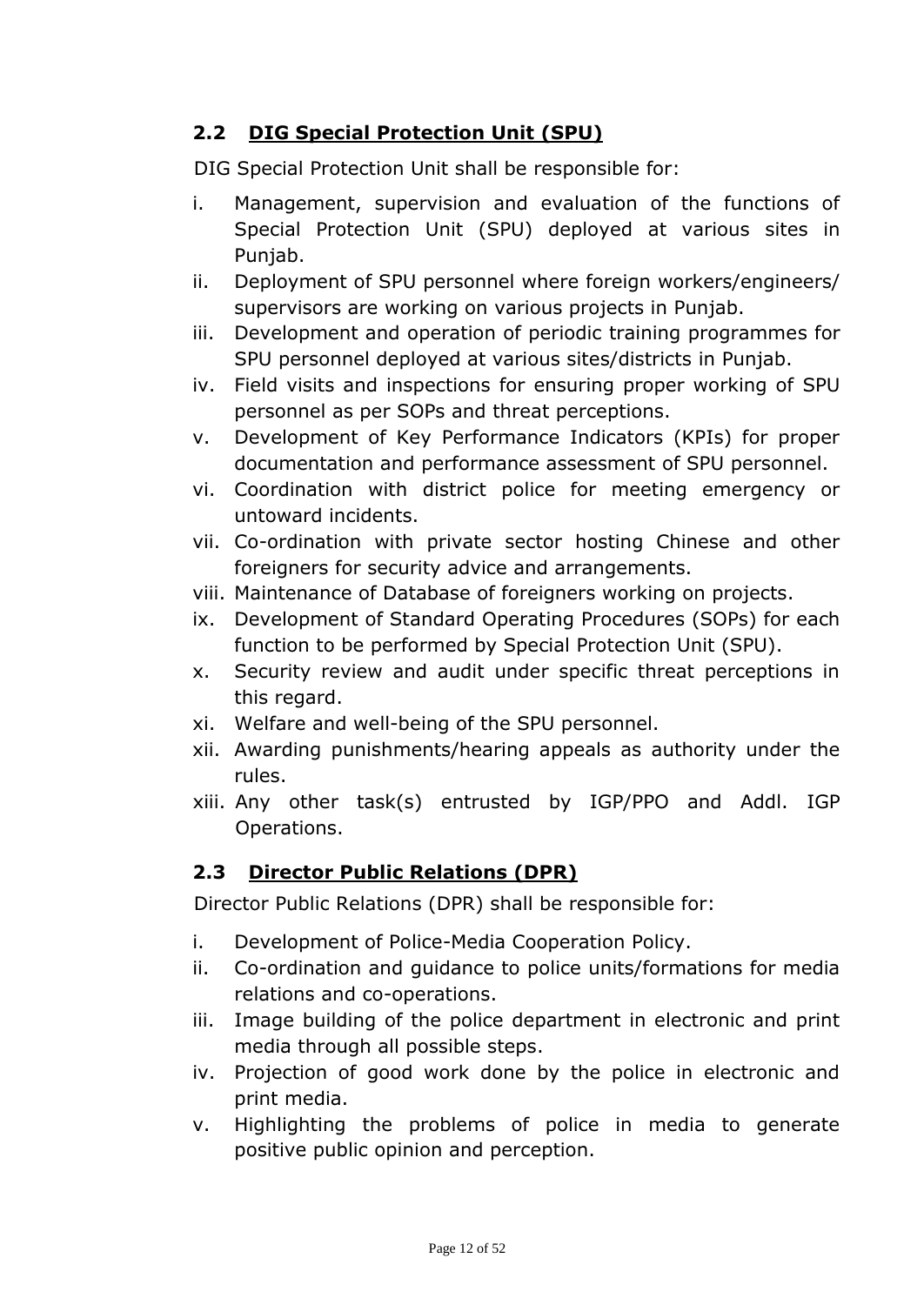- vi. Monitoring of electronic and print media for issuance of denials and clarifications for accurate reporting and public relations.
- vii. Preparation of daily press clippings for the perusal of IGP/PPO, Addl. IGP Operations and other relevant officers for gauging effects upon public opinion and modulation of appropriate response.
- viii. Liaison with police officers and Public Relations Officers in Punjab for first hand confirmation/denials or ascertainment of facts in the interest of public and police department.
- ix. Liaison with journalists and press people for appropriate and correct coverage of police related facts, stories and professional/organisational developments to keep the public informed.
- x. Management of article writing about police problems, issues and other functional/professional aspects.
- xi. Issuance of press releases and hand-outs on behalf of IGP/PPO for public information and media coverage in public interest.
- xii. Any other task assigned by the IGP/PPO and Addl. IGP Operations.

## **WELFARE & FINANCE BRANCH**

Welfare & Finance Branch is responsible for financial management, development of infrastructure and welfare of the force for the Punjab Police. Preparation of annual police budget, its distribution amongst the police units and supervision of utilization of all funds at the unit level are prime responsibilities of the Welfare &Finance Branch. Maintenance of high standard of transparency in utilization of funds at all levels through periodic internal audits and other regulatory mechanisms is one of the most important objectives of the Welfare &Finance Branch. In addition, it also deals with Technical evaluation of samples deposited by the bidders/firms, coordinating with various testing laboratories and generating evaluation report on the quality of samples keeping in view the required specs.

Welfare & Finance Branch is also responsible to obtain approval of the CM in all the concerning financial matters. It also prepares and supervises the annual development schemes of Punjab Police, looks after the maintenance and upkeep of police buildings and infrastructure. Looking after police welfare and efficient maintenance and utilization of police welfare fund is also one of essential tasks in hand with Welfare &Finance Branch. It ensures that all the police officers and their families in need of financial assistance, and the families of Shuhada are properly looked after.The administration of the Police Qaumi Razakaar (PQR) is also vested in the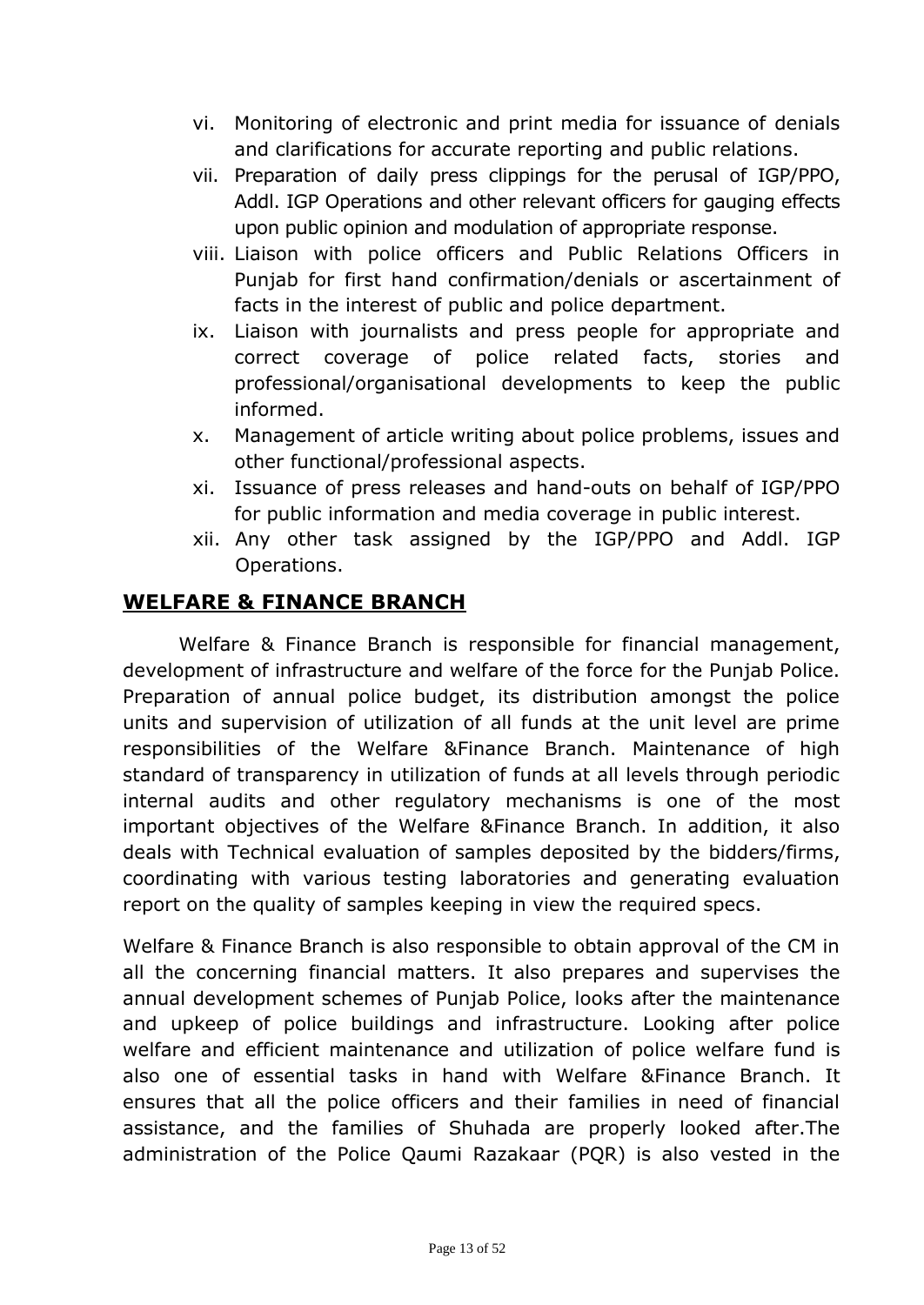office of the Welfare & Finance.

The work distribution amongst the officers posted at Welfare & Finance Branches CPO is given as under.

# **3. Additional IGP, Welfare & Finance**

Additional IGP Welfare & Finance shall be responsible for:

- i. Supervision of DIG Welfare, DIG Technical Procurement, AIG Finance and AIG Development.
- ii. Initiating summaries for the approval of the Chief Minister concerning all financial and allied matters of the Punjab Police.
- iii. Representing Punjab Police on all PAC meetings and ensuring settlement of audit paras within the framework of law, rules and regulations.
- iv. Over-seeing, coordination and supervision of the work of Director Audit through AIG Finance.
- v. Supervising issues related to the Provincial/National Assembly and the Senate for matters under purview.
- vi. Over-seeing and coordination of all activities related to Punjab Police Welfare Fund as per welfare policy and emergent requirements.
- vii. Management of PQRs.
- viii. Management and utilization of Welfare Funds, loans/Investments/ Business Enterprises/ Police Public Schools.
- ix. Initiating and finalizing all "Shuhada Cases".
- x. Dealing with Revision/Appeal cases as authority under the rules.
- xi. Any other matter assigned by the IGP/PPO.

#### **3.1 DIG Welfare**

DIG Welfare shall be responsible for:

- i. Management/disbursement of maintenance allowance.
- ii. Disbursement of immediate relief and funeral charges.
- iii. Disbursement of dowry charges.
- iv. Disbursement of educational scholarships.
- v. Disbursement of one month's salary on retirement.
- vi. Management of Welfare Fund loans.
- vii. Preparation of schemes for welfare of the Punjab Police personnel.
- viii. Implementation of the welfare schemes approved by the competent authority as per policy.
- ix. Meetings and deliberations regarding welfare of Police and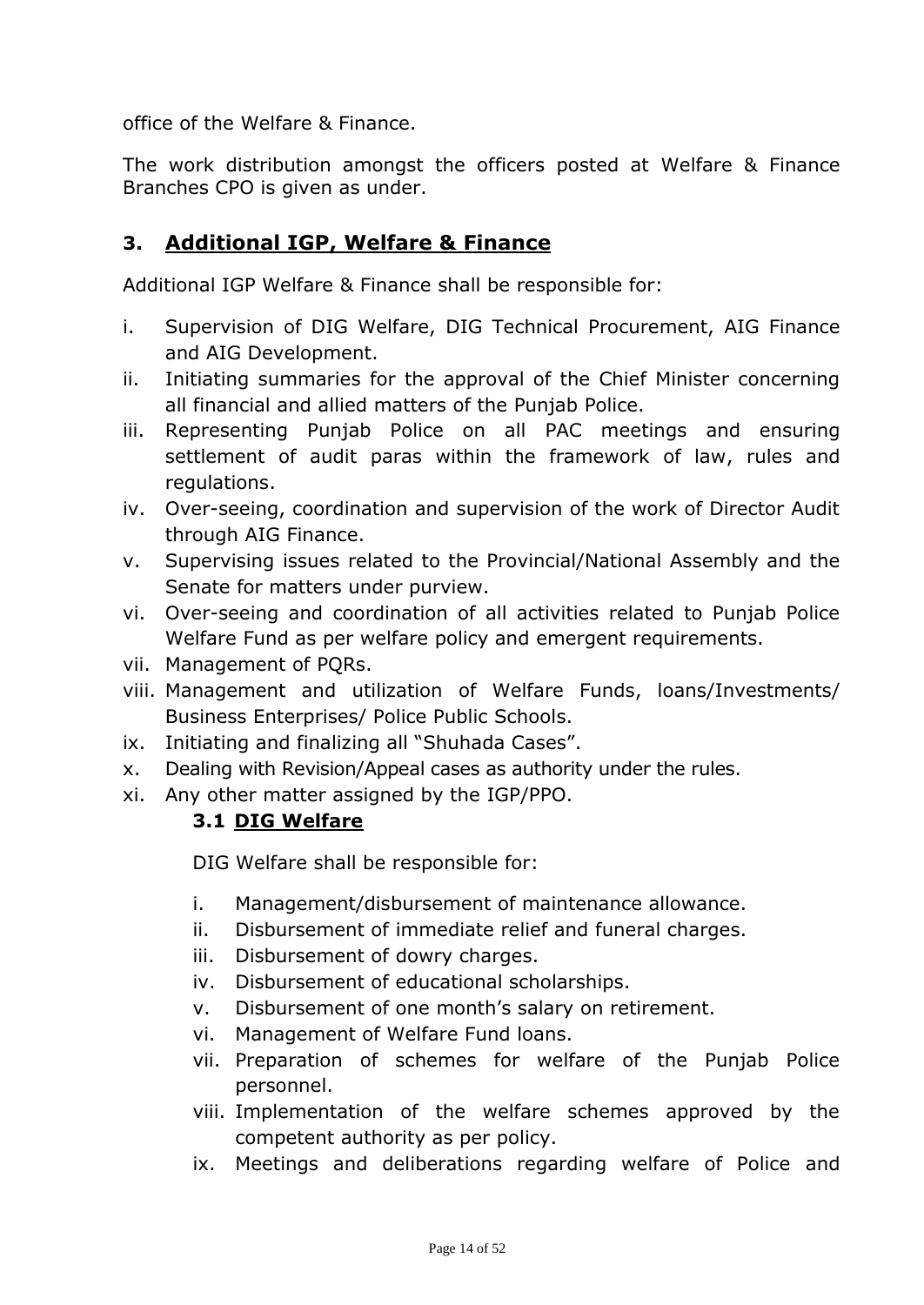management of Welfare Funds.

- x. Monitoring the activities of Shuhada Cell.
- xi. Preparation of progress report for submission to the competent authority.
- xii. Management, allocation and placement of funds for Investment/business enterprises i.e. petrol pumps, shops, plazas, canteen, dispensaries, regimental store, gymnasiums, bands, riding schools, fish farms, honey farms, dairy farms, etc. to generate funds at the districts/units/regional levels.
- xiii. Matters related to Police Public Schools.
- xiv. Maintenance of revolving funds for flexible operations.
- xv. Administration of all matters pertaining to the PQRs.
- xvi. Maintenance of welfare / benevolent and regimental funds.
- xvii. Awarding punishments/hearing appeals as authority under the rules.
- xviii. Any other duties and functions assigned by the Addl. IGP, W&F and PPO/IGP.

#### **3.2 DIG Technical Procurement (Senior Technical Officer)**

DIG Technical (STO) shall be responsible for:

- i. Evaluation and prequalification of firms.
- ii. Receipt of samples of the goods tendered for purchase.
- iii. Technical Evaluation/Analysis and acceptance/rejection of samples (with recommendation) as per approved specifications and financial evaluation of firms submitting those samples.
- iv. Being convenor of technical committee for developing and providing input/recommendations on technical specifications of proposed purchase of new items keeping in view the emerging demands of various units of Punjab Police.
- v. Developing, implementing and ensuring a transparent mechanism for receipt, storage, transportation of samples deposited by the firms.
- vi. Liaising with independent testing labs for timely receipt of reports on the samples sent for analysis.
- vii. Issuing report of samples to DIG Logistics & Procurement.
- viii. Managing the safe custody of samples deposited by the participating firms at dedicated store at Qurban Lines.
- ix. Any other duties and functions assigned by the Addl: IGP, W&F and PPO/IGP.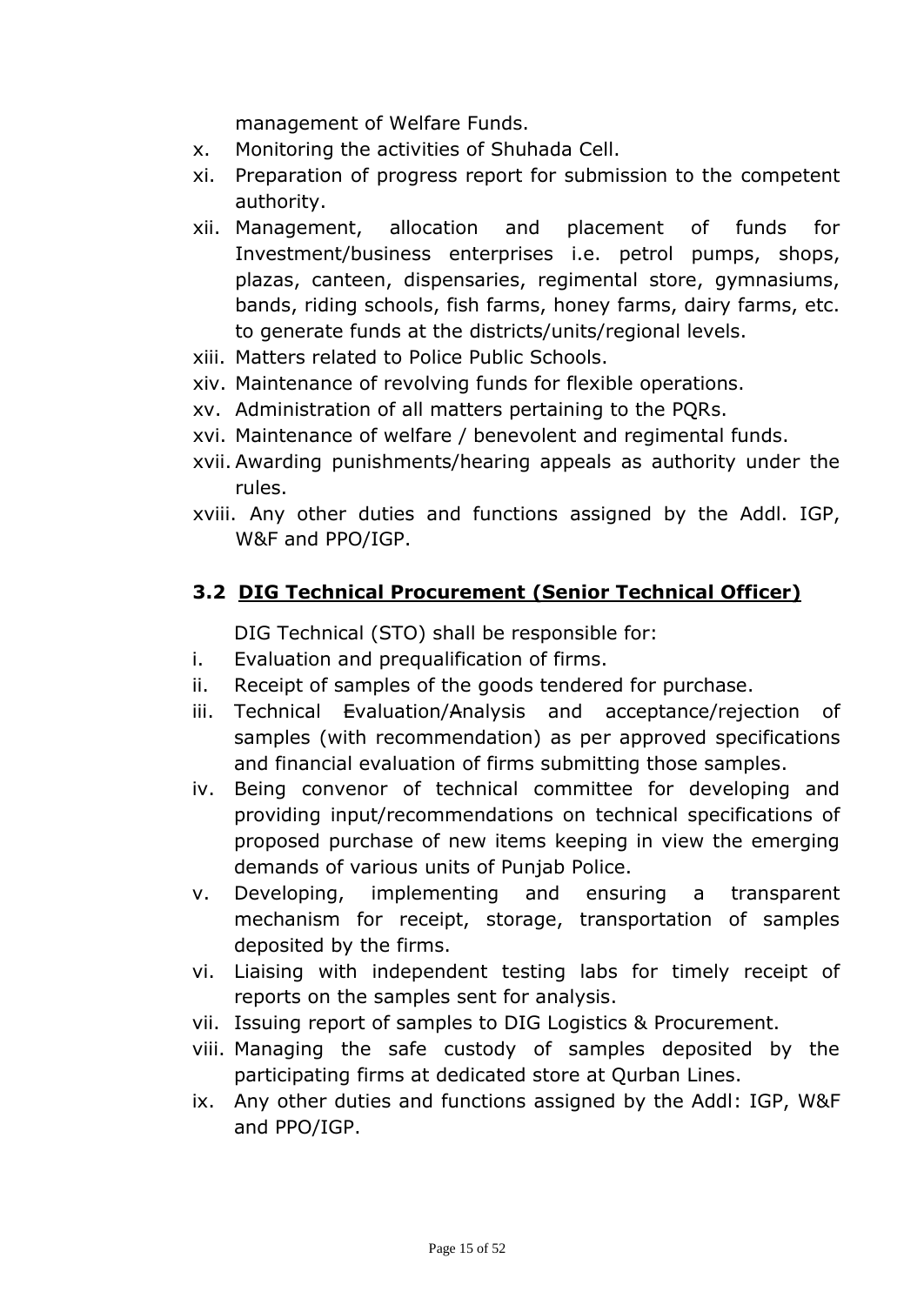# **3.3 AIG Finance**

AIG Finance shall be responsible for:

- i. Preparation of budget estimates/SNEs (continuing and new posts).
- ii. Preparation of supplementary budget/grants.
- iii. Preparation of list of Excesses and Surrenders.
- iv. Allocations and re-appropriation of funds.
- v. Allocation of foreign exchange.
- vi. Preparation of proposals for revision of pay scales including special pay and allowances.
- vii. All account matters as per professional standards.
- viii. All proposals regarding sanctions and expenditures.
- ix. Delegation of Financial Powers as and when required.
- x. Pension/Family pension cases of all Police employees.
- xi. Final drawl of G.P. Fund.
- xii. Sanctions of medical charges.
- xiii. Group Insurance.
- xiv. Writing off of recovery cases.
- xv. Recovery on account of overpayment of salaries and T.A. bills.
- xvi. Reconciliation of expenditures with AG/DAO offices.
- xvii. Processing cases pertaining to Public Accounts Committee (appropriation of accounts of Provincial Police Budget).
- xviii. Checking of internal/external audit reports of all units of Punjab.
- xix. Finalization of internal/external audit reports and fixation of responsibility as per rules.
- xx. Dealing with Departmental Accounts Committee.
- xxi. Administration of T.A. Rules / Instructions.
- xxii. Ex-post facto sanction to regularize the irregular expenditure incurred on contingency.
- xxiii. Cases for revision/re-organization of Police Strength as determined from time to time.
- xxiv. Revision of pay scales including special pay & allowances.
- xxv. Cases for creation of supernumerary posts of all ranks.
- xxvi. Recovery of cost of Police Guard, deployed on behalf of Federal Govt.
- xxvii. Preparation of cases/summaries for Chief Minister in coordination with other organs of police for additional finances.
- xxviii.Any other duties and functions assigned by the Addl. IGP, W&F and PPO/IGP.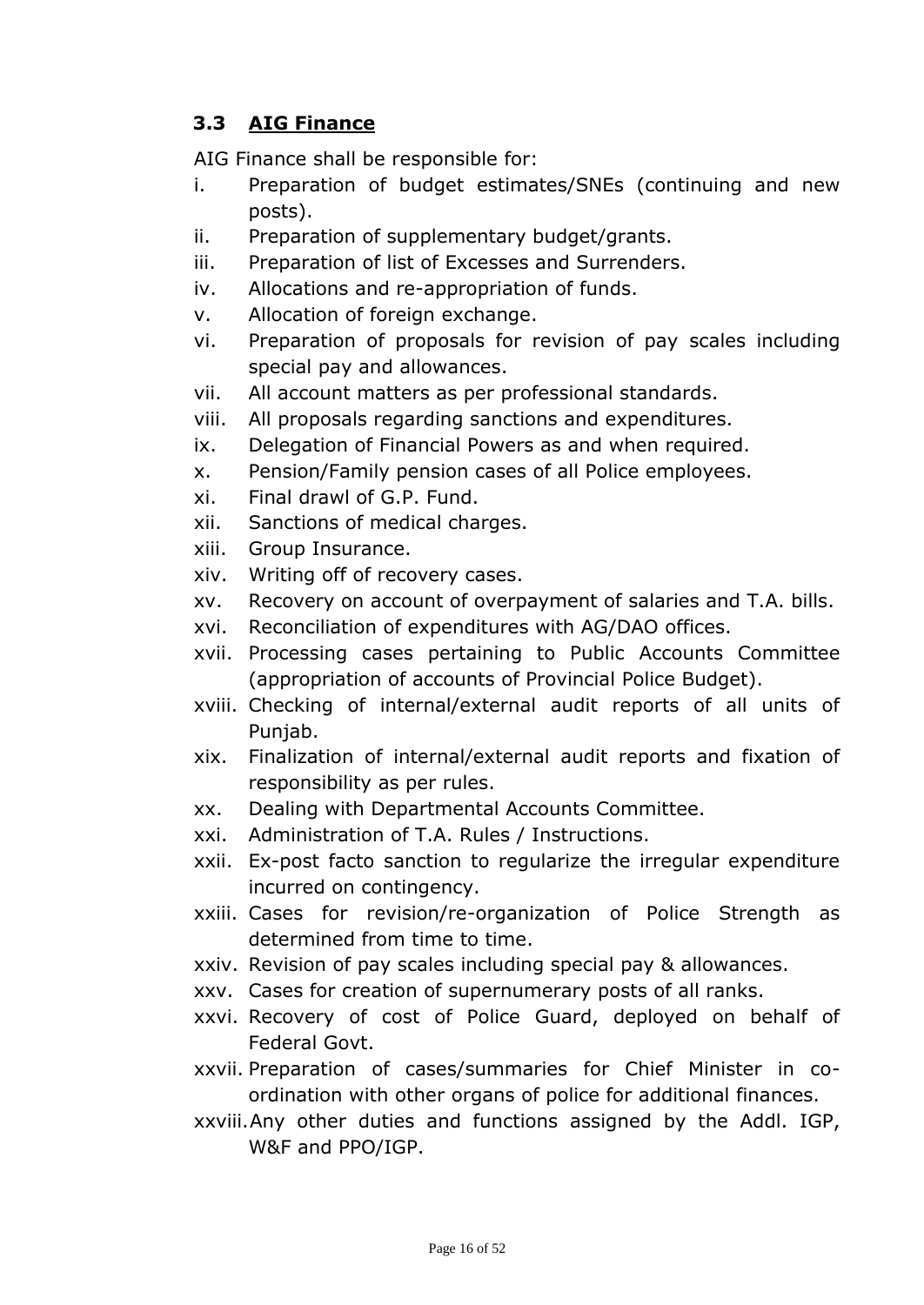## **3.4 AIG Development**

AIG Development shall be responsible for:

- i. Preparation of Annual Development Plans of the Punjab Police Department.
- ii. Monitoring of the efficient utilization of funds and physical progress of ADP Schemes on monthly basis.
- iii. Processing and vetting of PC-Is / PC-IIs of all Police Schemes.
- iv. Selection of consultants for development schemes as per rules.
- v. Establishment of new Police Stations / Police Posts, including changes in territorial jurisdiction / limits of Police Stations / Police Posts.
- vi. Allotment of official residences from CPO Pool.
- vii. Initiating proposals for allocation of offices in CPO Complex for approval of the Addl. IGP, W&F and PPO/IGP.
- viii. Maintenance & repair of the Police buildings including CPO complex.
- ix. Management including acquisition and transfers of lands for Punjab Police.
- x. Estate management and maintenance of relevant data.
- xi. Holding meetings of Departmental Development Sub Committee (DDSC) and issuance of Administrative Approval (AA).
- xii. Recommend re-appropriation of funds from one approved scheme to another.
- xiii. Acceptance of funds surrendered by the C&W Department through 1st and 2nd lists of Excesses and Surrenders and communication thereof to the Finance/P&D Department.
- xiv. Monitoring the utilization of funds placed at the disposal of C&W Department for annual repair, fixed charges and special repair for police buildings.
- xv. Allocation of funds placed at the disposal of Punjab Police for the repair of Police buildings to the Districts/Units.
- xvi. Financial Sanction of minor repair works beyond the competency of RPOs.
- xvii. Record of evacuee property in the possession of Police Department.
- xviii. Preparation/maintenance of standardized site plan/map of Police buildings.
- xix. Surprise/scheduled inspection of development schemes.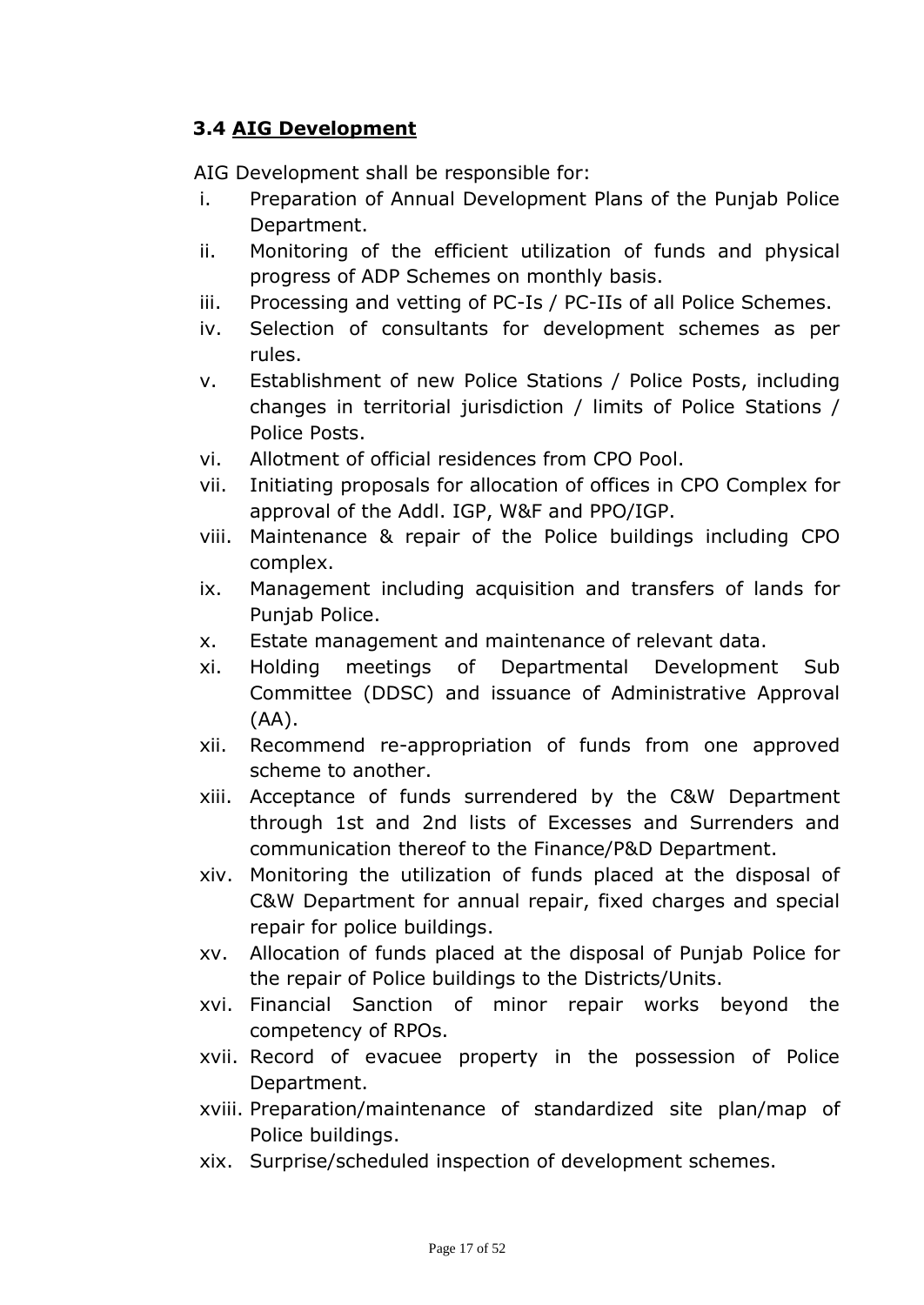xx. Any other duties and functions assigned by Addl: IGP/W&F and PPO/IGP.

#### **LOGISTICS & PROCUREMENT BRANCH**

Logistics & Procurement Branch is responsible for planning and management of purchase of transport, machinery & equipment, uniform & liveries, furniture & fixtures, arms & ammunition, bed & boxes and other stores required by the Punjab Police. It deals with preparation/standardization of specifications of logistics & stores to be purchased for the department. It is also responsible for finalizing all contracts for purchases/acquisition of logistic items, goods and services. It also regulates police uniform rules, and carries out inspection and distribution of police stores amongst the units and field formations. It also keeps record of stocks/inventory and management of miscellaneous and ordnance stores. The smooth functioning of Police Wireless system and Motor Transport system throughout the province is also the ambit of this branch.

The work distribution amongst the officers posted at L&P Branch CPO is given as under.

#### **4. Additional IGP, Logistics & Procurement**

Additional IGP Logistics & Procurement shall be responsible to:

- i. Supervise the working of DIG Logistics & Procurement, DIG Telecommunication, AIG Logistics & AIG Procurement, SSP Telecommunications, SSP Motor Transport and Sr. Procurement Specialist (Specialized Procurement Cell).
- ii. Act as 'Senior Purchase Officer' on behalf of the PPO/Chief Purchase Officer to call tenders for purchase and act as signing authority for all contracts relating to Central Purchases of the Police Department.
- iii. Supervise the collection and collation of logistical requirements from units; rationalization of demands and compilation of Annual Purchase Plan.
- iv. Act as constituent authority of various committees on behalf of PPO/Chief Purchase Officer.
- v. Develop policy guidelines regarding clothing and equipment.
- vi. Initiate summaries for the approval of the Chief Minister concerning matters related to central purchase items and allied matters of the Punjab Police.
- vii. Over-see, coordinate and supervise the work of Specialized Procurement Cell headed by Sr. Procurement Specialist.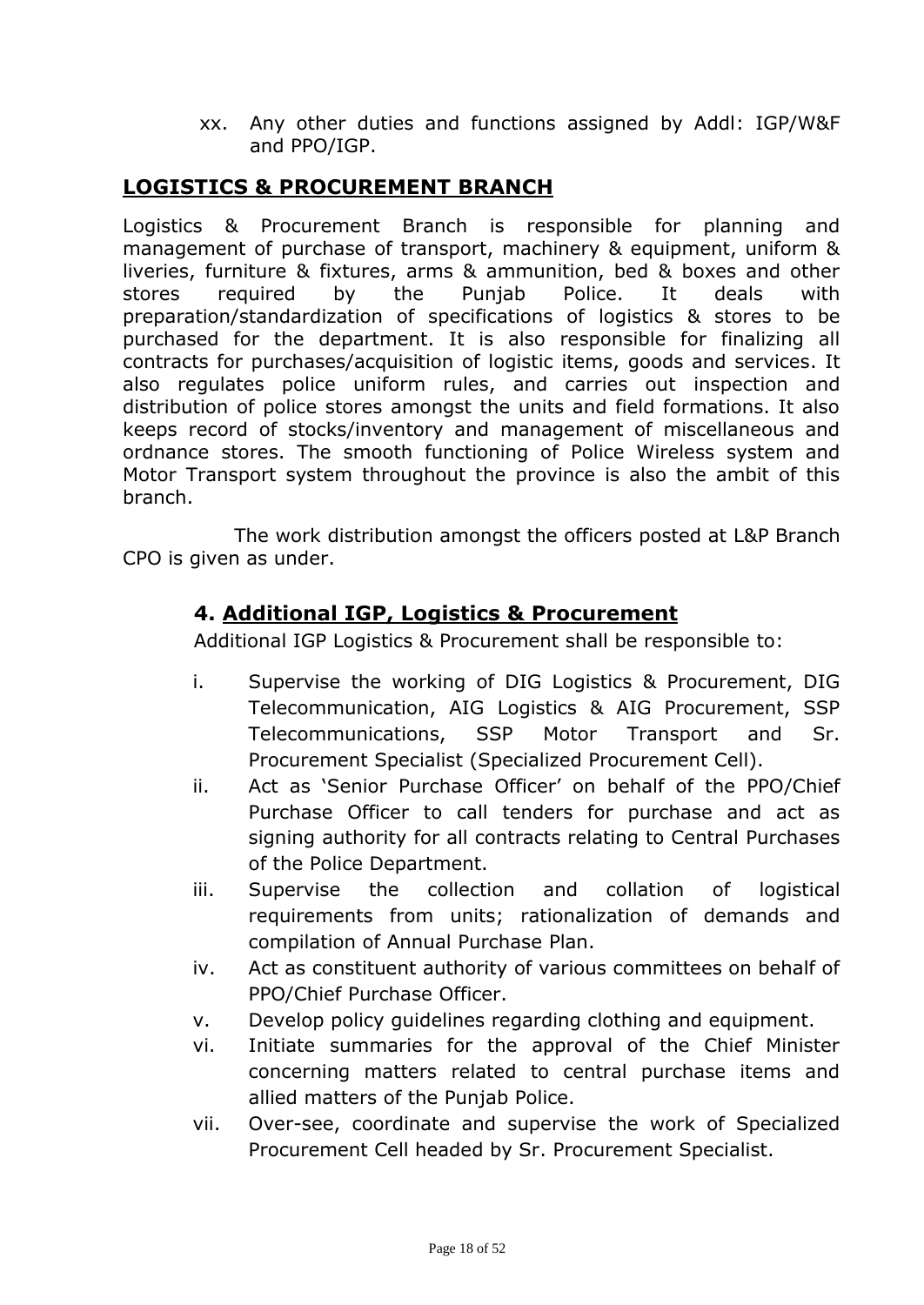- viii. Release bank guarantees/performance guarantees/call deposits after the completion of contractual obligations, as submitted by AIG Procurement.
- ix. Decide/impose appropriate damages/penalties on vendors in case of non-fulfilment of contractual obligations.
- x. Deal with cases of blacklisting of firms who fail to comply with the contractual obligations.
- xi. Act as referring authority of contested cases to Arbitration and Grievance Redressal Committees.
- xii. Perform other responsibility/task assigned by the IGP/PPO.

## **4.1 DIG, Logistics & Procurement**

DIG Logistics & Procurement shall be responsible to:

- i. Supervise the working of AIG Logistics, AIG Procurement and Senior Procurement Specialist.
- ii. Ensure coordination with field units for compilation of demands for compilation of Annual Purchase Plan.
- iii. Identify and collate requirements for new equipment to be purchased by Punjab Police.
- iv. Coordinate with DIG Technical (STO) for timely submission of technical and other reports required for procurement.
- v. Formulate and develop/update the specs for goods to be purchased by Punjab Police.
- vi. Develop policies to broaden the vendor pool and dissemination of relevant information regarding procurement by Punjab Police.
- vii. Conduct research & development for future procurements as per the existing and anticipated requirements of Punjab Police.
- viii. Perform any other duties and functions assigned by the Addl: IGP L&P and PPO/IGP.

## **4.1.1 AIG Logistics**

AIG Logistics shall be responsible for:

- i. Compilation of requirements from Units and formulation of Annual Purchase Plan.
- ii. Developing policy guidelines and relevant rules regarding uniform, clothing and equipment.
- iii. Formulating and amending uniform rules as per requirement.
- iv. Submitting indents for purchase of required items.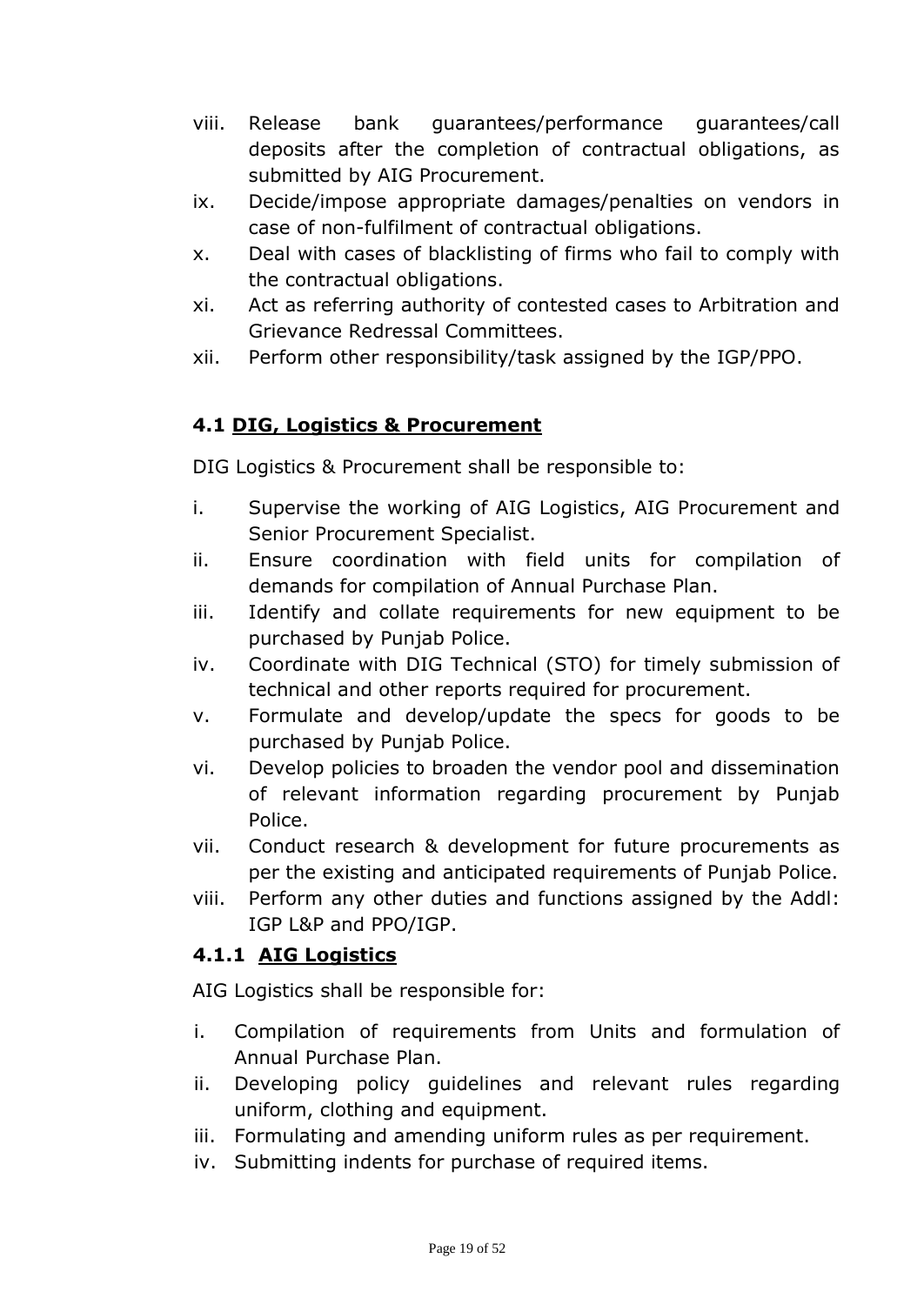- v. Repair of office machinery & equipment, furniture & fixtures at Central Police Office.
- vi. Sanction and installation of official and residential telephones and maintenance of complete record of telephones of the Central Police Office.
- vii. Receipt of goods supplied by the vendor as per the contract.
- viii. Inspection of stores of Police Department.
- ix. Distribution of stores of Police Department to various units as per requirement.
- x. Managing, checking, supervising and keeping record of the stock/inventory held at miscellaneous store (at PTC Chung) and Ordnance Store (at PC Farooqabad).
- xi. Acting as Drawing and Disbursing Officer of CPO.
- xii. Liaising with AIG Finance for timely budgetary allocations.
- xiii. Supervision of Accountant CPO.
- xiv. Any other duties and functions assigned by the DIG L&P, Addl. IGP L&P and PPO/IGP.

## **4.1.2 AIG Procurement**

AIG Procurement shall be responsible for:

- i. Purchase of all articles of uniform and equipment, furniture & fixture, machinery, arms & ammunition, teargas equipment and anti-riot equipment in accordance with rules and procedures.
- ii. Ensuring that the purchases are made as per PPRA 2014.
- iii. Ensuring the timely publishing of advertisement for procurement of goods.
- iv. Conducting prequalification of firms, if applicable.
- v. Compilation of data and submission of samples provided by the vendors to STO for technical evaluation and report thereof.
- vi. Opening of Technical and Financial bids in light of reports received from STO and as per PPRA 2014.
- vii. Placement of Purchase Orders, completion of contract documents and management and supervision of contractual obligations by vendors, after approval of Addl: IGP (L&P) and PPO/IGP.
- viii. Acting as member of Purchase Committee.
- ix. Granting extension in contracts, where applicable.
- x. Processing the release of bank guarantees/performance guarantees/call deposits after the completion of contractual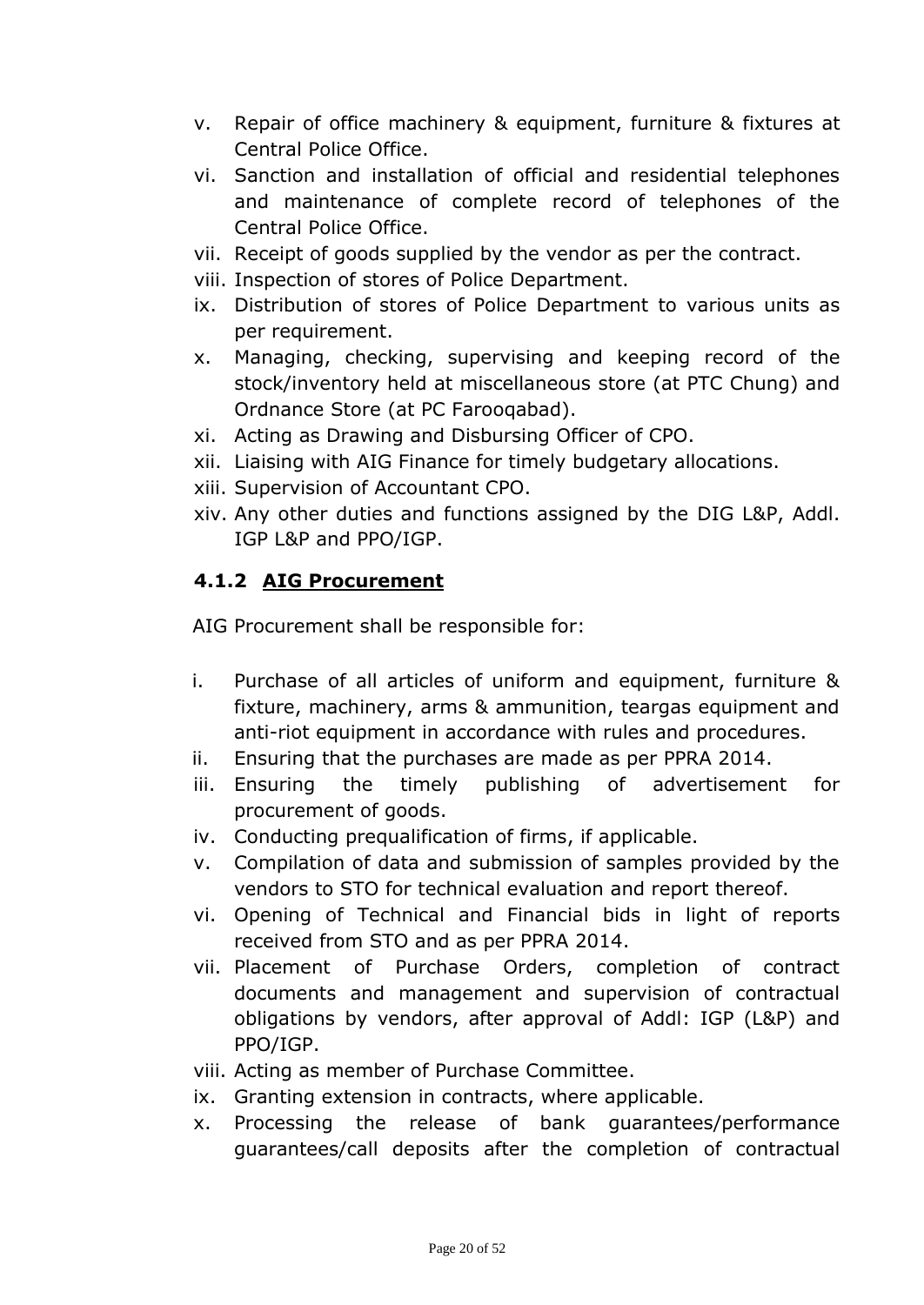obligations, after approval of Addl: IGP L&P.

- xi. Coordinating and liaising with internal branches for submission of reply of audit paras.
- xii. Liaising, coordinating and providing all required record/information for conduct of annual/special audit by AGPR.
- xiii. Any other duties and functions assigned by the DIG L&P, Addl: IGP L&P and PPO/IGP.

#### **4.2. DIG Telecommunication & Transport**

DIG Telecommunication & Transport shall be responsible for:

- i. Development and implementation of telecommunication policy of Punjab Police.
- ii. Matters related to the modernization/up-gradation of telecommunication and transportation infrastructure and resources.
- iii. Management of matters related to administration, finances, welfare, training, performance, evaluation and discipline of telecommunication and transport affairs of the Punjab Police.
- iv. Inspections of Police Transport, Telecommunications and PWTS Bahawalpur Establishment.
- v. Supervision of Flood warning system and provision of wireless communication support to Flood Relief and Warning System.
- vi. Dealing with promotion cases from the rank of Head Constables to ASI and ASI to SI in Tele, Transport and PWTS.
- vii. Dealing with disciplinary cases against inspectors serving in Tele, Transport and PWTS.
- viii. Overall administration and maintenance of buildings situated in Qurban Lines, Lahore.
- ix. Awarding punishments/hearing appeals as authority under the rules.
- x. Any other duties and functions assigned by the Addl. IGP, PPO/IGP.

#### **4.2.1. SSP Telecommunication**

SSP Telecommunication shall be responsible for:

- i. Administration, supervision, inspection and monitoring of the functions of Telecommunications Wing.
- ii. Welfare and Discipline of the personnel.
- iii. Assistance to DIG T&T on policy matters.
- iv. General control and supervision of Wireless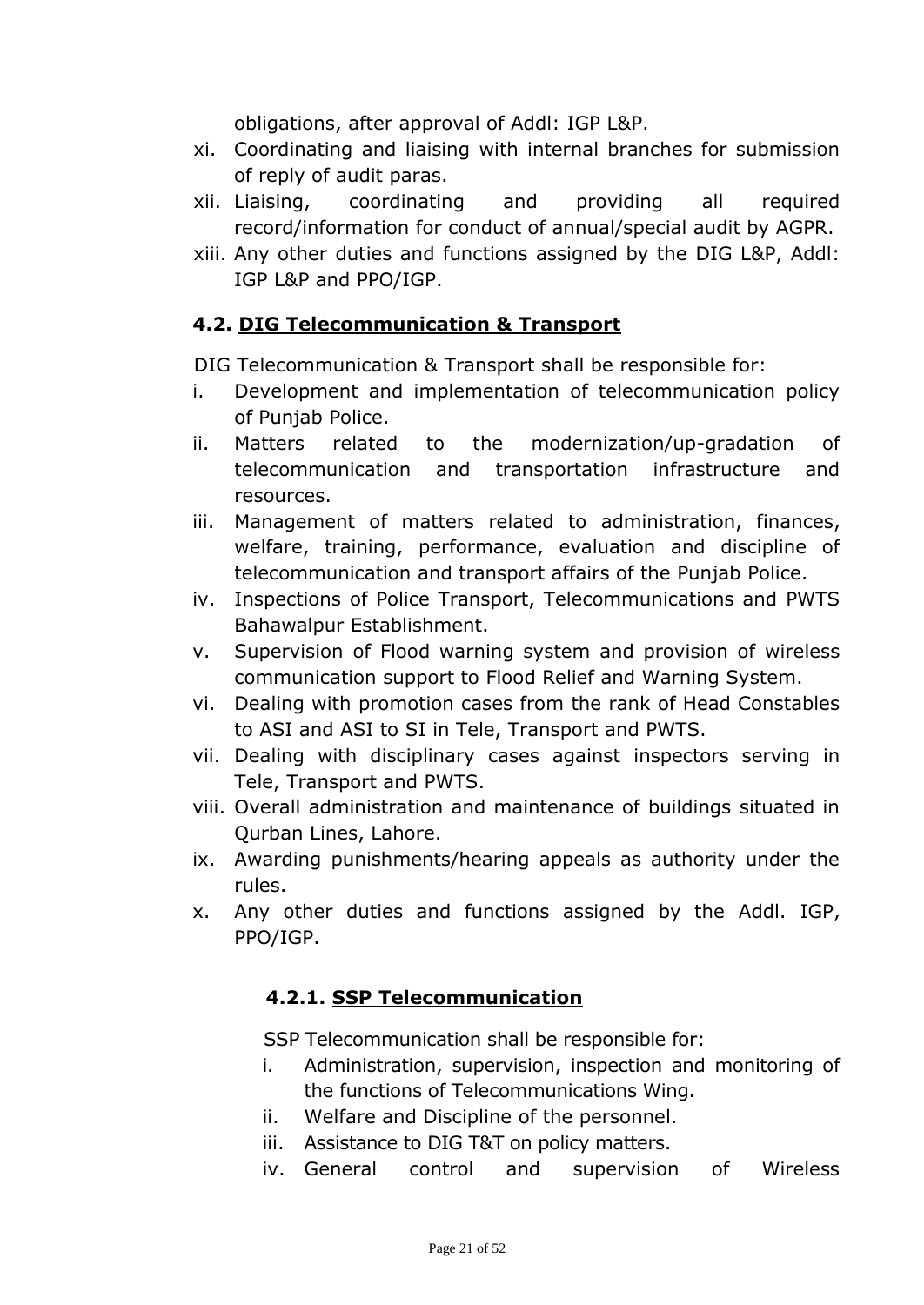Communication including E-mail and Flood Emergency Network of Punjab Police.

- v. Maintenance of wireless and email equipment.
- vi. Preparation of indents of new wireless/email equipment and their distribution.
- vii. Acting as Drawing and Disbursing Officer.
- viii. Preparation of Annual Administration Report.
- ix. Formulation of policy guidelines for training and departmental exams.
- x. Transfer/posting of junior ranks (Constables to Inspectors).
- xi. Disciplinary action against officers from the rank of Constable to SI.
- xii. Dealing with promotion cases from the rank of Constables to Head Constables.
- xiii. Any other duties assigned by the PPO/IGP, Addl: IGP/L&P, and DIG/T&T.

#### **4.2.2. SSP Motor Transport**

SSP Motor Transport shall be responsible for:

- i. Supervision, inspection and monitoring of the working of M.T Wing.
- ii. Forecasting future transport needs and resources required from time to time.
- iii. Assisting the DIG/T&T on MT matters.
- iv. Being Technical Officer to the DIG/T&T.
- v. Formulating policy guidelines for matters under purview.
- vi. Transfers/Postings of junior ranks.
- vii. Disciplinary action against officers from the rank of Constable to SI.
- viii. Acting as Drawing and Disbursing Officer of MT Wing.
- ix. Acting as Indenter for purchase of new vehicles and equipment.
- x. Maintenance and repair of transport of Punjab Police.
- xi. Preparation of Annual Administration Report.
- xii. Management of properties of Motor Transport.
- xiii. Promotion of Constable to Head Constable.
- xiv. Welfare and Discipline of the MT personnel.
- xv. Any other duties assigned by DIG/T&T, Addl. IGP/L&P and PPO/IGP.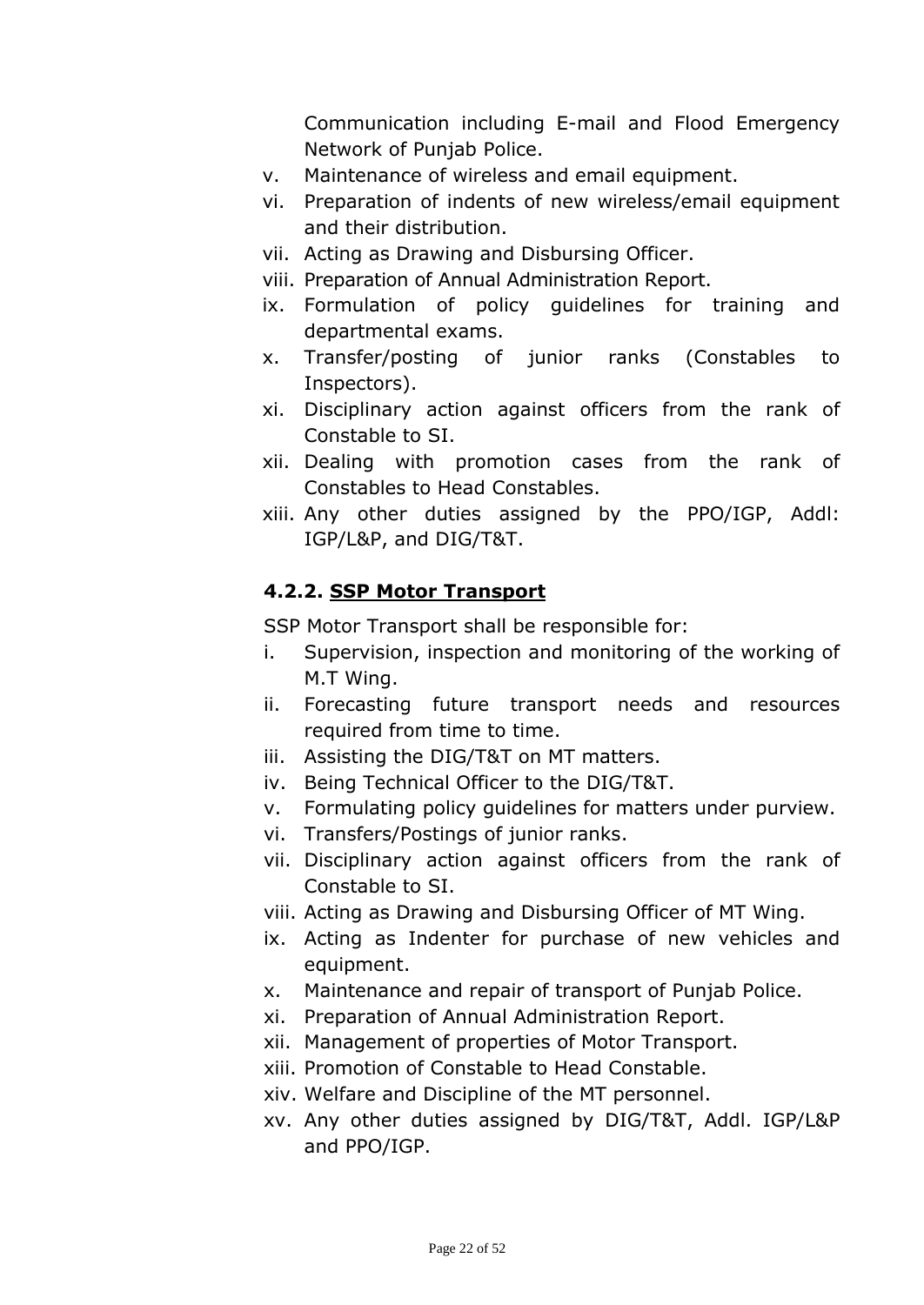#### **TRAINING BRANCH**

Training Branch deals with supervision of police training at various levels. It is responsible for formulation, implementation and monitoring of training policy, training needs assessment, development of training material and training tools, for enhancing police capacity and skills through various refresher & specialized courses and regular inspection of the training institutions to uphold high standard of training are some of the important responsibilities of the Training Branch. Enhancing training capacity of police training institutes, preparing and implementing annual training schedule and timely completion of training courses also fall within the purview of the Branch. Training Branch also coordinates with other training institutes &organizations, inland and abroad for training development and improvement.

The work distribution amongst the officers posted at Training Branch CPO is given as under.

# **5. Additional IGP Training**

Additional IGP Training shall be responsible for:

- i. Supervision of DIG Training, Commandants of Police Colleges and Principals of Police Training Schools.
- ii. Strategic Planning for enhancing capacity and improving quality of training institutions.
- iii. Formulation and monitoring of implementation of training policy.
- iv. Acting as Chairman of TMB (Training Management Board).
- v. Annual Inspection of Colleges and Schools for training programmes evaluation.
- vi. Finalization of policy and proposals for selection of Officers for foreign and local training aimed at promotion and capacity building.
- vii. Organization of Training Courses / Seminars / Workshops.
- viii. Procurement of training aids, weapons and ammunition and other equipment for training Institutions.
- ix. Coordination with foreign training agencies for training development and improvement.
- x. Holding of Annual Training Conference for deliberations and improvement of standards.
- xi. Deciding cases of Revision/Appeals as authority under the rules.
- xii. Any other duties and functions assigned by the PPO/IGP.

#### **5.1 DIG Training**

DIG Training shall be responsible for:

i. Providing assistance to Addl. IGP Training in formulation and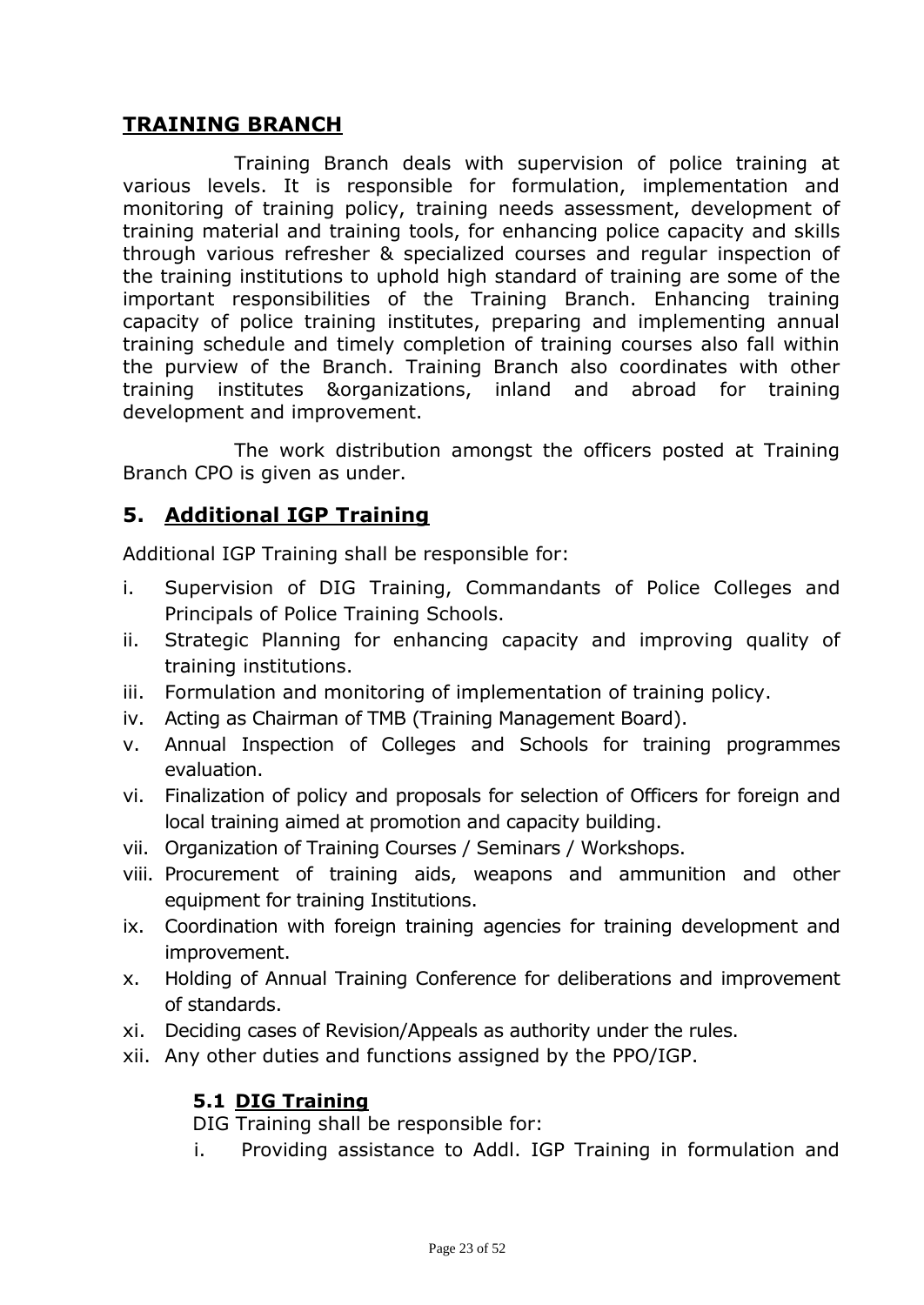implementation of Training Policy.

- ii. Acting as chairman of TDU (Training Development Unit).
- iii. Annual Inspection of Police Training Colleges and Schools.
- iv. Standardization of Training and methods and techniques of Instruction.
- v. Coordination on policy matters between EPTS, Lahore & PWTS WPTS, Bahawalpur, in consultation with Addl. IGP/Training.
- vi. Organization of Training Courses/Seminars/Workshops.
- vii. Planning & processing of basic and in-service promotion courses.
- viii. Review of selection criteria for promotion courses to ensure uniformity at all Regional Levels.
- ix. Preparation of Annual Training Plan/Schedule for PTIs.
- x. Development and modernization of Syllabi of various basic, promotion & refresher courses in training Institutions and District Training Schools.
- xi. Selection/Transfer/Posting of Police Personnel in PTIs with the approval of Addl. IGP/Training.
- xii. Training of Trainers and assessment of their suitability.
- xiii. Sanction of Earned and Ex-Pakistan Leave in respect of executive staff posted in PTIs with the approval of Addl. IGP/Training.
- xiv. Analysis of course completion reports and annual training progress reports and preparation of consolidated annual training reports.
- xv. Holding of Annual Training Conference.
- xvi. Acting as Punishing/Appellate authority as per rules.
- xvii. Any other duties and functions assigned by the Addl. IGP Training.

## **5.1.1. AIG Training**

AIG Training shall be responsible for:

- i. Administration of Training Branch.
- ii. Monitoring Standardisation & Evaluation of Training.
- iii. Matters pertaining to procurement and issue of Training Aids, Welfare and Ammunition to Training Schools.
- iv. Research/Development of training related activities.
- v. Training Conferences/Seminars.
- vi. Training Visits (inland/abroad).
- vii. Training Directives/Policies.
- viii. Annual Training Reports.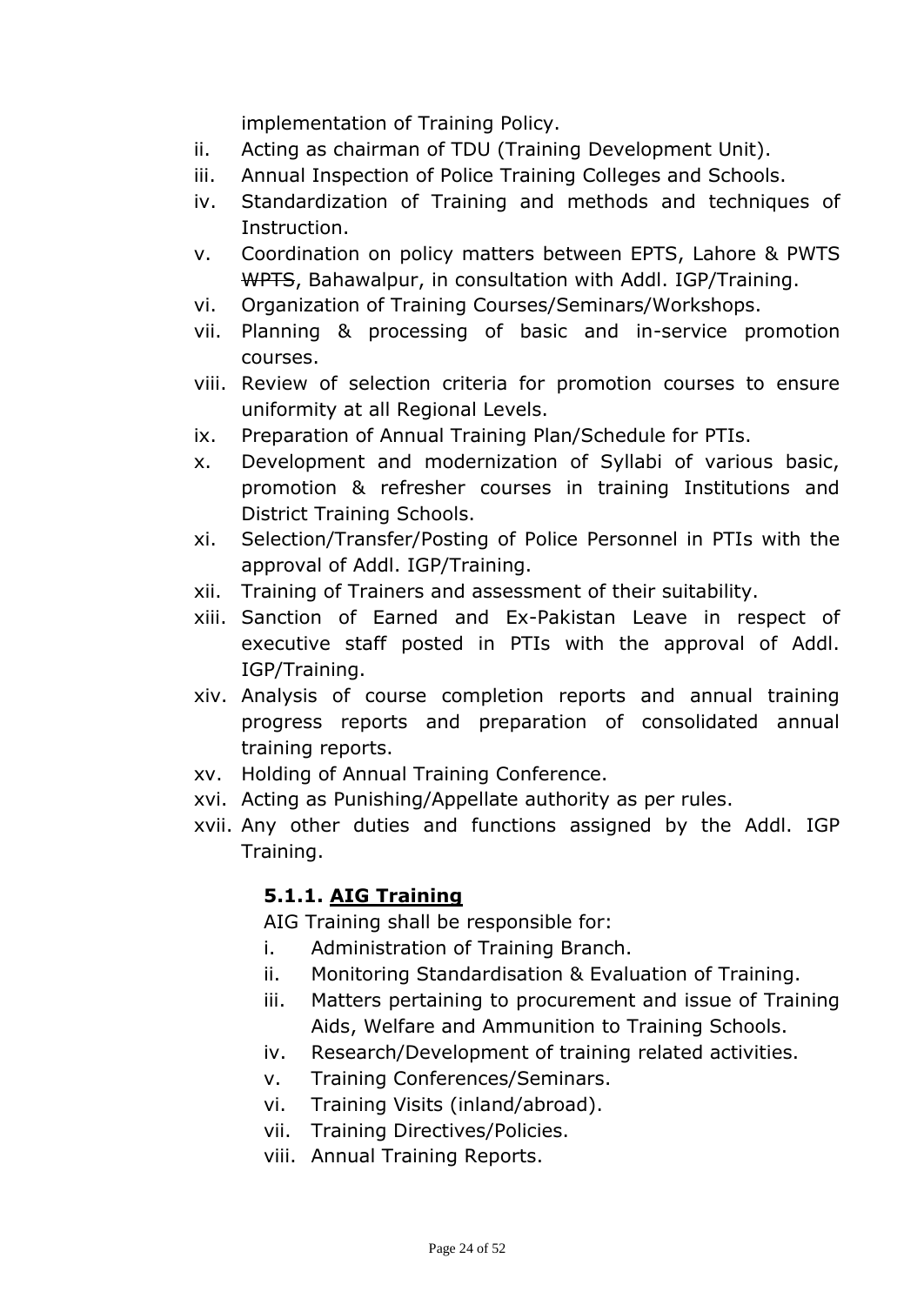- ix. Future Development Plans of Training Institutions.
- x. Regular Review of Job Analysis.
- xi. Compilation of Pamphlets on Courses covering all essential aspects and training films.
- xii. Issuance of Annual Course policy/schedule.
- xiii. Assessment/System/Review of Examination Policy.
- xiv. Publication of Results.
- xv. Any other function assigned by the Addl. IGP/ DIG Training.

#### **SPECIAL BRANCH**

Special Branch works as an intelligence agency of Police department, which tenders advice to the provincial government and the IGP on political, security and other administrative matters. It also carries out discrete enquiries and assessments of public office holders as required by the government. Special Branch also plays primary role in security clearance & wetting of individuals applying for different public offices or postings at responsible positions. Security surveys, search & sweep of places on occasion of important events and provision of technical assistance in VIP/VVIP security arrangements are some of the essential responsibilities of Special Branch. Special Branch also serves as the eyes and ears of the government, and keeps the government informed on the issues of governance, providing its assessment as to how the issues are being dealt with. It prepares daily situation reports (DSRs) to keep the government informed of the socio-political and criminal activities taking place in the Province. The Branch is also responsible for security clearance of the private security agencies and their qualification for government NOC, certifying whether/not they are compliant with the SOPs of the government.

The work distribution amongst the officers posted at Special Branch is given as under.

#### **6. Additional IGP Special Branch**

Addl. IGP Special Branch shall be responsible for:

- i. Overall administration, direction and performance of the special branch.
- ii. Supervision of DIG Political, DIG Security & Admin, DIG VVIP Security, Commandant, Police School of Information & Analysis and all Regional SSPs of Special Branch.
- iii. Advice to the Provincial Chief Executive, Cabinet and IGP and Home Secretary on political, security, public order and other administrative matters.
- iv. Acting as Member Provincial Selection Board I for vetting and promotion of Provincial Officers of BS-18 and above.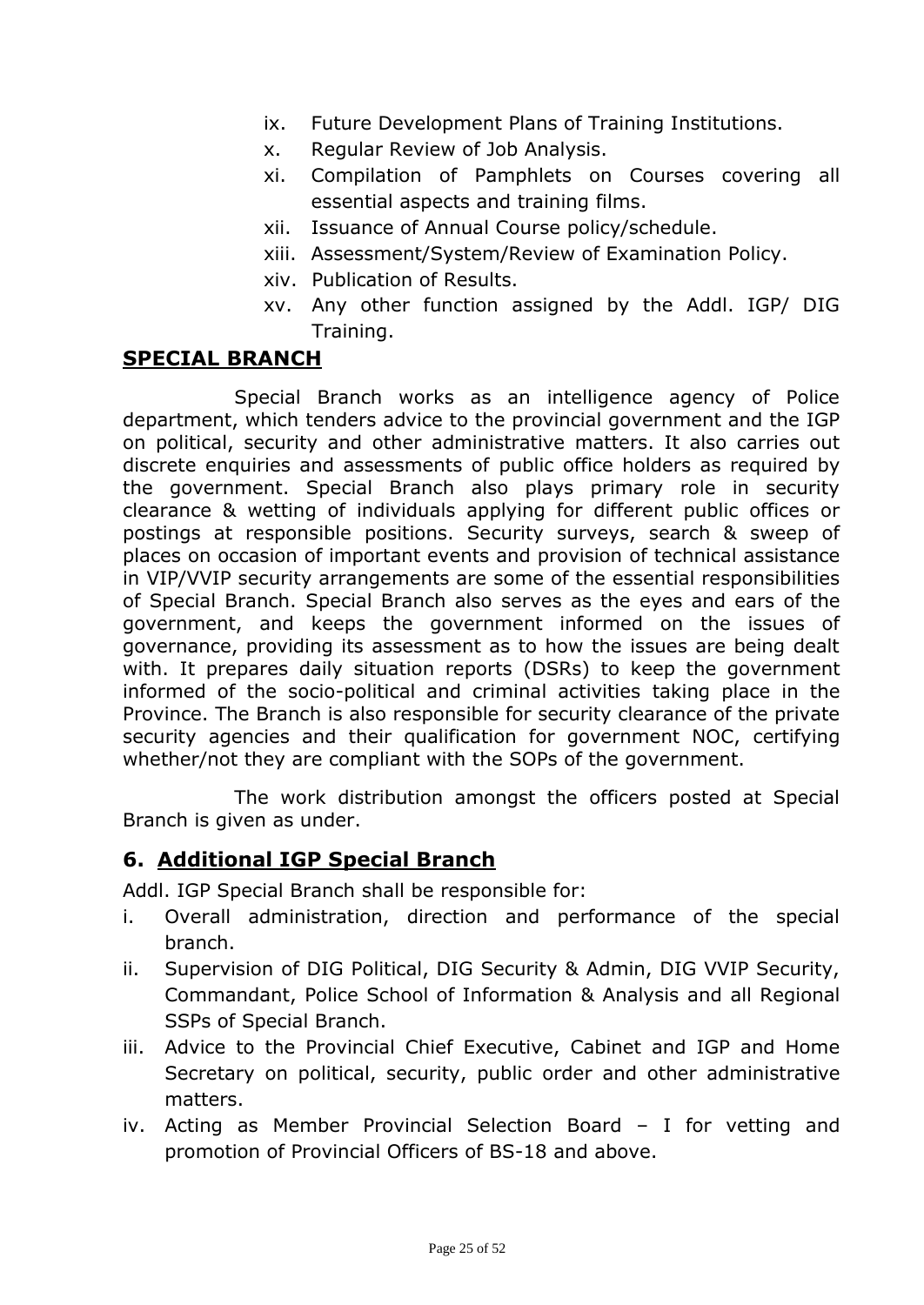- v. Conducting secret inquiries of officers and public office holders entrusted by Provincial Government.
- vi. Supervision, scrutiny, search & sweeping and technical assistance for VVIP and VIP security arrangements throughout Punjab.
- vii. Supervision, scrutiny, search & sweeping and technical assistance for security arrangements in Muharram and major Religious/Political/Public events.
- viii. Issuance of Daily Situation Report (DSR), Special Reports (SRs), Advance Information Reports and Expected Events.
- ix. Periodic security survey/audit of Key Points throughout Punjab.
- x. Coordination with other Intelligence Agencies like ISI, MI, IB and CTD.
- xi. Acting as Revision/Appellate authority under the rules.
- xii. Any other matter assigned by the PPO/IGP and Provincial Chief Executive.

# **6.1 DIG Political**

DIG Political shall be responsible for:

- i. Supervision of SSP Intelligence, Director (R&R), all Regional SSPs and District officers of SB.
- ii. Preparation of briefs, secret reports, inquiry reports, information reports and suitability reports of government officers. Maintenance of low-down on important persons and government officers.
- iii. Review of daily press clippings and reports from Regions.
- iv. Representing Addl. IGP in different meetings and deliberations.
- v. Supervision of Headquarters Control Room and immediate transmission of information to Principal Secretaries to Governor and Chief Minister, Chief Secretary, PPO/IGP and Home Secretary, etc.
- vi. Supervision of the system of DSRs, SRs, Information Reports, Periodic Assessment Reports, wheat smuggling reports, Price Control Reports, Monitoring Reports of Masajid, loudspeakers, religious extremists and other periodic reports.
- vii. Updating the database/booklets on political, religious and sectarian issues. Maintenance of lists/booklets on Muharram, fire brand speakers, political parties, student groups, other interest groups/activists and their views/approaches/tilts on various important national issues.
- viii. Preparation of heinous crime reports for Chief Minister Secretariat.
- ix. Preparation of database/records regarding elections. Election briefs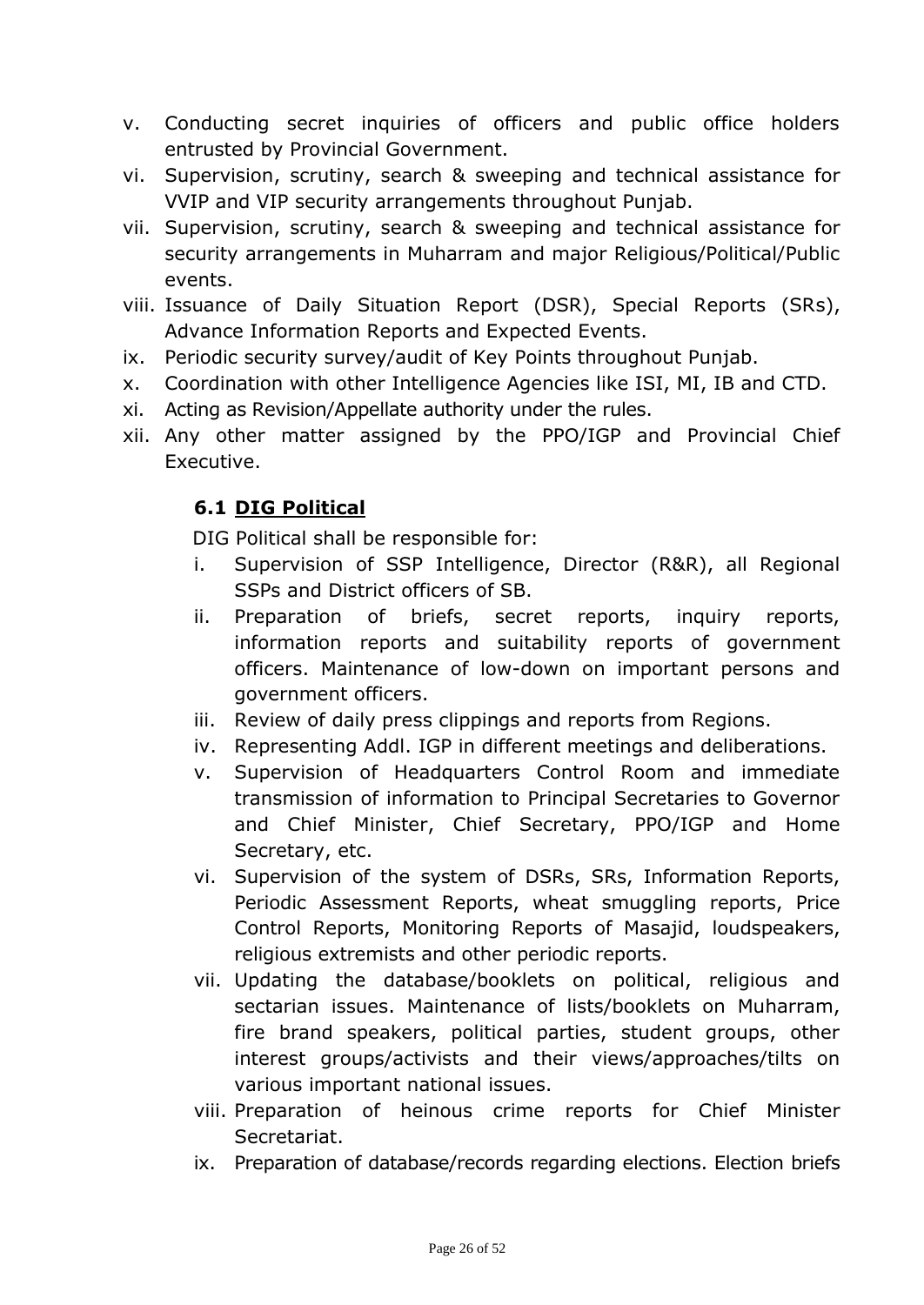for Chief Minister, PPO/IGP and other authorities.

- x. Preparation of records/booklets regarding religious/sectarian terrorists.
- xi. Monitoring of activities of political parties, student, labour and professional organizations etc.
- xii. Any other matter assigned by Addl. IGP Special Branch and PPO/IGP.

## **6.2 DIG Security & Admin**

DIG Security & Admin shall be responsible for:

- i. Security responsibilities and administration of Special Branch.
- ii. Supervision of SSP Security, SSP Survey, SSP Technical, SSP Admin, and Principal Police Dog Breeding Centre and Training School.
- iii. Vetting and clearance of VIP functions, premises and invitees as envisaged in relevant instructions.
- iv. Inspection of key points and sensitive installations.
- v. Verification of the antecedents of fresh appointees and periodic vetting of government officers.
- vi. Verification for grant/extension of visa to foreigners/Indian nationals.
- vii. Supervision of in-service training of Special Branch's employees.
- viii. Acting as Punishing/Appellate authority under the rules.
- ix. Any other matter assigned by Addl. IGP, Special Branch &PPO/IGP.

# **6.3 DIG VVIP Security**

DIG VVIP Security shall be responsible for:

- i. Acting as Head of special branch dedicated Punjab Police personnel responsible for VVIP security in Punjab.
- ii. Coordination on behalf of PPO/IGP, Additional IGP Special Branch with other agencies/departments/police in matters regarding security of VVIP as envisaged in the Blue Book.
- iii. Supervision of SSP VVIP Security Lahore and Rawalpindi.
- iv. Liaison with Director General (Security) to Prime Minister/ President of Pakistan.
- v. Coordination with Regional superintendents of Police of Special Branch.
- vi. Reconnaissance of the area being visited by VVIP and coordination with all concerned in this regard.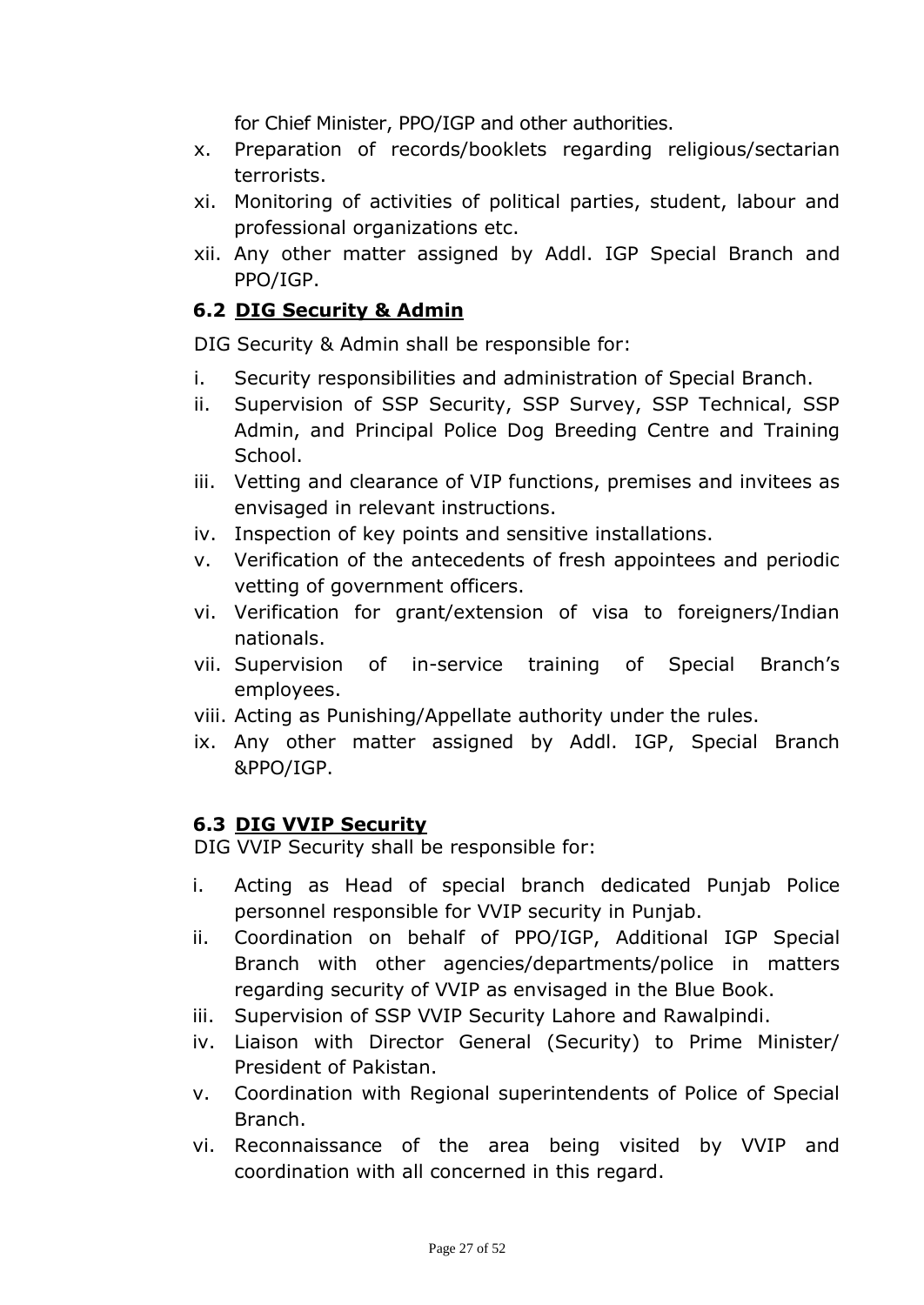- vii. Acting as Punishing/Appellate authority as per rules.
- viii. Any other matter assigned by Addl. IGP, Special Branch and IGP/PPO.

#### **6.4 Commandant Police School of Information & Analysis (PSIA)**

DIG/Commandant Police School of Intelligence shall be responsible for:

- i. Working as the administrative head of the school under the guidance of Special Branch, Headquarters.
- ii. Advising and supervising the training and various short term courses in consultation with the Principal, PSIA and after approval of Additional Inspector General of Police, Special Branch, Punjab.
- iii. Formulation and evaluation of course contents in line with the modern day requirements after due consideration and in consultation with the Principal, PSIA and after approval of Additional Inspector General of Police, Special Branch, Punjab.
- iv. Ensuring that training is carried out strictly according to the schedule.
- v. Modifying or adding modules to the syllabus for training programs after approval of Additional Inspector General of Police, Special Branch, Punjab.
- vi. Taking disciplinary action against delinquent officials as recommended by the Principal, PSIA. Moreover, in case of intelligence officers or operators for updating and informing Additional Inspector General of Police, Special Branch, Punjab directly or through the Principal, PSIA on any issue related to training and discipline, for his necessary action.
- vii. Coordinating with Training Branch Punjab on issues of mutual interest with the consent or endorsement of Special Branch, Headquarters.
- viii. Issuing or amending guidelines for training of intelligence officers or operators after consultation with Special Branch, Headquarters.
- ix. Any other duty assigned by Addl. IGP Special Branch and PPO/IGP.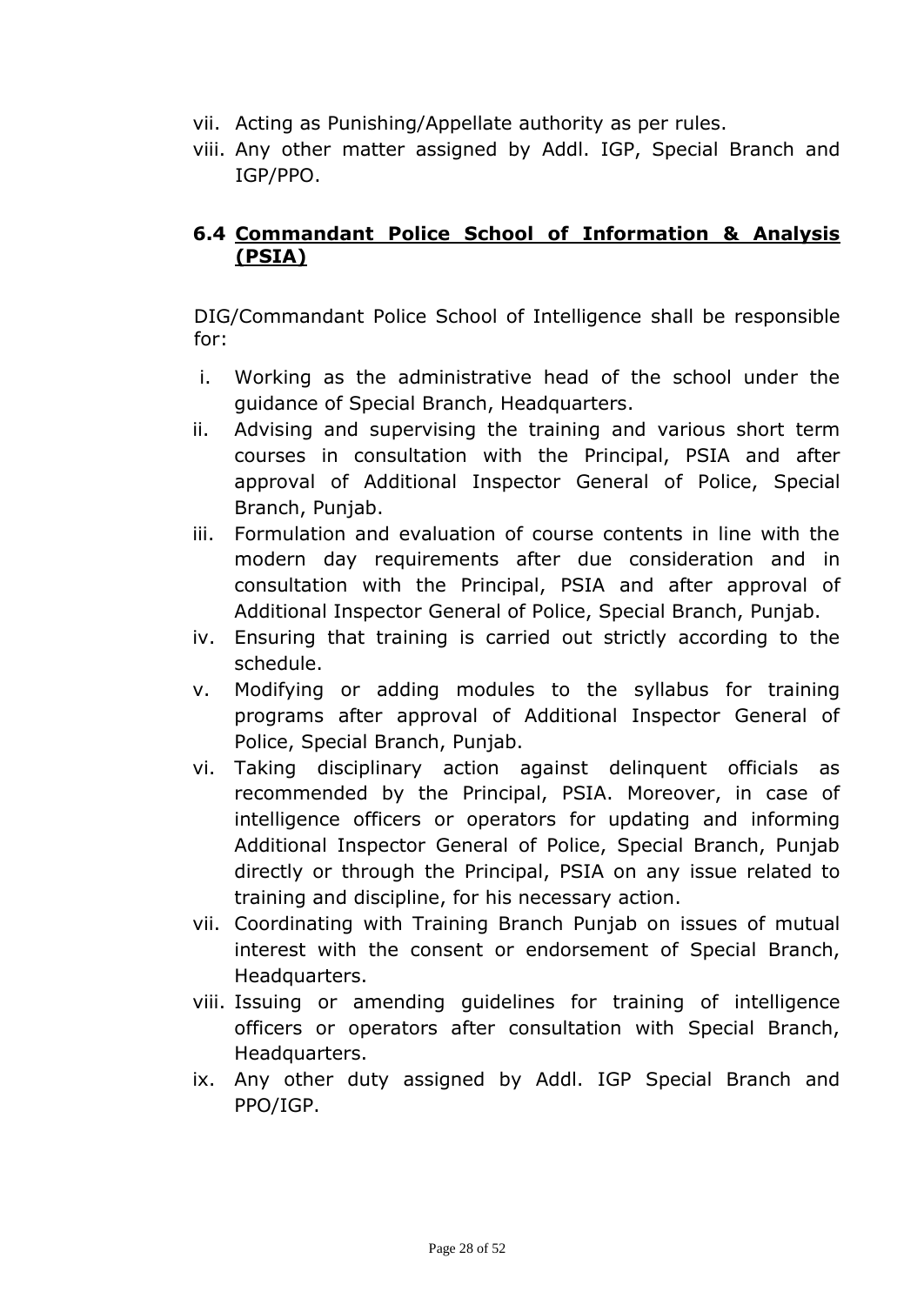#### **INVESTIGATION BRANCH**

Investigation Branch is the highest forum to monitor investigation of heinous cases, ATA cases or any special case on the direction of the PPO/IGP. The Branch carries out periodic statistical analysis of crime data for perusal of the PPO/IGP. The Investigation Branch is also responsible for preparation of proposal and carrying out research based crime analysis to improve the investigation skills and develop sophisticated investigation systems. It also coordinates with other agencies and departments, for capacity building and modernization of police investigation.

The work distribution amongst the officers posted at Investigation Branch CPO is given as under.

#### **7. Additional IGP Investigation Branch**

Addl. IGP Provincial Investigation Branch shall be responsible for:

- i. Supervision of DIGs Crimes, Investigation Monitoring, AIG Monitoring & Crime Analysis (M&CA) and all SSPs/SPs of Provincial Investigation Branch.
- ii. Implementation and monitoring of orders issued by the PPO/IGP and the Provincial Government on matters related to Provincial Investigation Branch.
- iii. Assistance to the PPO/IGP on matters related to Investigations.
- iv. Preparation of proposals/research/advice on policy matters related to development of sophisticated investigation systems, use of forensic aids, police-prosecution, co-operation, presentation of evidence in courts and emergent capacity requirements of investigators etc.
- v. Coordination and interactions with all other departments/agencies/institutions/field police units in matters related to the investigations and capacity building thereof.
- vi. Continuous development of investigation rules and SOPs.
- vii. Development of utilization rules and SOPs for cost of investigation.
- viii. Monitoring of under investigation & under trial ATA cases and their analysis for further policy adjustments and system development.
- ix. Approval of final reports in cases finalized by I.Os of Investigation Branch.
- x. Acting as Revision/Appellate authority as per rules.
- xi. Any other responsibility entrusted by the PPO/IGP.

#### **7.1 DIG Crimes**

DIG Crimes shall be responsible for:

i. Monitoring the progress of under investigation cases of heinous offences.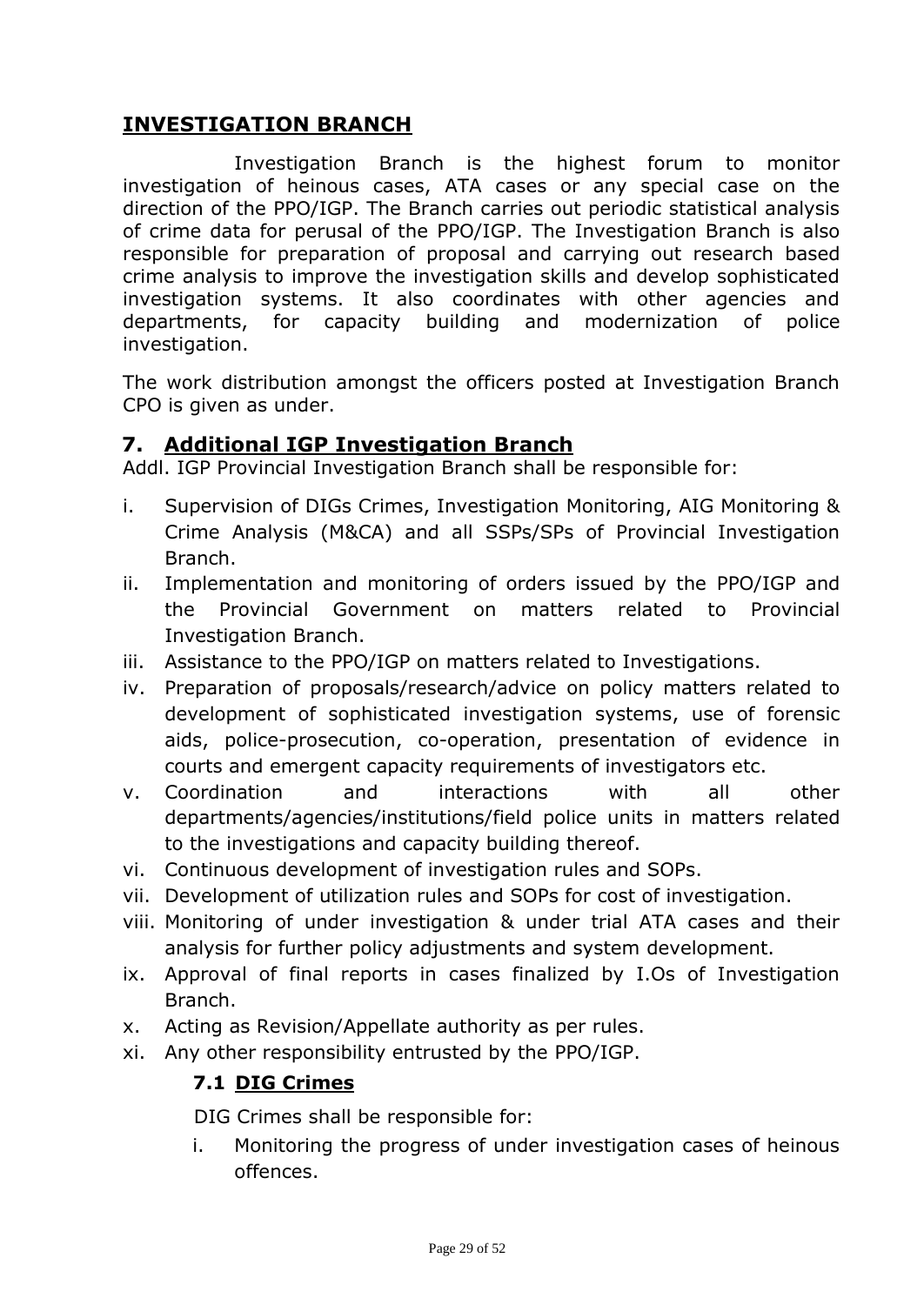- ii. Monitoring of under investigation and under trial ATA cases.
- iii. Development of strategic and analytical information on crime and criminals.
- iv. Statistical analysis of crime figures required for Assembly Business & Senate Questions.
- v. Correspondence on Crime Analysis and Crime Management.
- vi. Preparation of multimedia briefings.
- vii. Compliance of instructions issued by the Honourable Superior Courts and Minister for Law regarding the progress of ATA cases.
- viii. Supervision of AIG Crime Analysis as well as the following sections:
	- a) ATA sections (under investigation and under trial)
	- b) Statistical Section
	- c) Monitoring Section
	- d) Criminals' Record Office (CRO)
	- e) Finger Print Bureau
	- f) Computer Section
- ix. Scrutiny of the role of Police Officers during the arrest of most wanted POs and distribution of head money.
- x. Acting as Punishing/Appellate authority as per rules.
- xi. Any other matter assigned by the IGP/Addl. Investigation Branch and PPO/IGP.

## **7.1.1. AIG Crime Analysis**

AIG Crime Analysis shall be responsible for:

- i. Collection of crime statistics from across Punjab and generation of information, analysis of trends and assessment of crime situation.
- ii. Making recommendations for policy adjustments, oversight, investigations, coordination with judiciary/prosecution and other stakeholders.
- iii. Monitoring of under investigation/under trial ATA cases.
- iv. Monitoring of important/sensational/heinous cases.
- v. Development and implementation of online crime figures/statistical system.
- vi. Monitoring of arrests of POs/CAs and most wanted criminals listed in the Black Book.
- vii. Examination of the judgments of ATA cases and acquittal analysis for fixing the responsibility of I.Os and prosecutors etc.
- viii. Preparation of periodic Crime Analysis Reports (Fortnightly,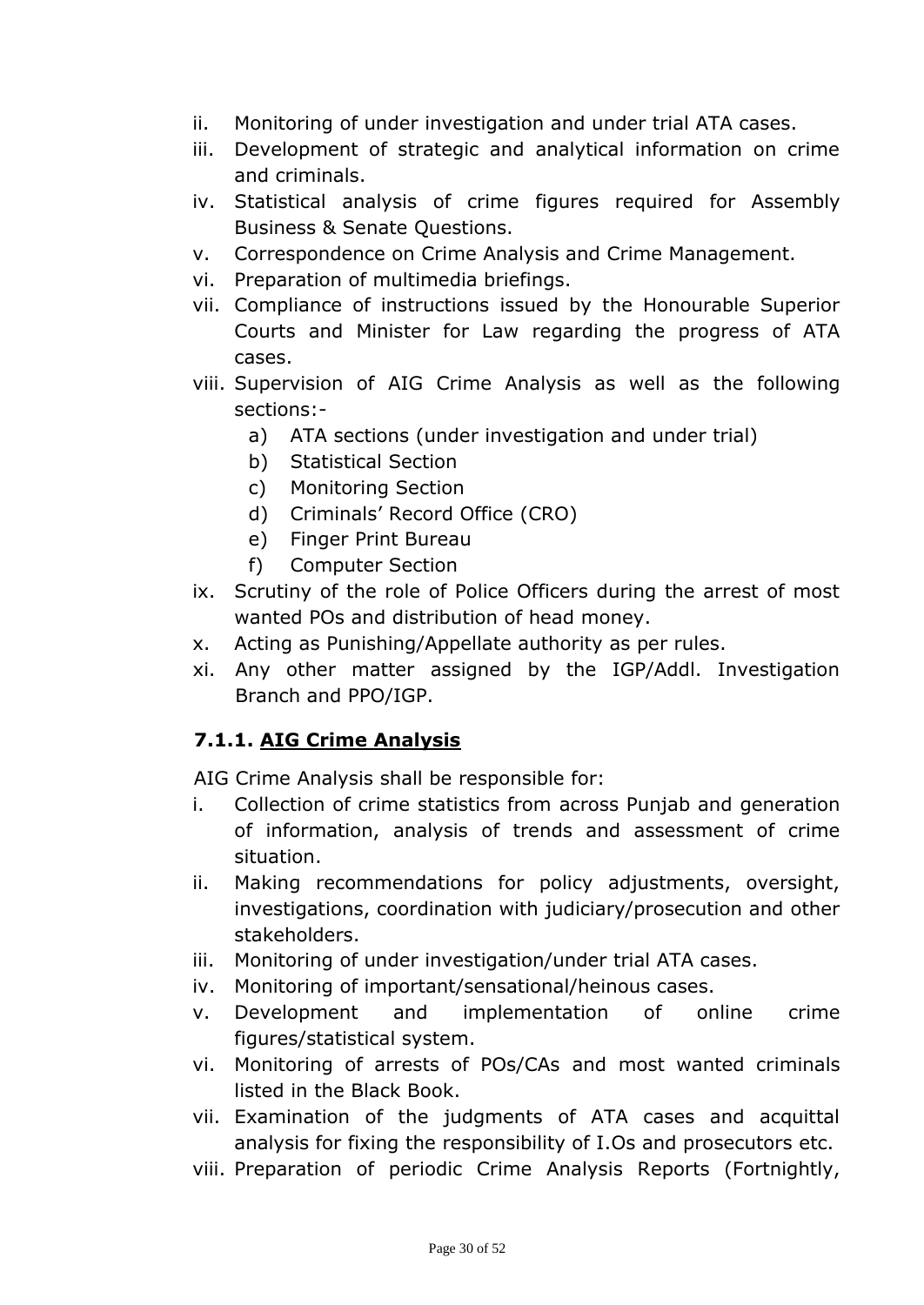Monthly, Quarterly & Yearly) for policy and strategy adjustments.

ix. Any other duty assigned by IGP/Addl. IGP Punjab.

#### **7.1.2. AIG Gender Crimes**

AIG Gender Crimes shall be responsible for:

- i. Supervising the work of police officers posted at Violence Against Women Centers (VAWCs) in Punjab.
- ii. Conducting evaluation of the police officers at VAWC's.
- iii. Assisting in policy making for management of Violence Against Women (VAW) Crimes.
- iv. Evaluating the reasons for low reporting of VAW Crimes.
- v. Suggesting remedial measures to police officers and victims of VAW Crimes.
- vi. Collecting data of Violence Against Women Cases.
- vii. Supervising and monitoring prosecution of VAW cases in Punjab.
- viii. Submitting a report to the Chief Minister, Punjab twice a year through IGP/PPO Punjab on prosecution of VAW Crimes and performance of police officers posted at the VAWC.

#### **7.2 DIG Investigation Monitoring**

DIG Investigation Monitoring shall be responsible for:

- i. Acting as Head of Investigation Wing and supervision of investigations entrusted through 3rd change.
- ii. Acting as Head of Provincial Standing Board for 3rd change of Investigation.
- iii. Endorsing or otherwise of the final reports of cases investigated by the Investigation Branch for the approval of Addl. IGP/Investigation.
- iv. Recommendations to the concerned authorities for the action against IOs for faulty investigations.
- v. Acting as Punishing/Appellate authority as per rules.
- vi. Any other matter assigned by the Addl. IGP Investigation Branch and PPO/IGP.

## **COUNTER TERRORISM DEPARTMENT (CTD)**

CTD is the prime unit of Police responsible for specialized operations against all types of terrorists and militants throughout the province. It collects, stores, collates and disseminates information on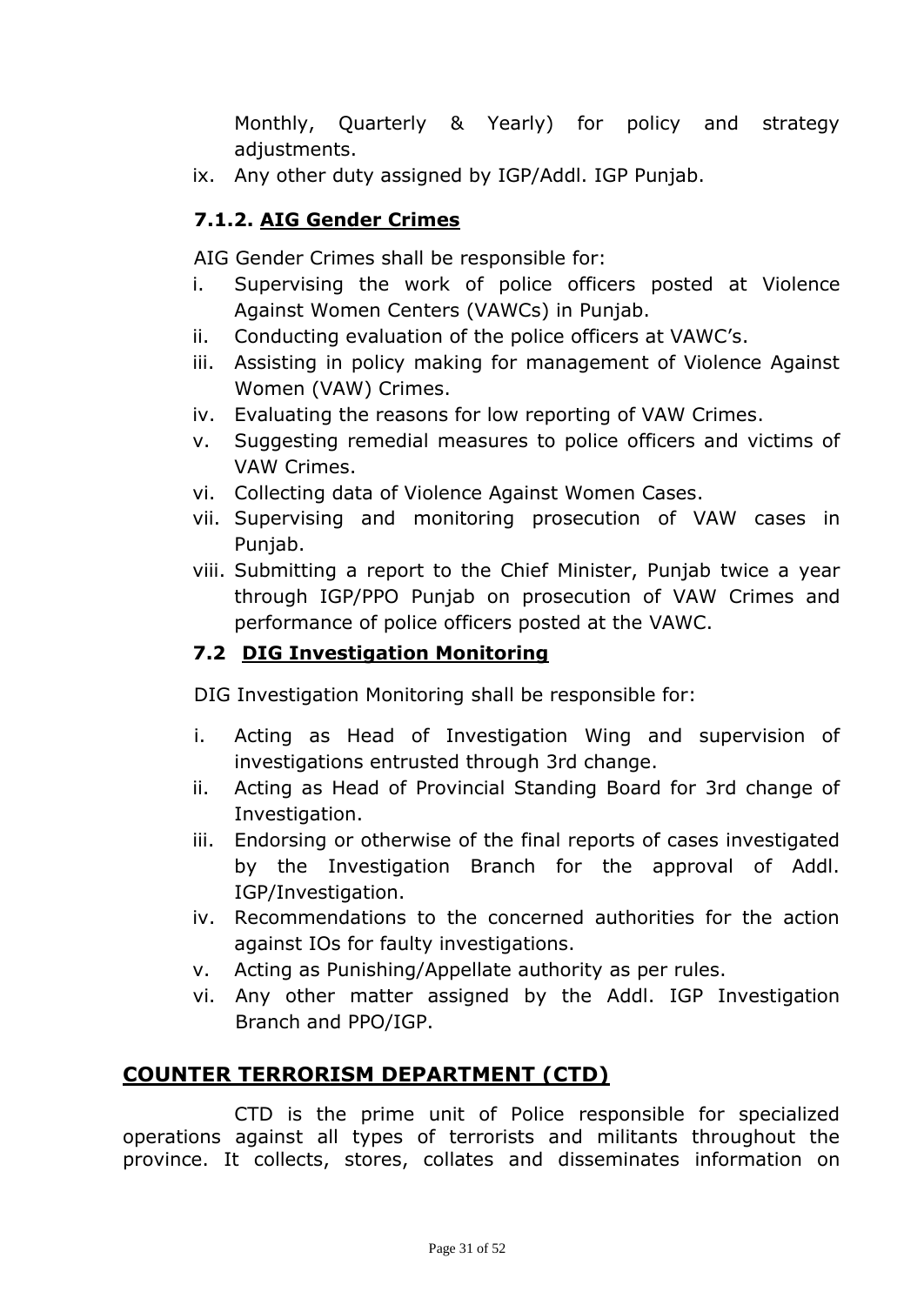terrorism, sectarianism & militancy. All the cases registered under ATA are investigated by the CTD. It works in close liaison with other sister intelligence agencies and police formations in sharing information and conducting joint operations regarding any type of terrorism and militancy.

The work distribution amongst the officers posted at CTD is given as under.

# **8. Additional IGP Counter Terrorism Department**

As overall Head of Counter Terrorism Department, Addl. IGP CTD shall be responsible for:

- i. Supervision of the DIG/CTD, SSP/SP at HQ and Regional SSPs.
- ii. Administration, Man-management and supervision of all functions of CTD:
	- a. Collection, collation and dissemination of information on sectarianism, militancy and terrorism.
	- b. Monitoring of investigations & prosecution of terrorism cases.
	- c. De-radicalization & rehabilitation programmes.
	- d. Interrogation/interviews of terrorism accused and suspects.
- iii. Research & Analysis on issues related to terrorism/security & counter terrorism measures.
- iv. Advice to the government about the sectarian/ terrorism trends and counter terrorism strategies.
- v. Coordination and exchange of information with Intelligence Agencies.
- vi. Matters related to constitution, administration, operations and capacity building of Counter Terrorism Force.
- vii. Acting as Revision/Appellate authority as per rules.
- viii.Any other matter assigned by the IGP/PPO.

# **8.1 DIG C.T.D.**

DIG CTD Punjab shall be responsible for:

- i. Acting as second in command to the Addl. IGP CTD.
- ii. Supervision and co-ordination of the working of all the SSPs/SPs at the CTD Headquarters.
- iii. Establishment matters as delegated by the Addl. IGP CTD.
- iv. Supervision of administration, welfare and performance evaluation functions.
- v. Supervision of recruitments for CTD as per rules.
- vi. Monitoring and Implementation of circular orders and instructions for adequate performance of the department and keeping the Addl. IGP informed of the state of affairs.
- vii. Development of Standard Operating Procedures for carrying out the functions of CTD.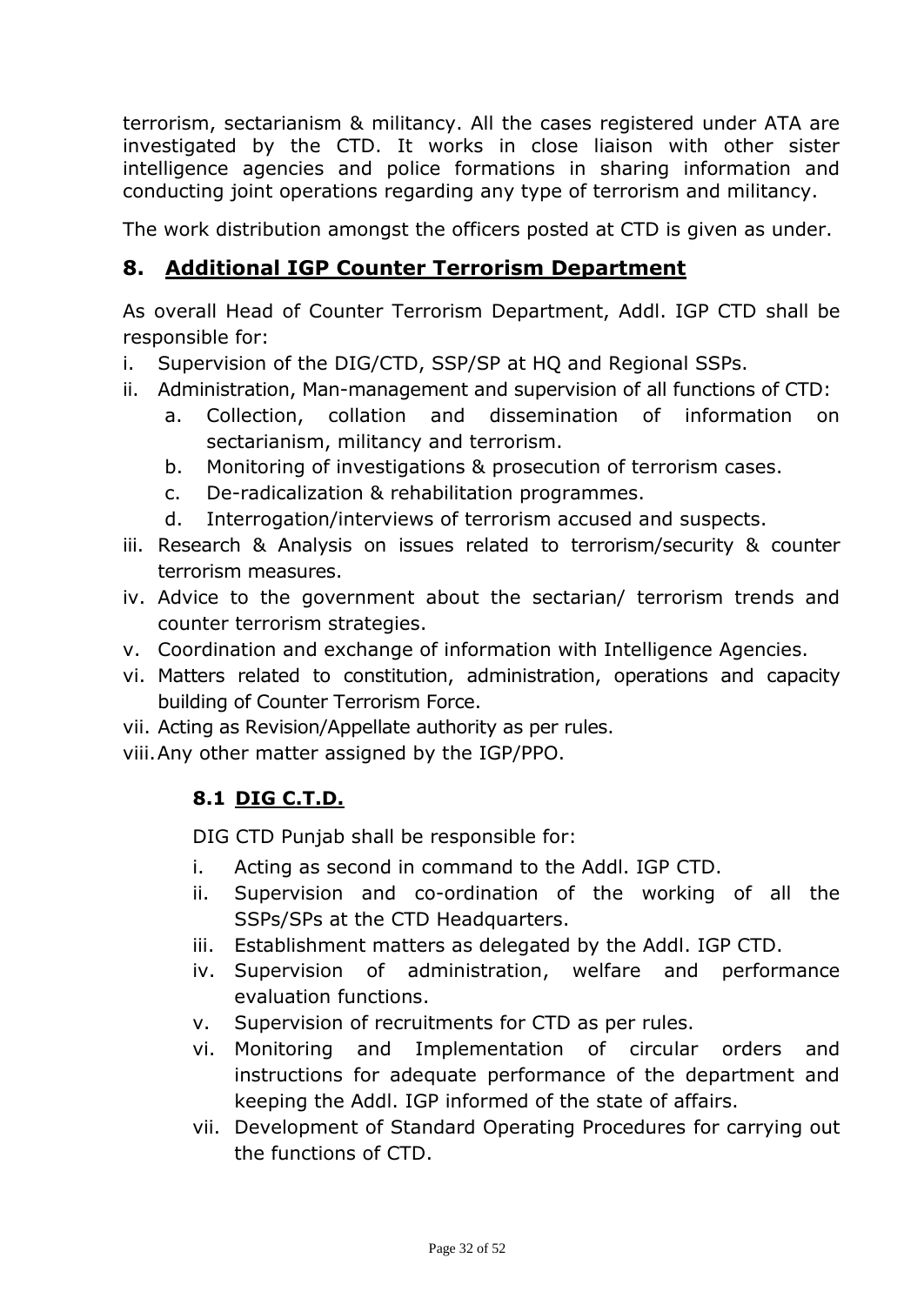- viii. Acting as Punishing/Appellate authority as per rules.
- ix. Any other duties assigned by the Addl. IGP CTD and PPO/IGP.

## **DISCIPLINE & INSPECTION BRANCH (D&I)**

This branch aims at enhancing accountability and transparency of police operations and implementing professional standards to develop a culture of more professional, transparent, accountable, rule-based and lawcompliant policing culture. It envisages a comprehensive system of departmental oversight and foolproof mechanism of internal checks and balances through a system of periodic inspections (formal, informal and surprise visits) at different levels by D&I officers; in addition to inspections carried out by usual supervisory tiers. In any given year, the D&I officers will be carrying out about eight hundred (800) formal inspections of various units/offices of Punjab Police, in accordance with the carefully designed inspections forms.

An objective system of performance evaluation of all the field units, allied divisions and branches of the Central Police Office (CPO) has also been introduced based on carefully developed key performance indicators (KPIs) to ensure efficiency and better service delivery. Its mandate also includes monitoring progress of disciplinary cases against police officers, and checking the quality of the punitive measures enforced against delinquent officers.

In addition, an electronically managed system of receiving and redressing public complaints has been designed, with feedback to and from each complainant at a personal level. The IGP's Complaints Office ensures that the complainants are kept informed of the progress on their complaints, and before disposal are informed of the outcome of their application, and their feedback is obtained. This provides easy access to all citizens to the office of the IGP through e-mail, SMS, telephone, fax, letter or a walk-in application.

Enquiries form an integral part of this system of oversight and accountability. D&I Branch has its regional offices in each of the ten (10) regions of Punjab, headed by an SsP (D & I). These officers act independent of the DPOs and RPOs, and report directly to the Office of the Inspector General. They enquire into allegations of high-handedness, institutional corruption, abuse of authority, and gross misconduct. Findings are reported to and appropriate orders are issued by the PPO/IGP in each case. Enquiries can be initiated upon information received from any public or private source.

 The work distribution among the various officers of the D&I Branch is as follows.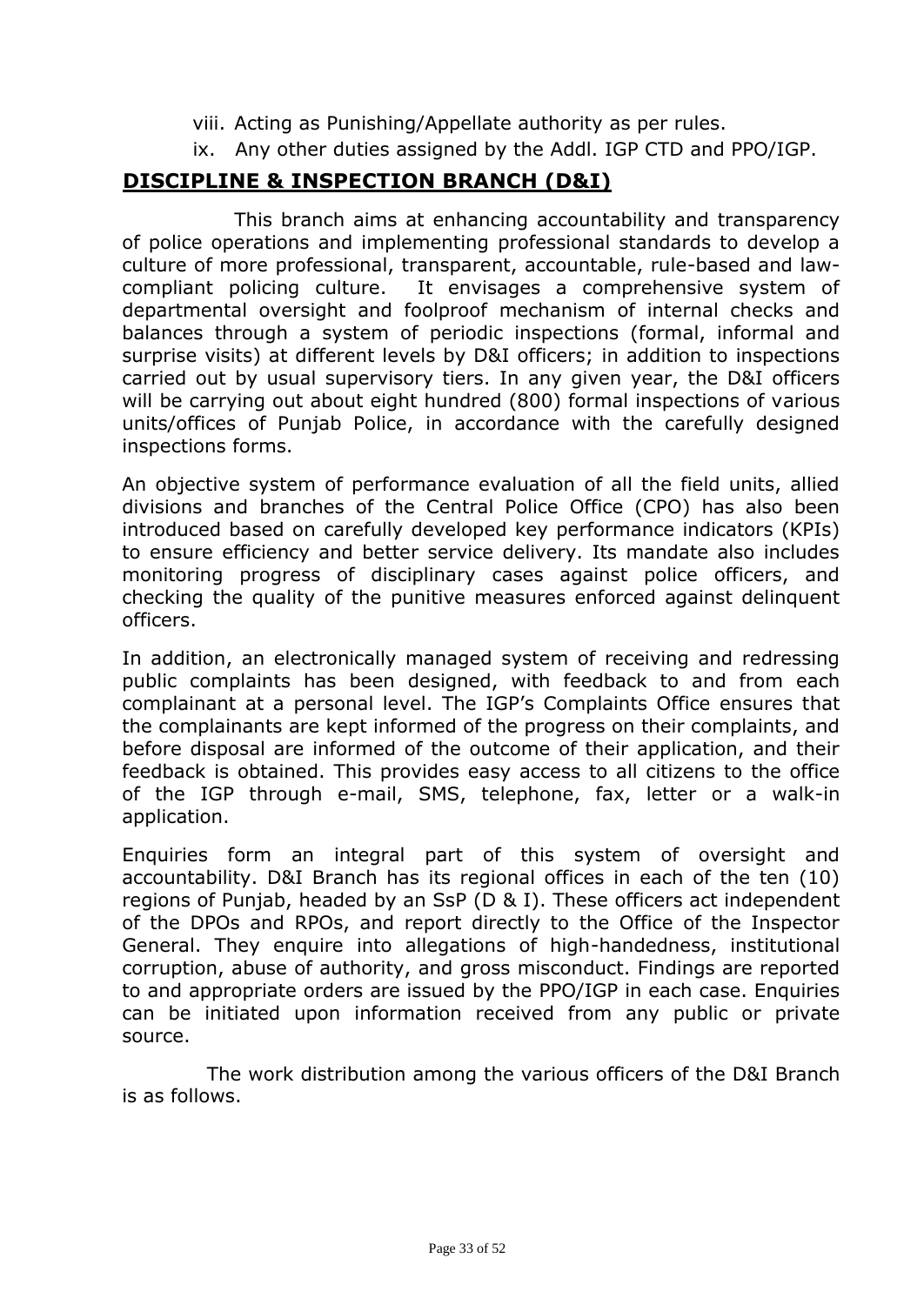# **9. Additional IGP Discipline & Inspection Branch**

Additional IGP Discipline & Inspection(D&I) shall be responsible for:

- i. Supervision of DIG D&I, AIsG Inspection, Enquiries, Complaint, regional SPs D&I and SP D&I, Capital City District, Lahore.
- ii. Keeping the PPO/IGP, Punjab informed about the functions assigned to the D&I Branch as per the charter of duties.
- iii. Efficient and effective working of D&I Branch and its overall supervision.
- iv. Examining the reports prepared by officers of D&I Branch, seeking orders of PPO/IGP and passing on the same to field units/branches for compliance.
- v. Entrusting enquiries/complaints to any member of D&I and submitting final reports to the PPO/IGP with his recommendations for further orders.
- vi. Keeping close liaison with other units of Police Department and reporting facts to the PPO/IGP with suggestions to improve the situation in a particular area.
- vii. Sending periodic reports to the PPO/IGP about various matters as per the Charter of Duties.
- viii. Reporting to PPO, through findings of inspections, whether Police rules, standing orders, circulars, standing instruction are being implemented in letter and spirit by all the units and branches of Punjab Police.
- ix. Co-opting any officer for enquiry/probe with the approval of PPO/IGP.
- x. Any other task assigned by the PPO/IGP.

#### **9.1. DIG Discipline & Inspection**

DIG Discipline & Inspection shall be responsible for:

- i. Keeping the Addl. IGP (D&I), Punjab informed about the functions assigned to the D&I Branch as per the Charter of Duties.
- ii. Efficient and effective working of the D&I Branch.
- iii. Supervising the work of AIsG Inspections, Complaints, Enquiries and Regional SPs of D&I Branch.
- iv. Liaising with other Police Units to achieve the purposes of the D&I Branch through enquiries, fact finding reports.
- v. Making recommendations for improvement of systems and professional standards in all areas of policing.
- vi. Preparing periodic reports for Addl. IGP (D&I) and PPO/IGP as per Charter of Duties.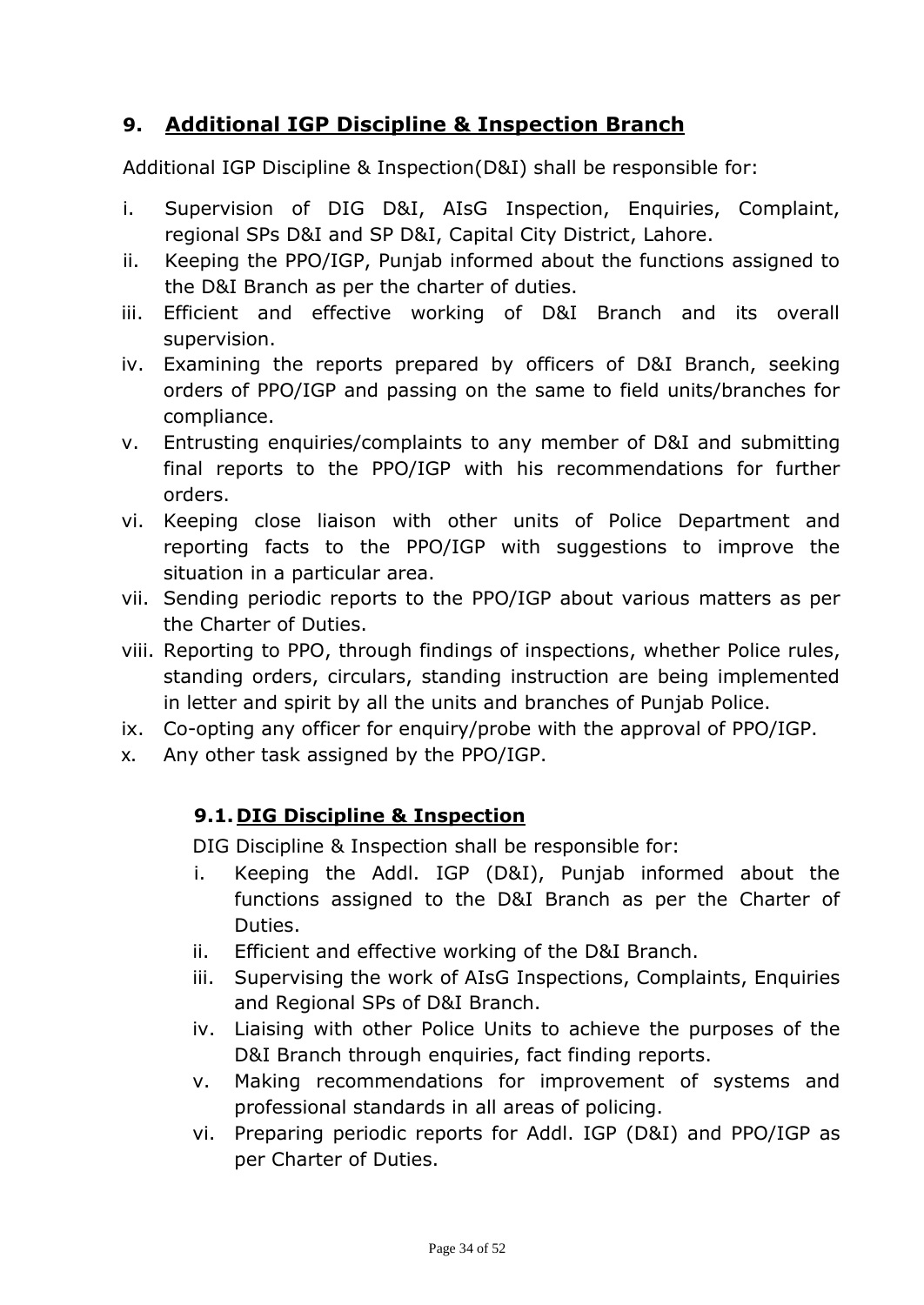- vii. Getting reports from the AIsG and Regional SPs of D&I Branch within the stipulated period.
- viii. Any other task assigned by the Addl. IGP (D&I) and PPO/IGP.

## **9.2. AIG Inspections**

AIG Inspections shall be responsible for:

- i. Efficient and effective working of Inspections Section.
- ii. Development and monitoring of inspection schedules of Police stations, SDPO offices, DPO offices and other units, offices and establishments.
- iii. Critical examination of inspection reports prepared by the authorized officers and implementation/compliance of directions issued by the competent authority for improvement of situation.
- iv. Following up on directions and corrective action desired by the competent authority to be taken by the concerned authorities, and maintaining the record thereof to put up final implementation report to the competent authority.
- v. Carrying out surprise checking/inspections to monitor working of Regional SPs of D&I.
- vi. Verifying the observance of Police Station Inspections schedule, holding of weekly parades and orderly room, establishment of Police Lines School and Police Lines inspections.
- vii. Informal inspections/surprise checking of traffic and licensing offices, Punjab Constabulary, Telecommunication, Motor Transport Wing, Training Institutions & Punjab Highway Patrol etc.
- viii. Maintaining record of all inspections including the follow-up reports in an organized manner so that it is easy to retrieve reports and analyses.
- ix. Developing with the help of the IT Department software/database required for storing and retrieving inspection data and reports in an efficient manner.
- x. Developing and regularly updating the Inspections Manual, containing detailed guidelines for inspecting officers as to how to conduct inspections.
- xi. Developing and updating standard forms for inspection of various units.
- xii. Evaluation of the performance of CPOs/DPOs/SDPOs and SHOs according to Benchmarks for Performance Evaluation and submitting report for perusal of Addl. IGP (D&I) and PPO/IGP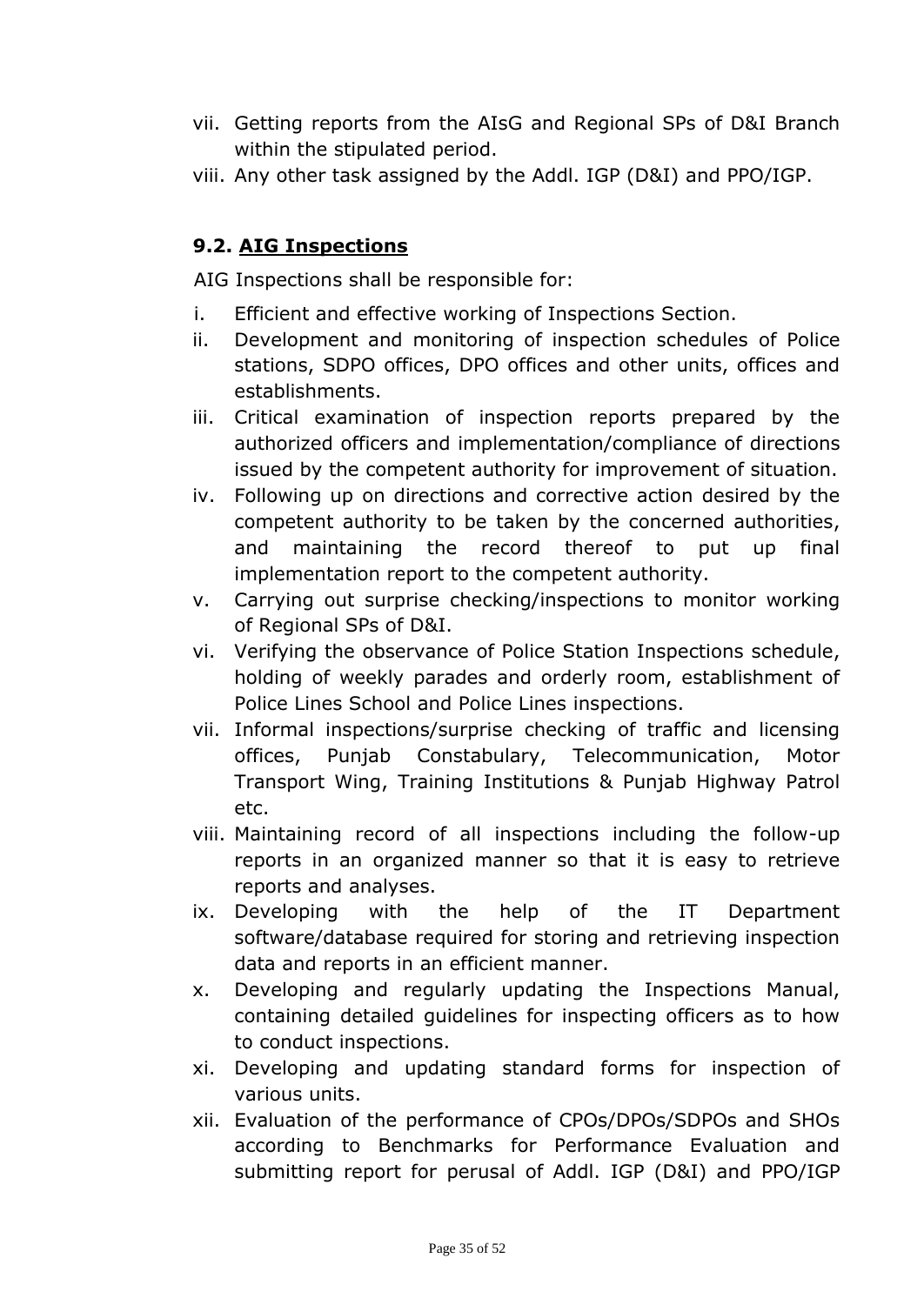through DIG (D&I).

- xiii. Checking and verifying whether important instructions issued by the Addl. IGP (D&I) Punjab from time to time are being implemented in letter & spirit.
- xiv. Transmission of periodic reports/analytical studies to DIG (D&I) about various matters as per Charter of Duties for development of best practices.
- xv. Any other task assigned by Addl. IGP (D&I).

# **9.3. AIG Enquiries**

AIG Enquiries shall be responsible for:

- i. Ensuring that the enquiry officers carry out enquiries on merit.
- ii. Periodically reporting to the Addl. IGP (D&I) about quality of enquiries carried out by members of D&I Branch
- iii. Maintaining record of all inquiries including the follow-up reports in an organized manner so that it is easy to retrieve reports and analyses.
- iv. Developing with the help of the IT Department software/database required for storing and retrieving inquiries' data and reports in an efficient manner.
- v. Supervising the enquiries being conducted against Police officers on allegations of irregularities, misuse of financial resources, corruption and the allegations of abuse of power.
- vi. Verification of the complaints of indifference to welfare of Police personnel.
- vii. Ensuring that all enquiries entrusted to D&I Officers are completed within four weeks and reports are submitted accordingly.
- viii. Maintaining record of departmental action taken by concerned competent authority in pursuance of the enquiry.
- ix. Submitting a monthly report to Addl. IGP (D&I) through DIG (D&I) whether competent and appellate authorities have adopted proper procedure in the conduct of an inquiry and/or awarded commensurate punishment in each case.
- x. Conducting any enquiries of high profile cases entrusted to him by IGP, Addl. IGP or PCA.
- xi. Any other task assigned by Addl. IGP (D&I) and PPO/IGP.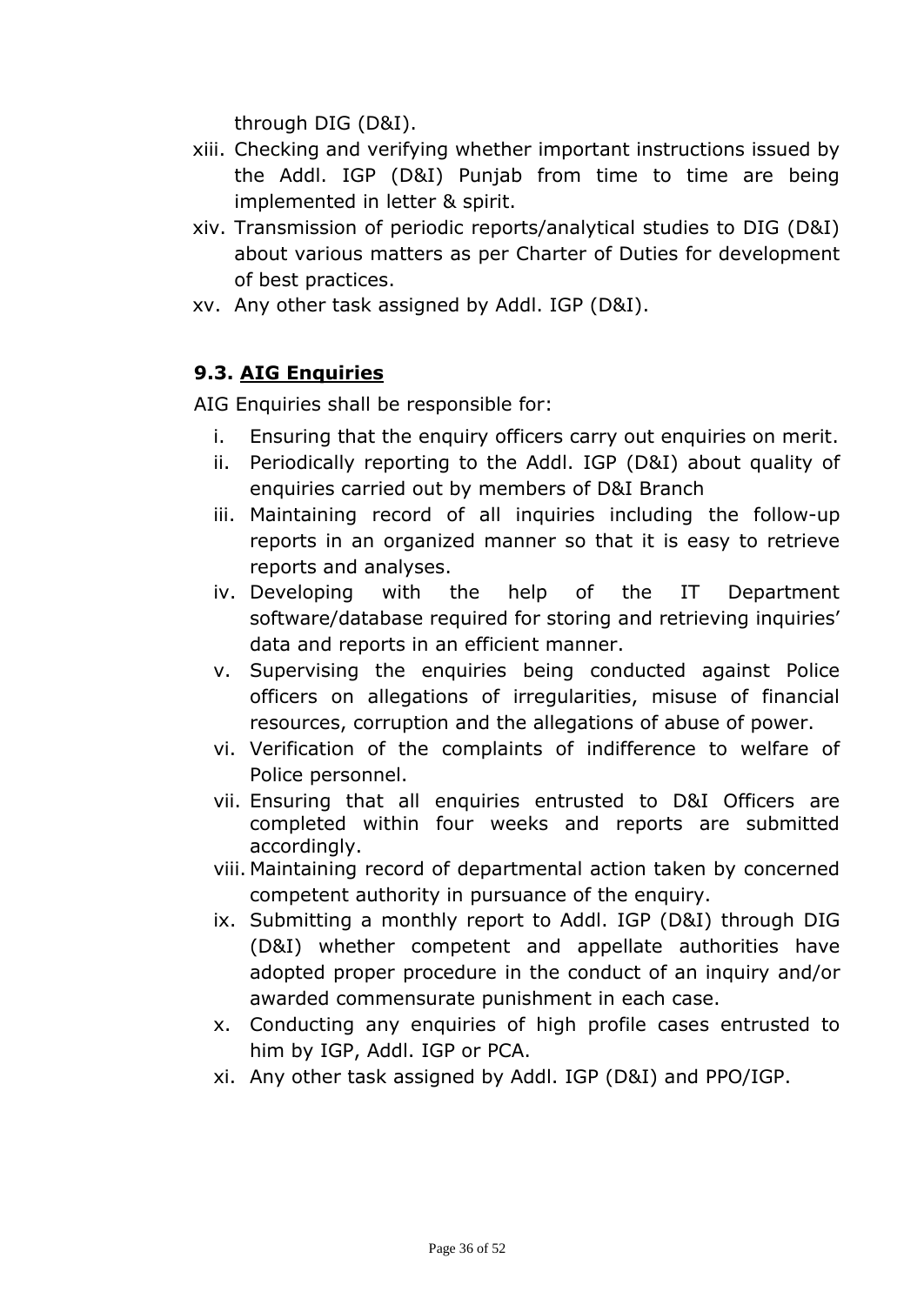# **9.4. AIG Complaints**

AIG Complaints shall be responsible for:

- i. Acting as focal person to deal with complaints against Police at the CPO and coordinating with districts and regions to follow up for timely action to be taken on the complaints.
- ii. All matters related to open courts of Chief Minister, Chief Secretary and the PPO/IGP.
- iii. Working as a focal person with Police Complaints Authority in the province.
- iv. Providing assistance to PPO/IGP during open courts and ascertainment of facts as necessitated in the interest of justice.
- v. Management of complaints coming from the offices of President, Prime Minister, Governors, Chief Ministers, Federal and Provincial Departments, Embassies of Pakistan, Foreign Governments, Oversees Pakistanis and all other sources.
- vi. Assistance to PPO/IGP through monitoring of sensational criminal cases and complaints on day to day basis by getting reports from the field formations and other sources for holistic view and corrective action.
- vii. Development and Management of Computerized Complaints Management System (CMS) for expeditious maintenance of records, complaints track system, data mining and retrieval in the interest of prompt service delivery.
- viii. Analysis of complaints under various heads emanating from different districts, reasons, trends and remedial measures thereof.
- ix. Analysis of complaints against Police and disciplinary action taken in this regard.
- x. Any other task assigned by Addl. IGP (D&I) and PPO/IGP.

## **PUNJAB CONSTABULARY (PC)**

PC is the reserved force of Punjab Police. It is deployed in the field for maintenance of public order and as an additional strength provided on special occasions in assistance to the local police.

The work distribution amongst the officers posted at Punjab Constabulary is given as under.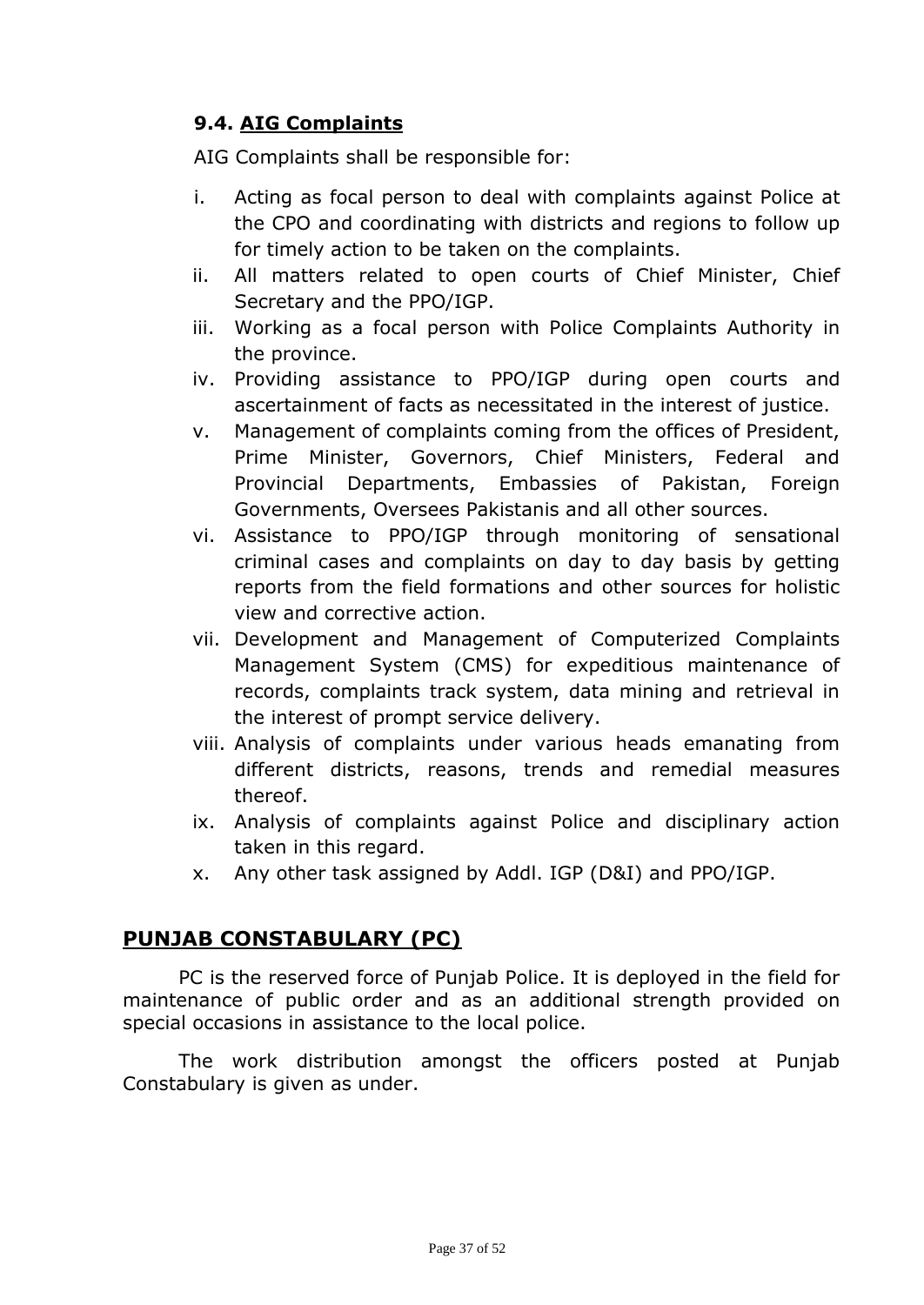# **10. Commandant/Additional IGP, Punjab Constabulary**

Commandant/Additional IGP, Punjab Constabulary(PC) shall be responsible for:

- i. Supervision of Dy. Commandant and all Battalion Commanders in Punjab.
- ii. Administration, establishment, monitoring, welfare and training matters.
- iii. Internal accountability and discipline.
- iv. Deployment of PC personnel all over the province for the maintenance of public order under the directions and policy of the PPO/IGP.
- v. Formulation of policies in relation to efficient and effective operations.
- vi. Acting as Revision/Appellate authority as per rules.
- vii. Any other matter assigned by the IGP.

#### **10.1 DIG/Deputy Commandant, Punjab Constabulary**

DIG/ Deputy Commandant Punjab Constabulary shall be responsible for:

- i. Assistance to the Commandant in official business and establishment matters.
- ii. Coordination with all SPs/Battalion Commanders and DPOs.
- iii. Supervision of the PC deployment for the maintenance of public order.
- iv. Transfer/postings of SIs/ASIs and other establishment matters.
- v. Acting as Punishing/Appellate authority as per rules.
- vi. Any other matter assigned by the Commandant and PPO/IGP.

## **PUNJAB HIGHWAY PATROL (PHP)**

PHP is a specialized police unit of Punjab Police. Basic responsibility of PHP is to maintain crime free environment on the highways. It prevents crime on the highways in coordination with the local police. PHP also works as a rescue agency in case of any accident or emergency situation on the highways, and also assists in traffic management in their special areas of jurisdiction.

The work distribution amongst the officers posted at Punjab Highway Patrol is given as under.

## **11. Additional IGP Punjab Highway Patrol (PHP)**

Additional IGP PHP shall be responsible for:

- i. Supervision of the work of DIG PHP and Regional SSPs/SPs.
- ii. Administration, establishment, monitoring, welfare and training matters of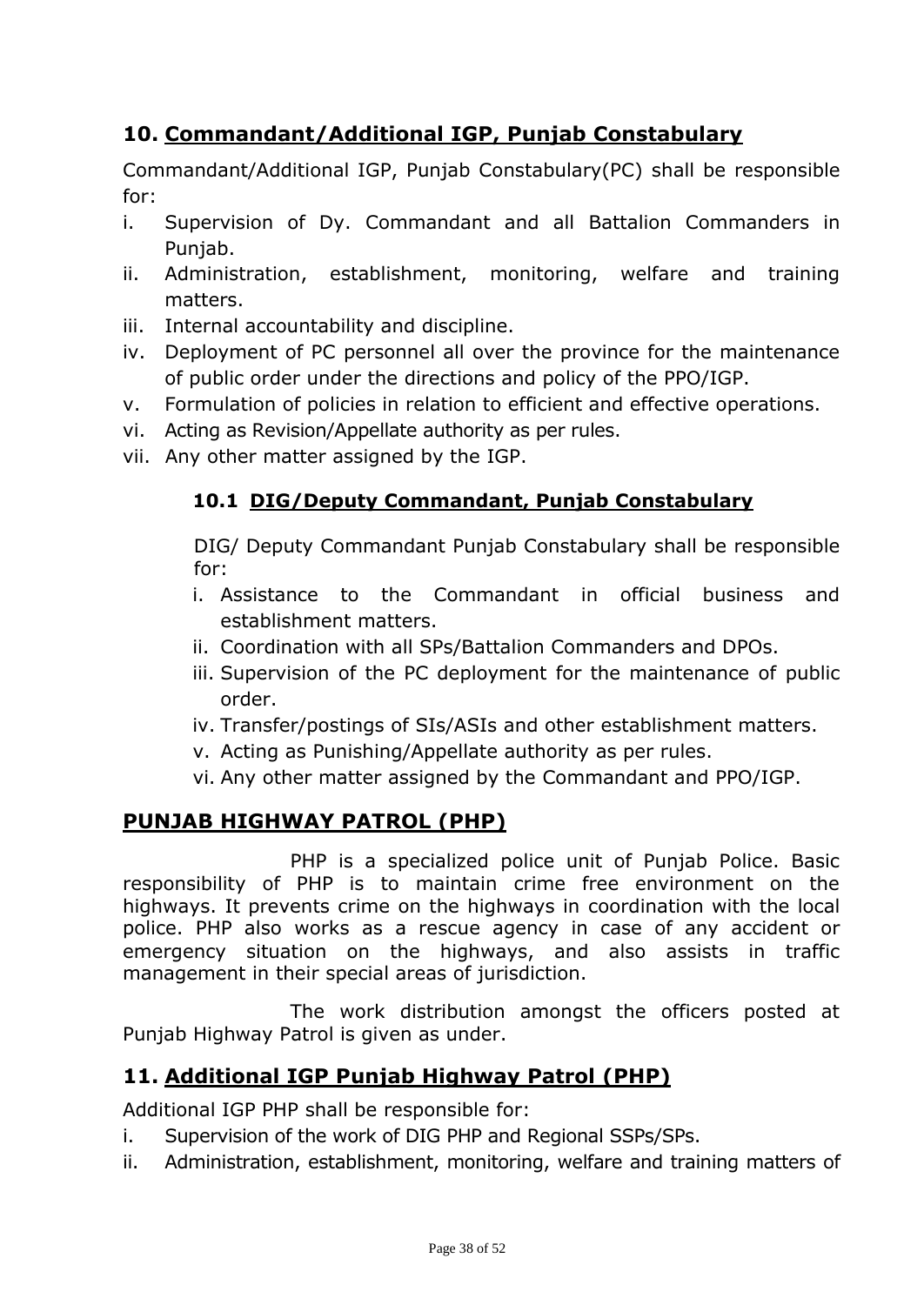PHP.

- iii. Formulation of policies and SOPs for smooth operations of PHP.
- iv. Acting as Revision/Appellate authority as per rules.
- v. Any other matter assigned by the PPO/IGP.

# **11.1 DIG Punjab Highway Patrol**

DIG PHP shall be responsible for:

- i. Assistance to the Addl. IGP on all PHP matters for smooth operations.
- ii. Supervision, inspection and monitoring of PHP.
- iii. Performance evaluation, discipline, training and welfare of the PHP staff.
- iv. Inter-regional transfer/posting of junior ranks and ministerial staff.
- v. Supervision of recruitment.
- vi. Monitoring and implementation of standing instructions and SOPs.
- vii. Acting as punishing/appellate authority as per rules.
- viii. Ensuring follow up on the observations of Project Management Unit (M&I) PHP, Home Department.
- ix. Sending a fortnightly DO letter to Addl. IGP PHP about the working, performance and problems related to PHP.
- x. Supervision of all operational matters of PHP.
- xi. Holding '*Dabars'* and initiating image building measures of PHP.
- xii. Acting as Punishing/Appellate authority as per rules.
- xiii. Any other duties and functions assigned by the Addl. IGP PHP and PPO/IGP.

# **ELITE POLICE FORCE (EPF)**

Elite Police Force is a specialized police unit of Punjab Police, which was established in 1997 to improve the capacity building of department for operations against the desperate criminals/outlaws. The Basic Elite Police Course is carried out at the Elite Police Training School, Bedian Road, Lahore. Moreover, specialized training courses, orientation and refresher courses are also arranged at Elite Police Training School, Bedian Road, Lahore. After Basic Elite Course, Elite squads/personnel are deployed in the districts/units. Elite Police Headquarters is responsible for overall administration, policy making, supervision, monitoring, inspection and policy matters of Elite Police Force, Elite Police Training School and Special Operations, Unit.

The work distribution amongst the officers posted at Elite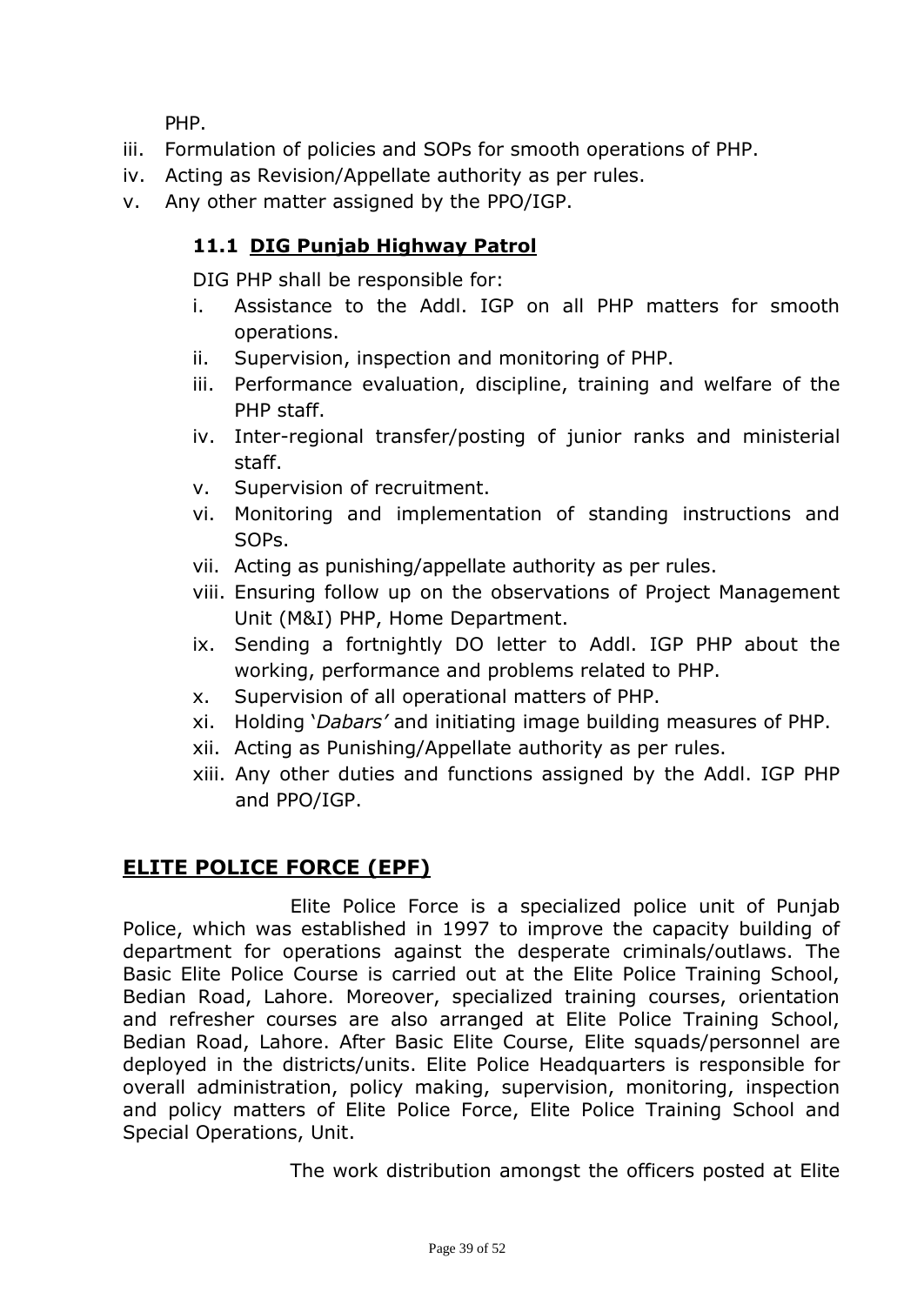Police Force is given as under.

# **12. Additional IGP, Elite Police Force Punjab.**

Addl. IGP, Elite Police Force shall be responsible for:

- i. Overall administration, policymaking, supervision, monitoring, inspection and policy matters of Elite Police Force, Elite Police Training School and Special Operations, Unit.
- ii. Overall supervision of DIG/Elite, Commandant EPTS and Director Special Operations Unit.
- iii. Regulation of all matters pertaining to performance, welfare, finance, personnel selection, training, logistics, buildings, discipline and management of Elite Police Force, Elite Police Training School and Special Operations Unit.
- iv. Assistance to the PPO/IGP on matters related to Elite Police Force.
- v. Acting as Revision/Appellate authority under the rules.
- vi. Any other task assigned by the IGP/PPO.

#### **12.1 DIG Elite Police Force**

DIG Elite Police Force shall be responsible for:

- i. Administration, supervision, monitoring and inspection of Elite Police Force, Elite Police Training School and Special Operations Unit on behalf of Addl. IGP/Elite Police Force.
- ii. Supervision of SP/Headquarters, SP/Monitoring, Commandant Elite Police Training School, Director Special Operations Unit, Deputy Director Operations, EPF (Major Rtd) on behalf of Addl. IGP/Elite Police Force.
- iii. Implementation of all orders/policy guidelines/rules related to Elite Police Force for efficient/effective/professional functioning of Elite Police Force, Elite Police Training School and Special Operations Unit.
- iv. Regulation of all matters pertaining to performance, welfare, personnel selection, training, logistics, buildings, discipline and management of Elite Police Force on behalf of Addl. IGP Elite Police Force.
- v. Assistance to the Addl. IGP Elite Police Force on matters related to Elite Police Force.
- vi. Awarding punishments/hearing appeals as authority under the rules.
- vii. Any other task assigned by the Addl. IGP Elite Police Force and PPO/IGP.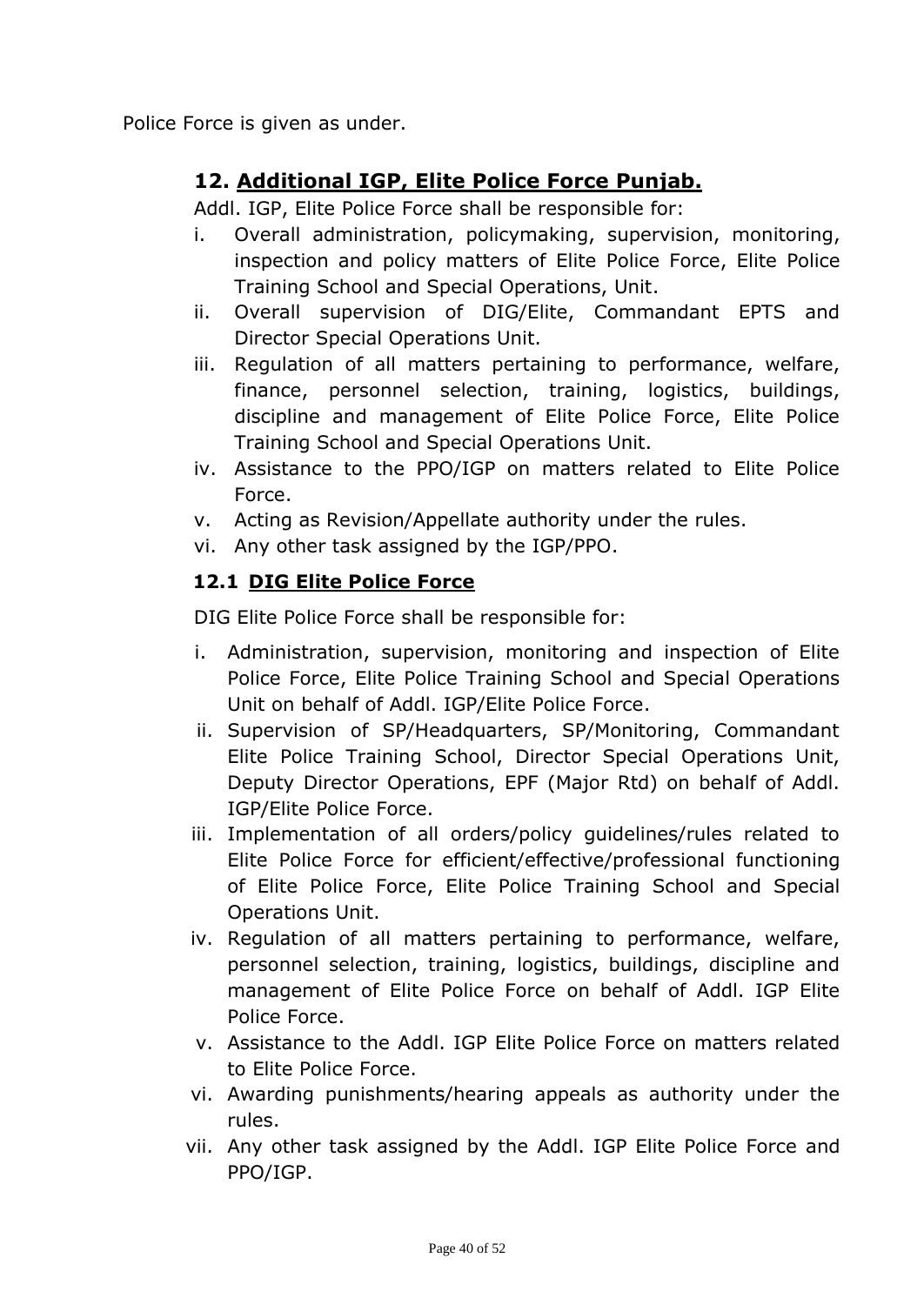# **13. DIG Headquarters**

The DIG Headquarters shall be responsible for:

- i. Acting as:
	- a) Principal Staff Officer to the Provincial Police Officer.
	- b) Secretary to the Police Departmental Promotion Board (DPB).
	- c) Member of the Police Departmental Promotion Committee (DPC).
	- d) Member of the committee on framing rules.
- ii. Matters related to transfers/postings of Gazetted Police Officers (GPOs)
- iii. Matters related to deputation of GPOs to other government departments and agencies.
- iv. Matters related to promotions, discipline and service representations.
- v. Matters related to deployment of officers on UN missions.
- vi. Matters related to Civil Service Reforms in coordination with S&GAD and Establishment Division.
- vii. Matters related to the Police Service of Pakistan and Punjab Police.
- viii. Supervision of AIG Discipline and Deputy Director CPO.
- ix. Coordination with Governor and Chief Minister Secretariat for matters under purview.
- x. Matters related to distribution of work in Central Police Office. Issuance of clarifications, amendments ad guidance thereof.
- xi. Executive Development of Gazetted Police Officers.
- xii. Any other assignment given by the IGP/PPO.

## **13.1 AIG Discipline**

AIG Discipline shall be responsible for:

- i. Formulation of Police Accountability &Disciplinary Policy.
- ii. Monitoring of Accountability Policy implementation.
- iii. Supervision of Discipline &Secret Branches and Directives Cell.
- iv. Management of disciplinary matters of gazetted officers.
- v. Dealing with disciplinary matters with special reference to:
	- a. Violation of Human Rights.
	- b. Death in Police custody.
	- c. Escape from Police custody.
	- d. Involvement of police officers in criminal & corruption cases.
	- e. Strictures passed by courts.
	- f. Cases of embezzlement and fraud against Police employees.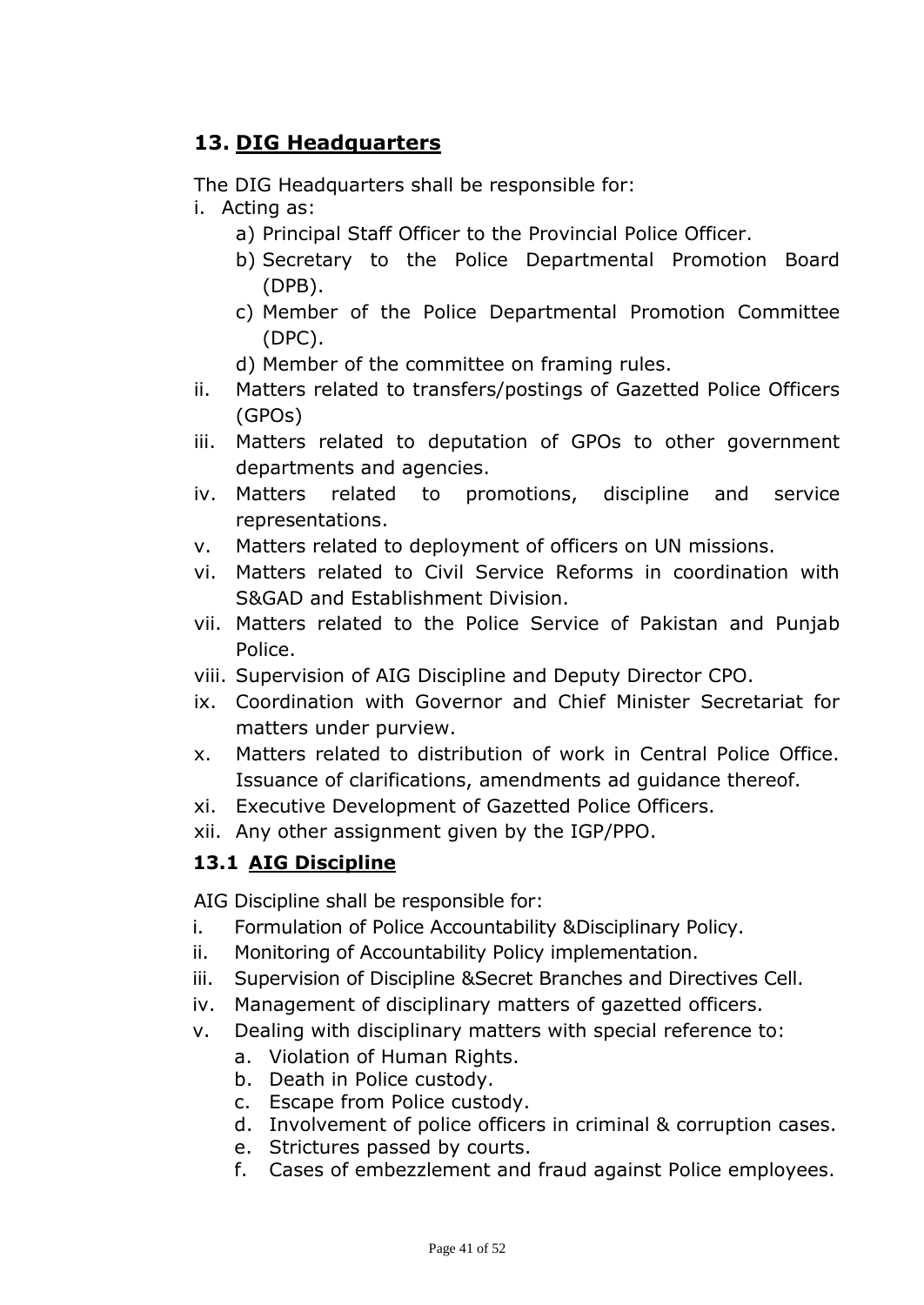- vi. Maintenance of disciplinary record of Police officers.
- vii. Dealing with PERs of officers of all ranks alongwith all related matters.
- viii. Preparation of synopsis of PERs for promotions, etc.
- ix. Statistical/Empirical analysis of disciplinary matters with a view to revamping the system of accountability.
- x. Maintenance and safe custody of CR Dossiers of the rank of DIGs and above.
- xi. Scientific analysis of factors that adversely affect police discipline and suggesting corrective measures in coordination with DIG R&D.
- xii. Management of gallantry medals, QPM, PPM, Civil Awards, Cash Awards and CC-I etc.
- xiii. Maintenance of record of officers' Declaration of Assets.
- xiv. Database/record of Character Rolls of all officers
- xv. Compilation of disciplinary record and updating of HRMIS.
- xvi. Management/Conduct of the IGP's Orderly Rooms.
- xvii. Any other matter assigned by the DIG Headquarters and PPO/IGP.

## **13.2 Deputy Director (Registrar)**

Deputy Director (Registrar) shall be responsible for:

- i. Circulation of all Government Notifications.
- ii. Supervision and coordination of the working of Executive Branches of the CPO.
- iii. All establishment matters including transfers/postings of PSP/PP/Experts & Specialist officers except disciplinary & training matters.
- iv. Maintenance of Service Record including permanent record of all GOs (PSP/PP).
- v. Processing of GOs cases for grant of leave of all kinds.
- vi. Attachments for the purpose of pay& allowances.
- vii. Cases of scholarship of the officers for higher studies.
- viii. Processing of GOs move over cases.
- ix. Maintenance/preparation of seniority lists of Punjab Police Officers (BS-17 & above).
- x. Maintenance of Gradation list of PSP officers serving in Punjab.
- xi. Preparation of working paper for promotion/proforma promotion cases of Inspectors to DSPs, all cases from BS-17 to BS-18 and for arranging DPB/DPC meetings.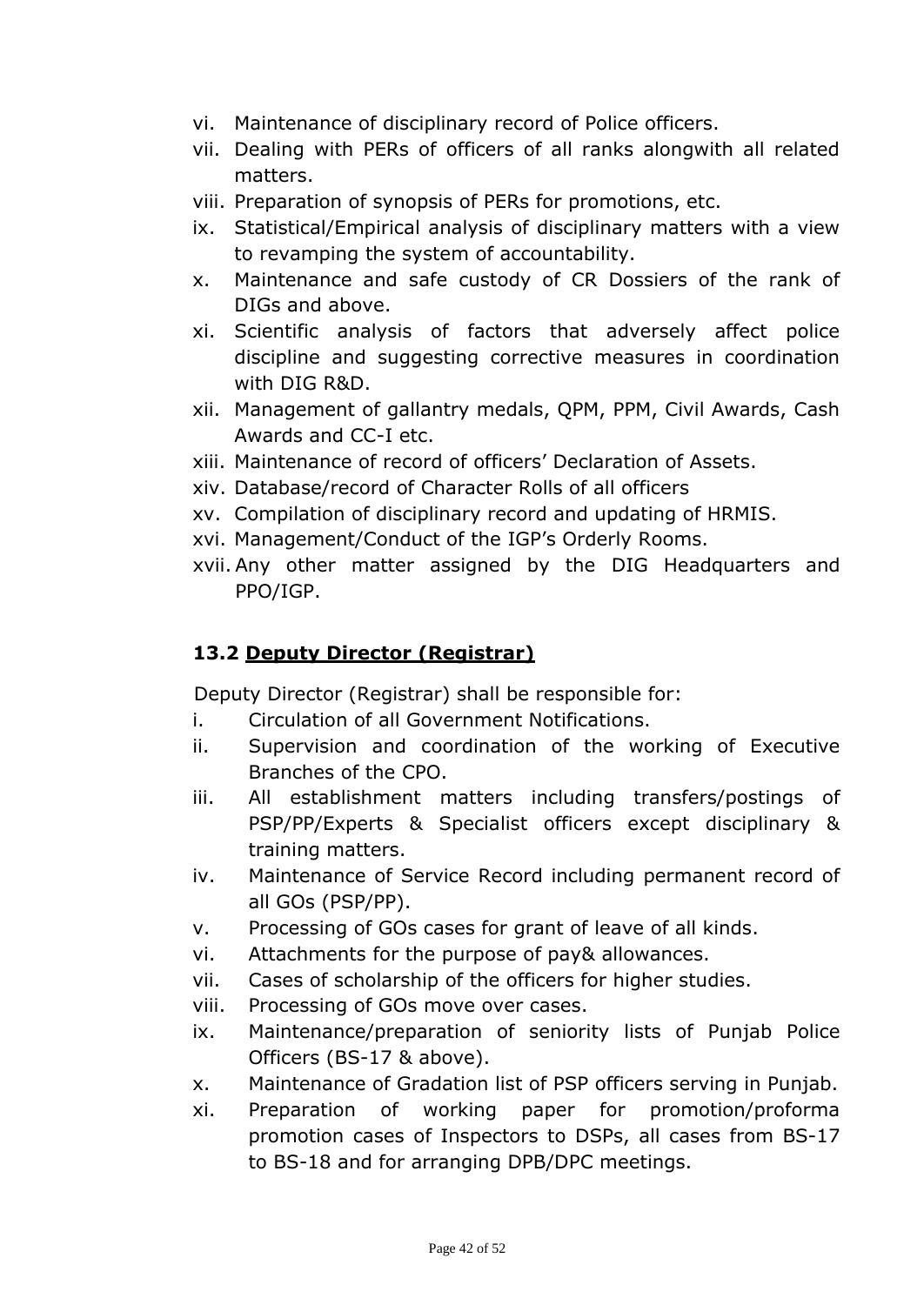- xii. Preparation of cases of Provincial SPs for Encadrement in PSP.
- xiii. Correspondence with Government of the Punjab, S&GAD and Federal Government regarding establishment matters of PSP officers.
- xiv. Nominations/selections of Police Officers/Officials for deployment to UN Peacekeeping Missions.
- xv. Re-employment cases of Punjab Police Officers.
- xvi. Issuance of NOCs for passport and visas.
- xvii. Acting as custodian of War Book/Manual and Blue Book, etc.
- xviii. Issuance of Safe Custody Certificate of secret documents.
- xix. Processing of retirement cases of PP officers.
- xx. Processing of encashment of LPR cases.
- xxi. Processing of compensation cases of all deceased officers.
- xxii. Issuance of obituary notifications.
- xxiii. Contractual appointment and secondment of Army Officers (G.Os).
- xxiv. Database/Issuance of PPO/IGPs Standing Orders.
- xxv. Database/record of Executive Record Sheets (ERS) of officers.
- xxvi. Database/record of Low-downs and advisory/secret/intelligence reports.
- xxvii. Database/record of officers holding dual/multiple nationality and those whose immediate family members (spouses and children) are living abroad.
- xxviii.Database/record of summaries submitted to Chief Minister Punjab.
- xxix. Central issuance and database of all Standing Orders of PPO/IGP.
- xxx. Any other assignment given by DIG Hqrs and PPO/IGP.

#### **RESEARCH & DEVELOPMENT (R&D) BRANCH**

R&D is the think tank of CPO Punjab. It carries out research & analysis work for improvement of policing techniques, police reform proposals and introducing best policing practices. It also coordinates with other organizations like National Police Bureau & National Police Management Board etc. for development of overall policing system in the province.

The work distribution amongst the officers posted at Research & Development Branch is given as under.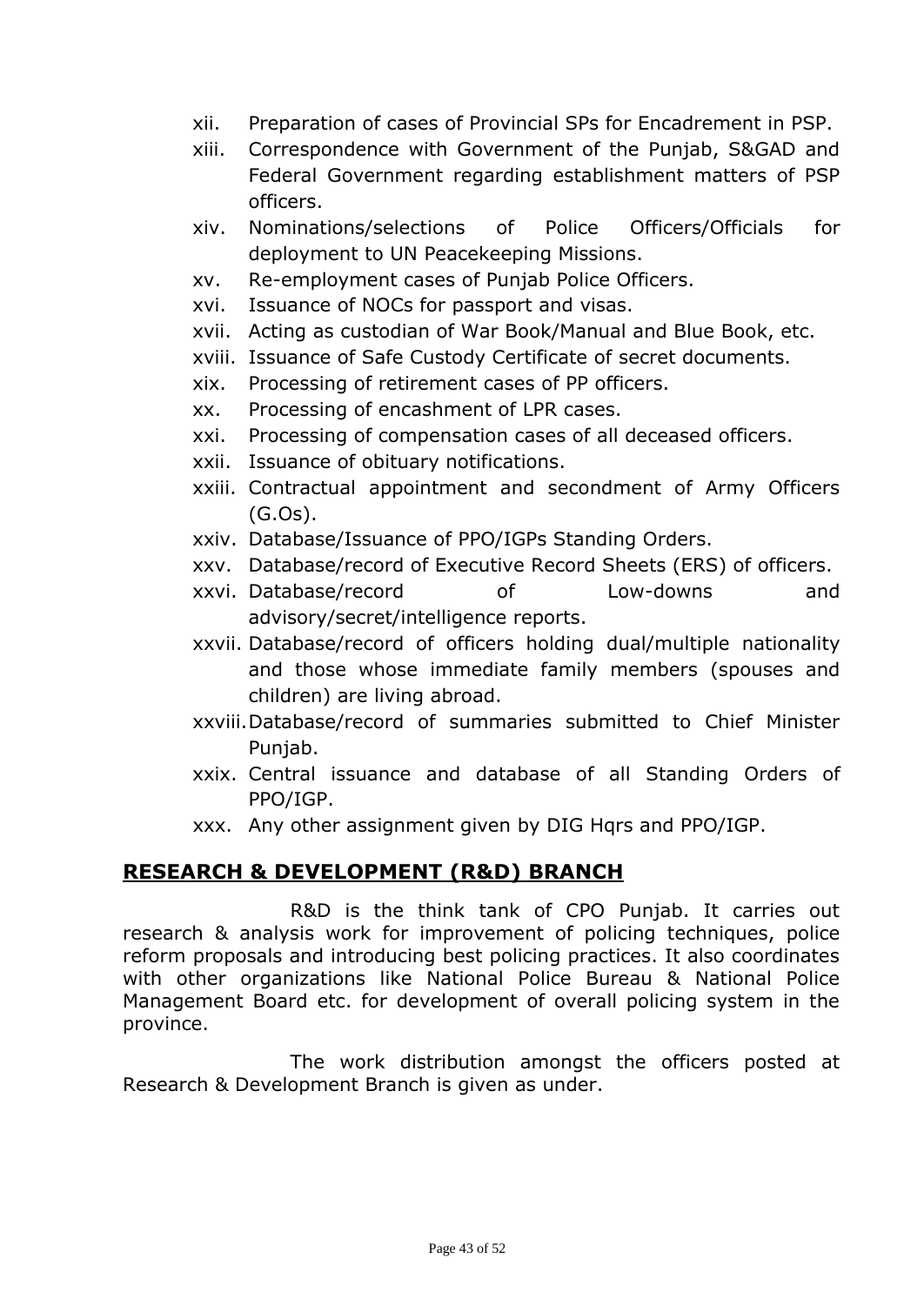# **14. DIG Research & Development**

DIG Research & Development CPO shall be responsible for:

- i. Supervision of Work of AIG, Research & Development.
- ii. Collation & Preparation of Annual Provincial Policing Plans.
- iii. Collation & Preparation of Statutory Annual Police Administration Report.
- iv. Supervision of work regarding preparation of Strategic Evaluation of the Punjab Police as a law enforcing agency keeping in view emergent requirements, Periodic review of implementation status of Police Order 2002.
- v. Recommendations for Police Reforms proposals for submission to competent forums, revision of Criminal Laws, i.e. Criminal Code, Pakistan Penal Code, Qanoon-e-Shahdat, Local and Special Laws and other laws related to Police functions in coordination with DIG Legal.
- vi. Recommendations for new policing techniques and processes based on the best international practices.
- vii. Development of methodology for improving and ensuring Police Public cooperation as envisaged in Police Order 2002.
- viii. Focal person for police reforms and comparative study of Police Systems in the world; coordination with Universities, International donors and Research Institutes for developing research linkages on Police Issues, and study and storage of International research work on Police subjects.
- ix. Supervision of coordination for police think tanks.
- x. Monitoring of policing innovations in the districts for wider implementation
- xi. Assembly Business
- xii. Interaction with other Police personnel in order to exchange information and other developments in Policing
- xiii. Coordination with Public Safety Commissions, CPLCs and other institutions created under Police Order 2002
- xiv. Coordination/liaison with National Police Bureau/National Police Management Board.
- xv. Management and maintenance of Central Registry/database of all standing Order, Rules & Regulations, all versions of Police Order, Police Acts, documents/reports on Police reforms and other policy documents in paper and E-form
- xvi. Any other special research work/activity assigned by the PPO/IGP.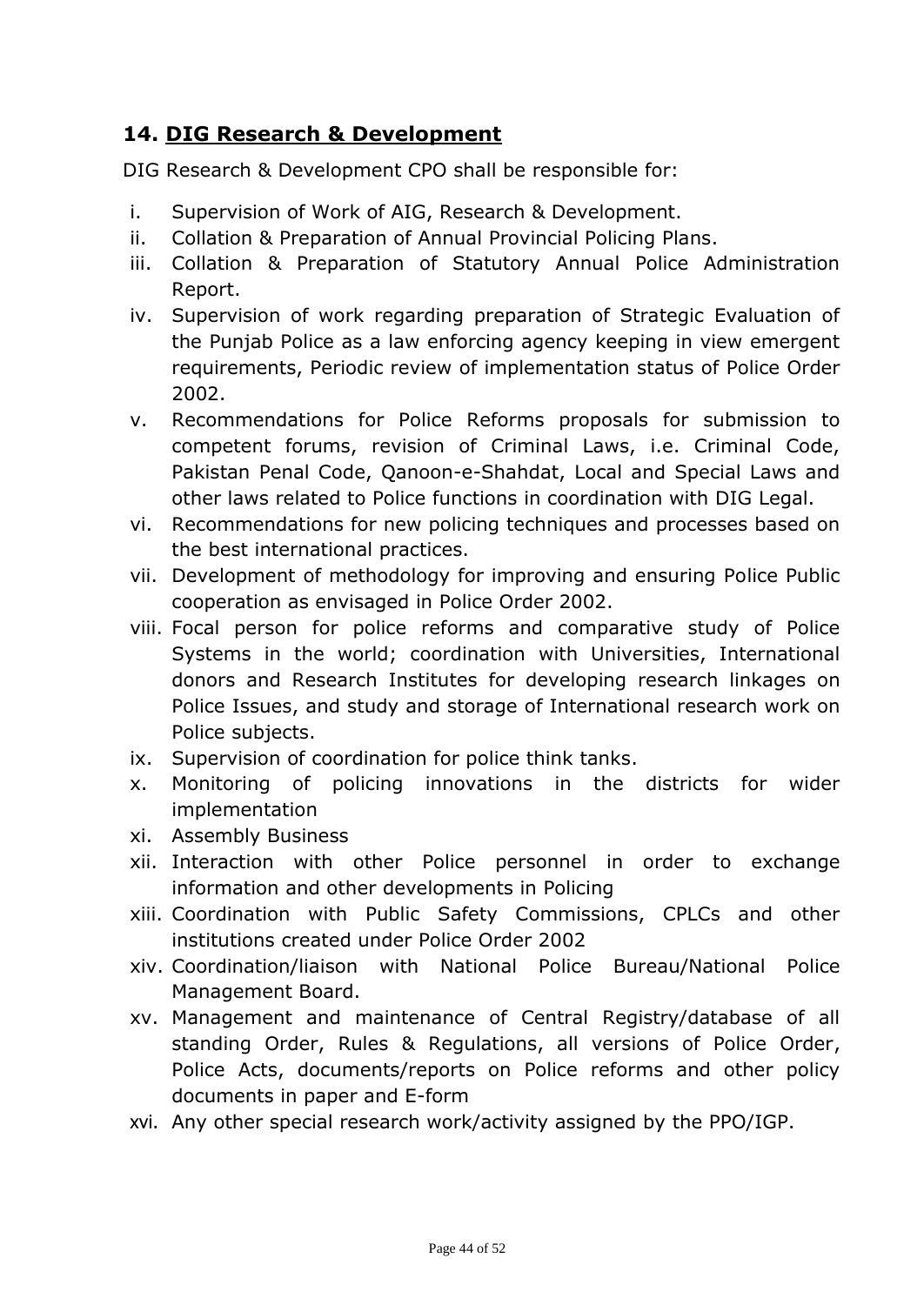#### **14.1 AIG Research & Development.**

AIG Research & Development CPO shall be responsible for:

- i. Collation & preparation of Annual Provincial Policing Plans.
- ii. Collation & preparation of Statutory Annual Police Administration Reports by first of February every year.
- iii. Strategic Evaluation of the Punjab Police as a law enforcement agency keeping in view emergent requirements.
- iv. Periodic review of implementation status of Police Order 2002.
- v. Recommendations for revision and updating of Police Rules.
- vi. Development of methodology for improving and ensuring Police Public Cooperation as envisaged in Police Order 2002.
- vii. Recommendations for revision of Criminal Laws, i.e. Criminal Code, Pakistan Penal Code, Qanoon-e-Shahdat, Local and Special Laws and other laws related to Police functions in coordination with Legal Branch of CPO.
- viii. Recommendations for Police Reforms for further submission to competent forums.
- ix. Comparative study of Police Systems in the world.
- x. Coordination with Universities, International donors and Research Institutes for developing research linkages on Police issues.
- xi. Perusal of the International research work on Police subjects.
- xii. Supervision of co-ordination for police think tanks.
- xiii. Monitoring of policing innovations in the districts for wider implementation
- xiv. Recommendations for new policing techniques and processes based on the best international practices.
- xv. Interaction with other Police services in order to exchange information and other developments in policing.
- xvi. Co-ordination with Public Safety Commissions, CPLCs and other Institutions created under Police Order 2002.
- xvii. Coordination/liaison with National Police Bureau/National Police Management Board.
- xviii. Management and maintenance of Central Registry/database of all Standing Orders, Rules & Regulations, all versions of Police Order, Police Acts, documents/reports on Police reforms and other policy documents in paper and E-form.
- xix. Dealing with National Assembly, Senate and Punjab Assembly through prompt reports and personal attendance if and when required.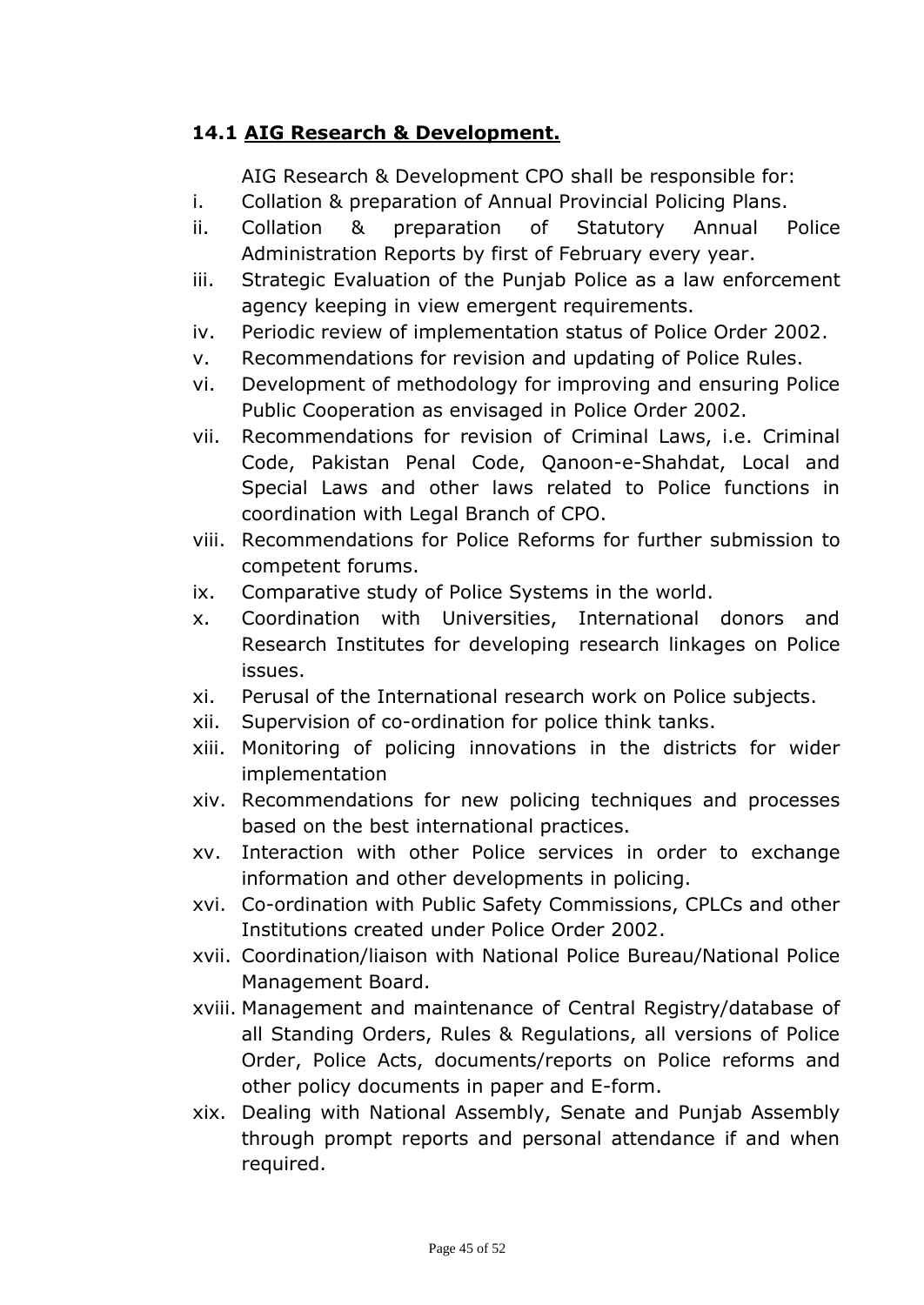- xx. Co-ordination with all field and other offices in this regard.
- xxi. Preparation of answers/reports on different issues raised in the Assemblies.
- xxii. Preparation of public order brief in co-ordination with all concerned for Provincial Assembly.
- xxiii. Preparation/collection of data about the working of police to assist the government.
- xxiv. Any other special research work tasked by the DIG R&D and PPO/IGP.

## **INFORMATION TECHNOLOGY BRANCH**

IT branch is responsible for supervising all the IT Initiatives by the Punjab Police. It is focused on achieving a paperless office culture in Punjab Police through introduction of information technology at all levels. It coordinates with all the concerning departments and private experts to achieve the goal of complete computerization of Punjab Police. It is responsible for proper functioning and upkeep of all the police databases, web-applications and intranet-based systems, including the feed from the monitoring cameras.

The work distribution amongst the officers posted at Information Technology Branch CPO is given as under.

## **15. DIG Information Technology**

DIG Information Technology shall be responsible for:

- i. Acting as Secretary to Punjab Police Information Technology Development Committee under the Chairmanship of the PPO/IGP.
- ii. Development of information technology and computerization culture in Police Department for easy information storage, retrieval, data mining and digital archiving in the interest of efficiency and effectiveness.
- iii. Development of gradual system of paperless offices and online management systems.
- iv. Supervision and efficient operations of I.T Development Board, POLCOM, HRMIS and PROMIS systems.
- v. Development of the provincial police databases and networks.
- vi. Development of Network Administration, Management and Security policies and Procedures.
- vii. Development of technical and software capacities through personnel identification, recruitment and training etc.
- viii. Coordination with private and public sector experts and institutions like PITB etc.
- ix. Supervision of Punjab Police Computer Bureau.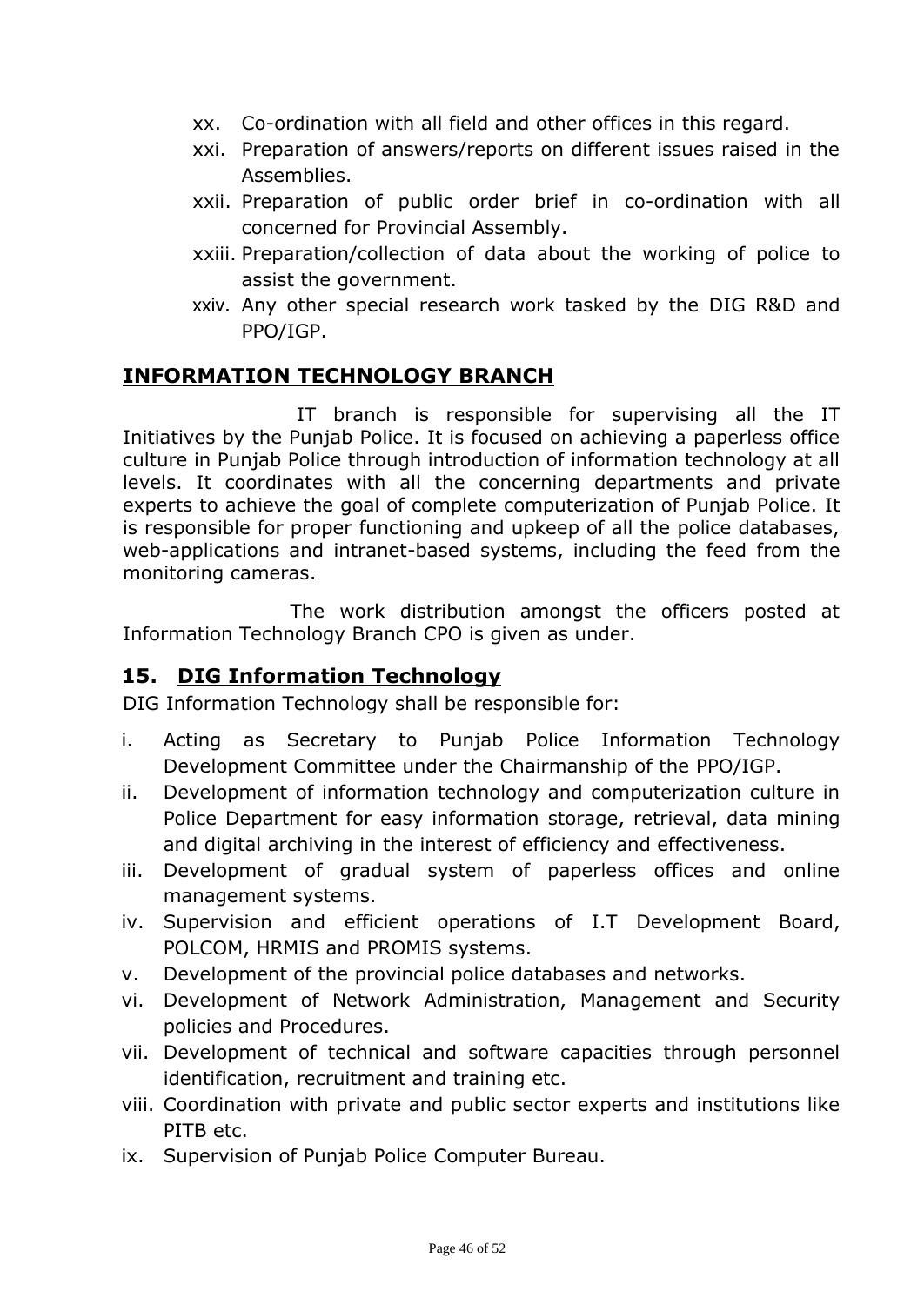- x. Acting as Punishing/Appellate authority as per rules.
- xi. Any other matter assigned by the PPO/IGP.

#### **15.1. Addl. Director Computers**

Addl. Director Computers shall be responsible for:

- i. Management/updating of Punjab Police Website.
- ii. Matters related to Computer training and syllabus development (General & Project specific).
- iii. Matters related to troubleshooting of Connectivity, Networking, and Hardware and Software issues.
- iv. Matters related to software and systems development.
- v. Any other duty assigned by DIG IT and PPO/IGP.

#### **TRAFFIC BRANCH**

Traffic Branch is responsible for supervision of the working of traffic police at district level. It coordinates with other departments to develop & improve the traffic management system. Traffic Branch also disseminates important instructions & SOPs to the field staff for making the traffic management system more effective.

The work distribution amongst the officers posted at Information Traffic Branch, Punjab is given as under.

## **16. DIG Traffic**

DIG Traffic shall be responsible for:

- i. Assistance and advice to the PPO/IGP on matters connected with Traffic Management.
- ii. Supervision and oversight of the working and performance of members of Punjab Traffic Police on behalf of PPO/IGP.
- iii. Induction of staff (from Constables to Inspectors) from Districts/Regions to Traffic Police to fill vacant posts, through CPO, under prescribed criteria and their subsequent postings to the districts.
- iv. Repatriation of staff to Districts/Regions as per policy and requirements.
- v. Formulation of policies, proposals, guidelines and instructions for efficient and effective Traffic Management System in the province.
- vi. Coordination with other departments and allied agencies for development, modernization and efficient working of Traffic Management System.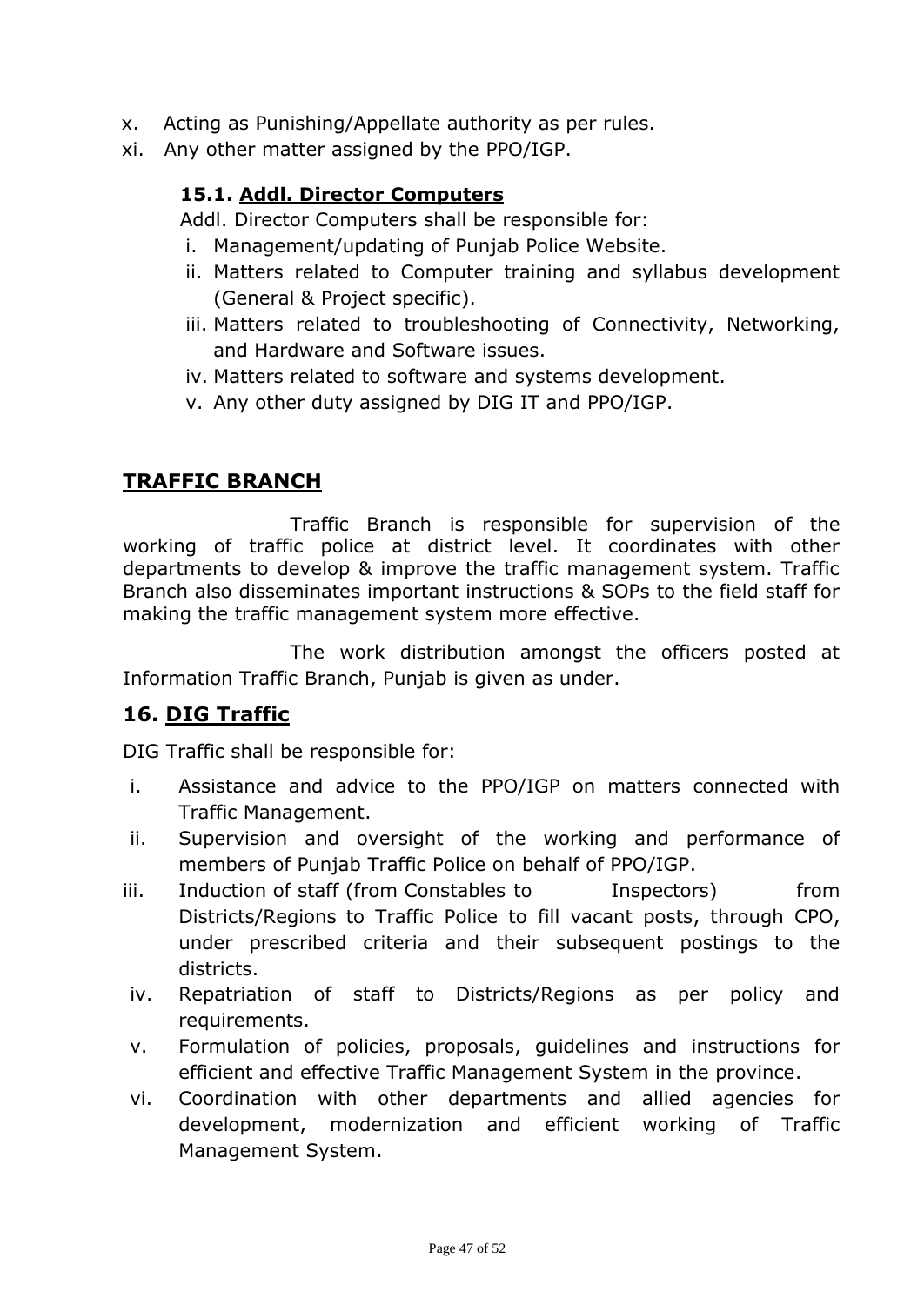- vii. Formulation of training courses and career planning policies for the members of Punjab Traffic Police.
- viii. Transfer/postings of DSsP <del>DSPs</del> Traffic from the pool placed at the disposal of the Head of Traffic Police Punjab (HTPP) from CPO Punjab as per PPO/IGP's policy guidelines.
- ix. Assisting PPO/IGP and Addl. IGP Establishment in appeal/revision cases of Traffic Police personnel from Constables to Inspectors as per rules.
- x. Development of KPIs and SOPs and their effective implementation through Inspection and Monitoring.
- xi. Issuance of guidelines and directions for management, analysis and prevention strategy to control traffic accidents.
- xii. Maintenance of record regarding traffic challans and fines.
- xiii. Supervision and Monitoring of driving license issuance management system in the province.
- xiv. Provision of guidance and development of SOPs for holding driving tests and issuance of driving licenses.
- xv. Provision of Traffic Staff for VVIP/VIP duties and other important events from one region to another as and when required.
- xvi. Provision of guidance on legal matters.
- xvii. Any other matter assigned by PPO/IGP Punjab.

# **LEGAL BRANCH**

The prime responsibility of Legal Branch is to offer legal advice to the higher authorities on all court matters concerning police. It is a legal advisory to the IGP in all writs and petitions in the superior courts relating to police. It supervises prosecution of important cases in superior courts and also analyzes reasons for poor prosecution & weak police defense in such cases. Every draft rule or law is put to the Legal Branch for vetting before submitting the same to competent authority for approval. In addition, it ensures proper representation of Police department in all judicial matters, both in civil and criminal cases and in cases of service appeal as well as writ-petitions.

The work distribution amongst the officers posted at Legal Branch CPO is given as under.

# **17. DIG Legal**

DIG Legal shall be responsible for:

i. Policy formulation for effective prosecution of police cases in superior courts through appropriate legal and prosecutorial resources both from within the department and private advocacy.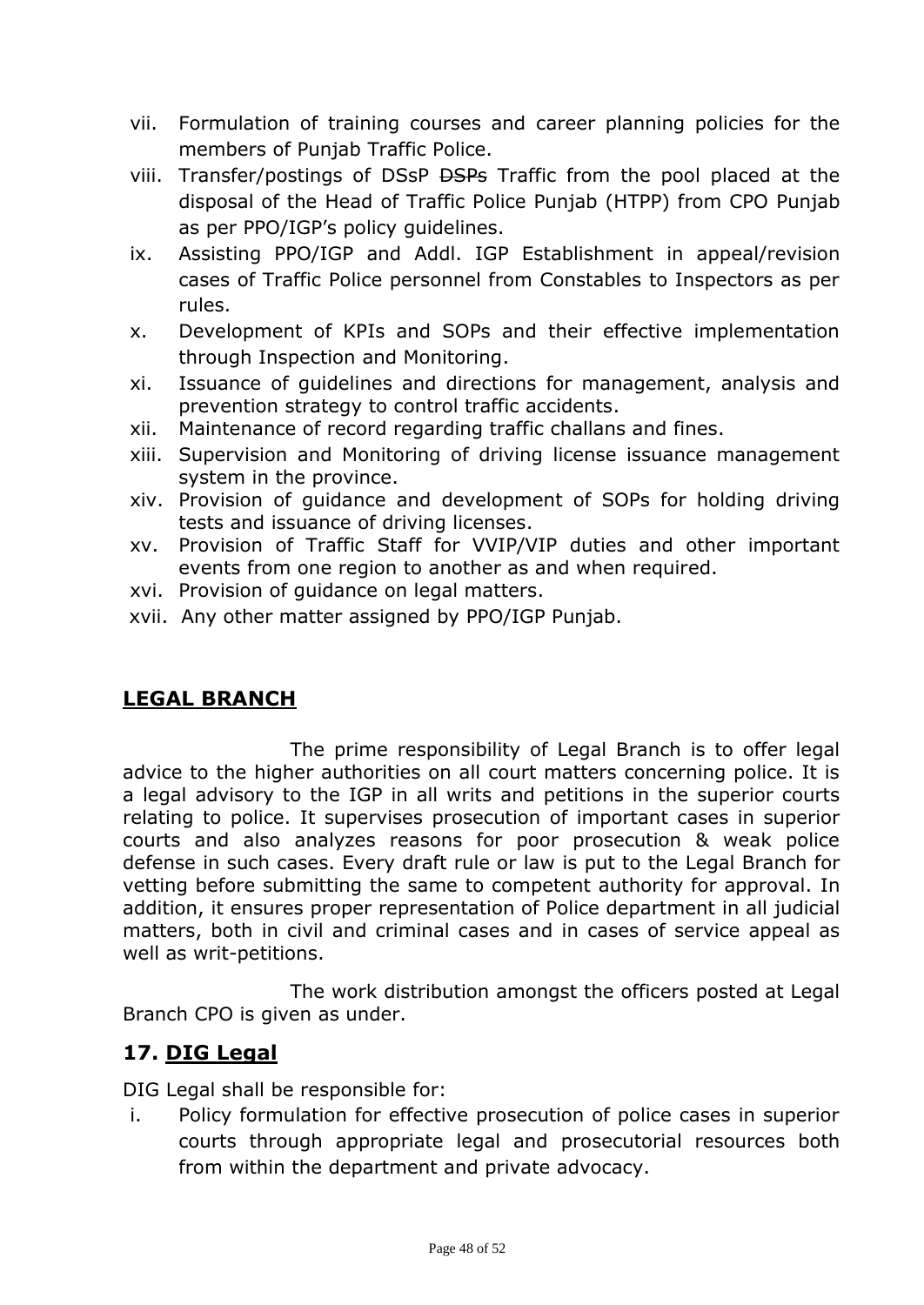- ii. Analysis and audit of failure of police defense in service matters and other issues and remedial measures thereof.
- iii. Fixation of responsibility in case of failed police defense in superior courts and services tribunals etc.
- iv. Development of Case/Writs Management System.
- v. Advice to the Addl. IGP (Establishment) and PPO/IGP on policy matters concerning law and courts.
- vi. Analysis, assessment and finalisation of proposals for amendments in laws and rules.
- vii. Legal advice in court matters concerning Police.
- viii. Distribution of work in legal branch.
- ix. Assistance to the Addl. IGP (Establishment) and PPO/IGP in interpreting law.
- x. Liaison with R & D Branch in developing and proposing amendments to laws and vetting of new legislation.
- xi. Supervision of the work of AIG Legal and AIG HRC.
- xii. Supervision of Legal Affairs Division.
- xiii. Computerisation of the record, processes and legal matters.
- xiv. Any other matter assigned by any Addl. IGP and PPO/IGP.

#### **17.1. AIG Legal**

AIG Legal shall be responsible for:

- i. Timely preparation of court cases.
- ii. Legal vetting of Standing/Circular orders, amendments to Police Rules and Regulations under Police Order 2002.
- iii. Appearance in and submission of comments and replies to all Superior Courts.
- iv. Review of investigations under the orders of the Superior Courts and further directions to authorities as per law.
- v. Liaison with Law Department, Prosecution Service, Advocate General, Attorney General and Superior Courts.
- vi. Appeals and comments on all service matters being adjudicated by the Service Tribunals.
- vii. Filing of appeals in Superior Courts.
- viii. Communication of judgements of Tribunals to relevant branches/ regions/districts.
- ix. Dealing with Civil Suits for damages or other issues against Police Officers or the Police Department.
- x. Service of Summons/Warrants against Police Officers received from NAB and Courts.
- xi. Legal opinion and advice to all staff officers and subordinate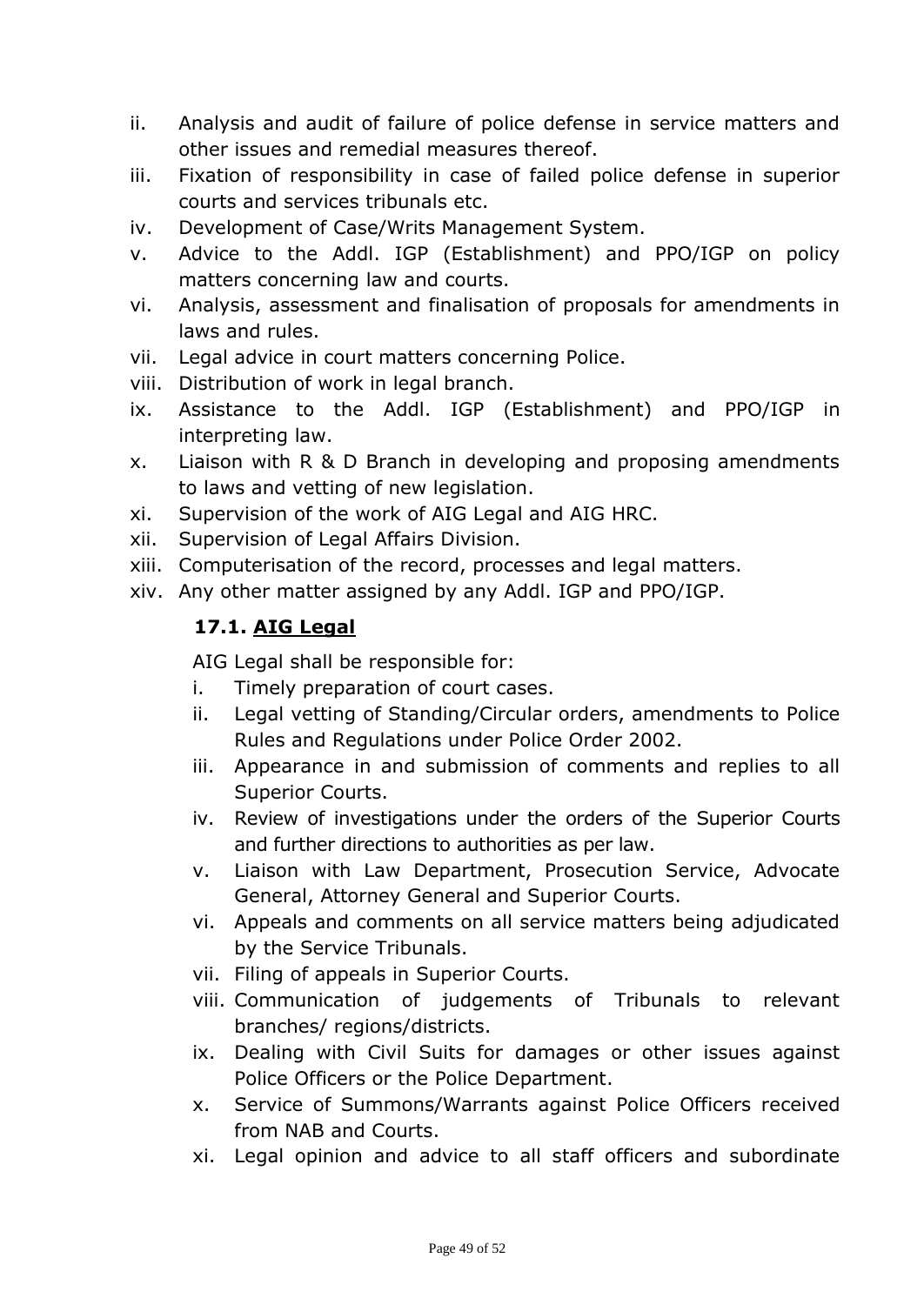offices.

xii. Inter Provincial transfer of accused /arrested persons.

xiii. Any other matter assigned by DIG Legal or PPO/IGP.

# **17.2. AIG Human Rights Cell**

AIG Human Rights Cell shall be responsible for:

- i. Handling of cases of Human Rights received from the Honourable Supreme Court of Pakistan (SCP).
- ii. Compliance of the orders of the Honourable Supreme Court of Pakistan.
- iii. Despatch of orders to the concerned RPOs/DPOs for compliance.
- iv. Receiving the reply from the concerned quarters, vetting/reviewing the same and if found plausible, forwarding it to the Human Rights Cell of the Honourable Supreme Court of Pakistan.
- v. Apprising the PPO/IGP, Addl. IGP (Establishment) & DIG Legal about sensitive issues/petitions pertaining to the Human Rights Cases and get further orders and ensure implementation.
- vi. Representing the department in, and pursuing the cases pending before the Honourable Supreme Court or other relevant forums by appearing in person, if required.
- vii. Liaison with the Provincial Ombudsman and passing on cases received from Provincial Ombudsman to relevant offices.
- viii. Any other matter assigned by DIG Legal or PPO/IGP.

## **17.3. SP Liaison, Lahore High Court**

SP Liaison, Lahore High Court shall be responsible for:

- i. Development of cordial and working relations with the Lahore High Court through frequent interactions and exchange of issues and problems.
- ii. Service of summons/warrants/notices in accordance with law and SOPs issued by PPO/IGP.
- iii. Efficient management/preparation of police record to be produced before the Honourable Lahore High Court, Lahore.
- iv. The appearance of I.Os in Honourable Lahore High Court, Lahore. In case the I.O has been transferred out or is unable to appear, the officer appearing with the case-file/record must be well equipped with the facts.
- v. Strict watch on the conduct/turnout of the police officers appearing before the Honourable Lahore High Court, Lahore.
- vi. Timely appearance of police officers in various courts.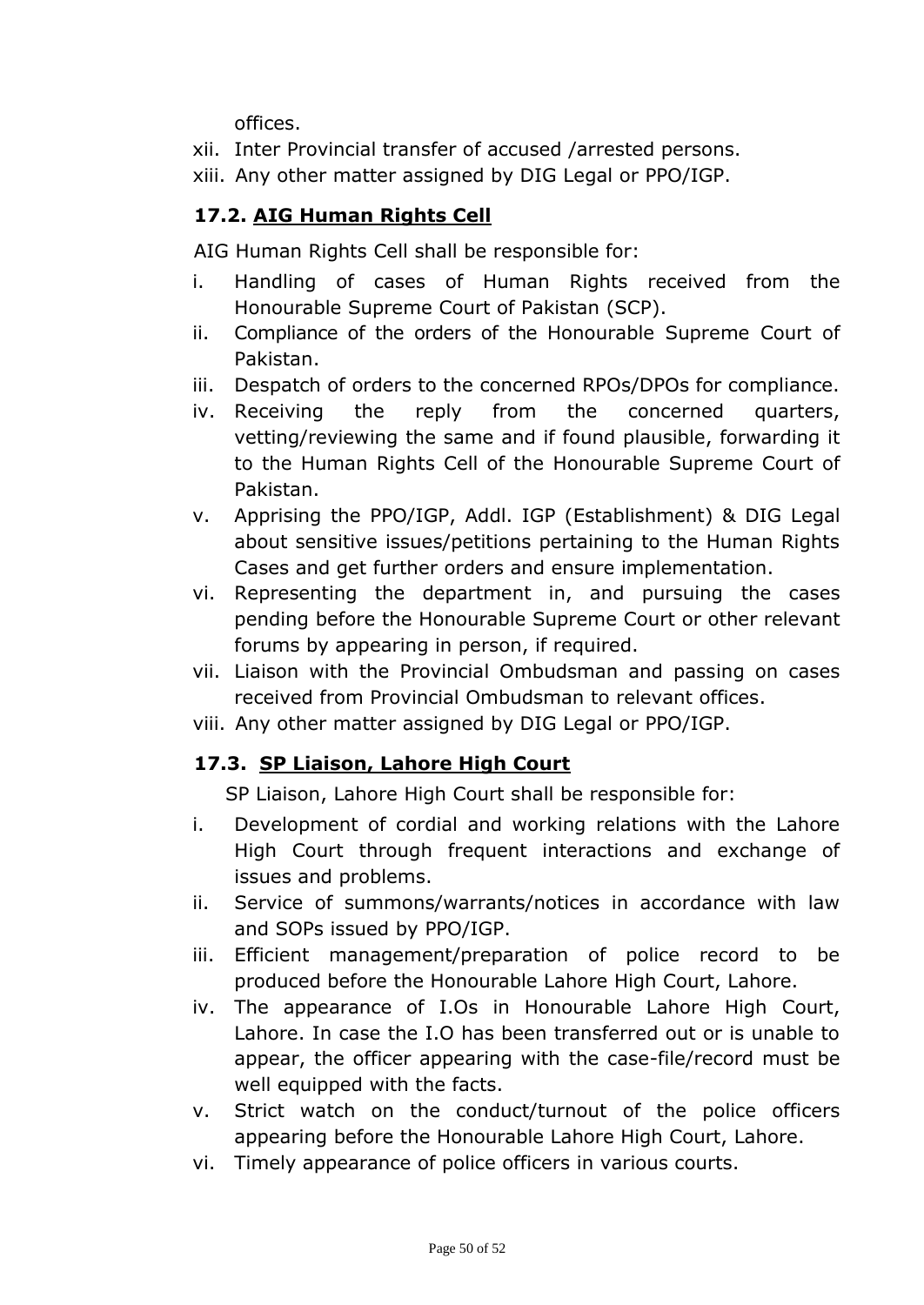- vii. Proper preparation of case-files with all necessary documents like forensic reports, MLR etc.
- viii. Follow-up of sensitive cases, where the senior officers have been called.
- ix. Liaison with DSsP Legal of the concerned districts for improvement in the system of service of summons/warrants/notices.
- x. Coordination with the office of the Advocate General Punjab.
- xi. Liaison and regular periodic meetings with the concerned APGs/DPGs of various courts.
- xii. Liaison with the dispatch branch of the Honourable Lahore High Court, Lahore for the exchange of information on summons/ warrants/notices.
- xiii. Any other matter assigned by DIG Legal or PPO/IGP.

# **18. PSO to IGP**

PSO to IGP shall be responsible for:

- i. Management of PPO/IGP's official visitors and guests.
- ii. Coordination with various field and staff officers for communication of PPO/IGP's orders and feedback.
- iii. Coordination with AIG Complaints, field and other units of Punjab Police in relation to complaints presented directly to PPO/IGP for redressal and disposal.
- iv. Management, implementation and feedback of special tasks (including references/visitors received from President Secretariat, Prime Minister Secretariat and Chief Minister Secretariat) assigned by the PPO/IGP.
- v. Management of PPO/IGP's meetings and scheduling of his daily engagements.
- vi. Coordination for requests made to PPO/IGP for 3rd transfer of investigations.
- vii. Monitoring, inspections, security-checks, capacity building, discipline and welfare of security and other staff deployed at the PPO's/IGP's official residence & camp office and security escorts.
- viii. Coordination for the visits to Lahore of PPOs/IGPs, retired IGPs and equivalent police officers.
- ix. Any other duties or functions assigned by the PPO/IGP.

## **19. Assistant Director (Personnel) to IGP**

Assistant Director (Personnel) shall be responsible for:

i. Putting up of all fresh correspondence/files/letters/documents before